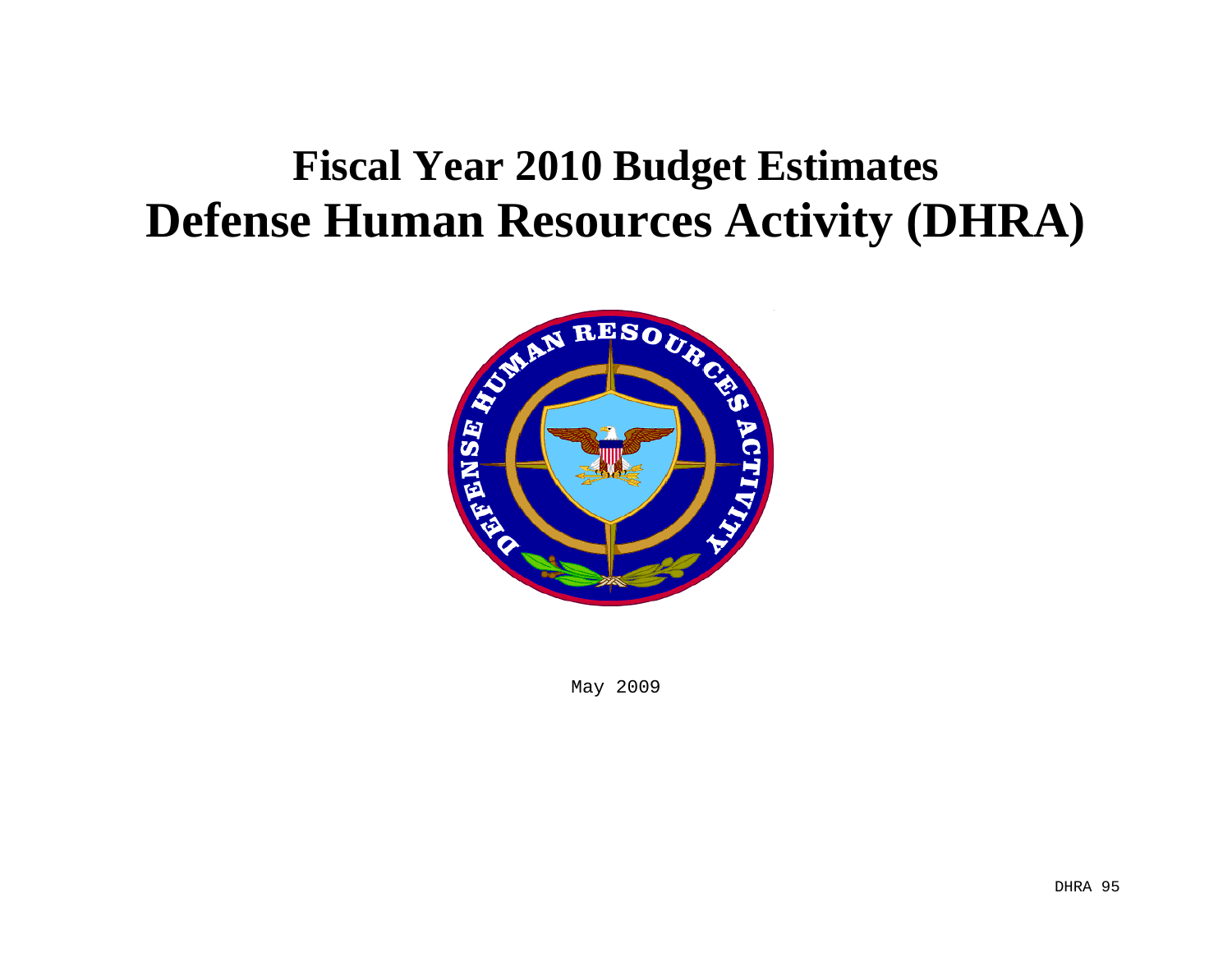(This page intentionally left blank.)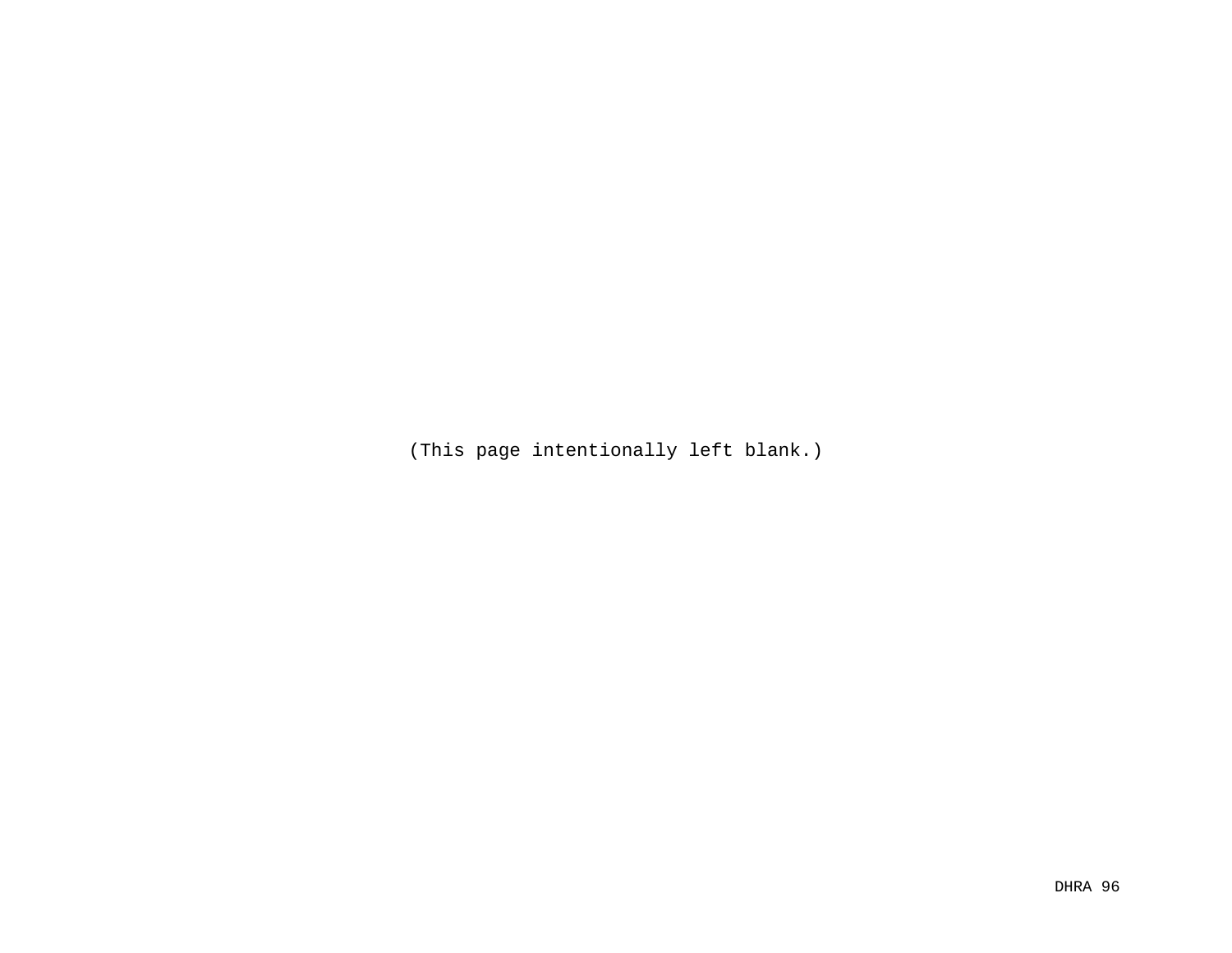

 $\Leftrightarrow$ DMDC has two major offices: One in Monterey | Seaside, CA and one in Arlington, VA; and field offices in Seoul, Republic of Korea, Mannheim, and Landstuhl, Germany.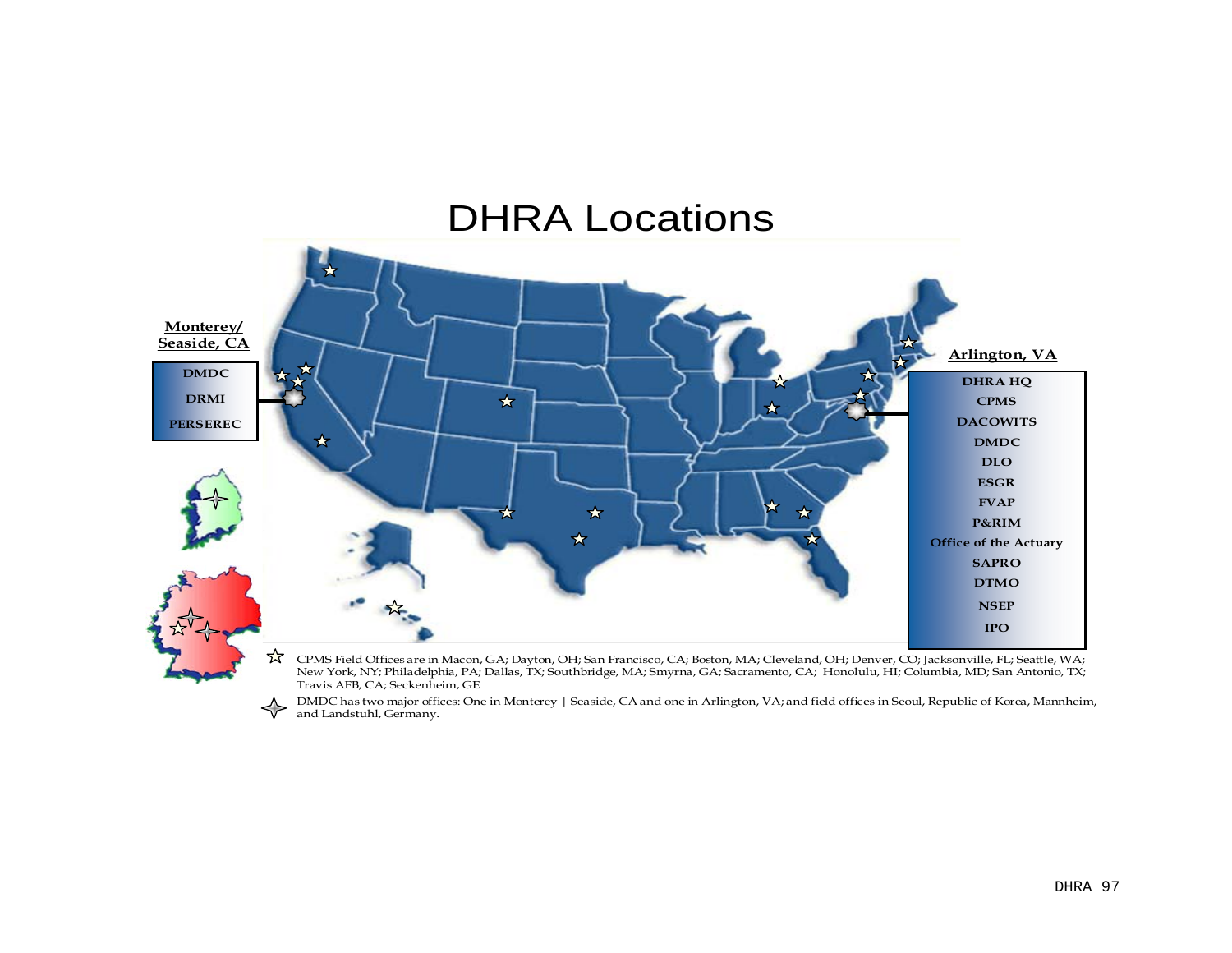*The DHRA is the premier provider of Human Resources (HR)services to Departmental leaders, civilians, military members, their families, and retirees.*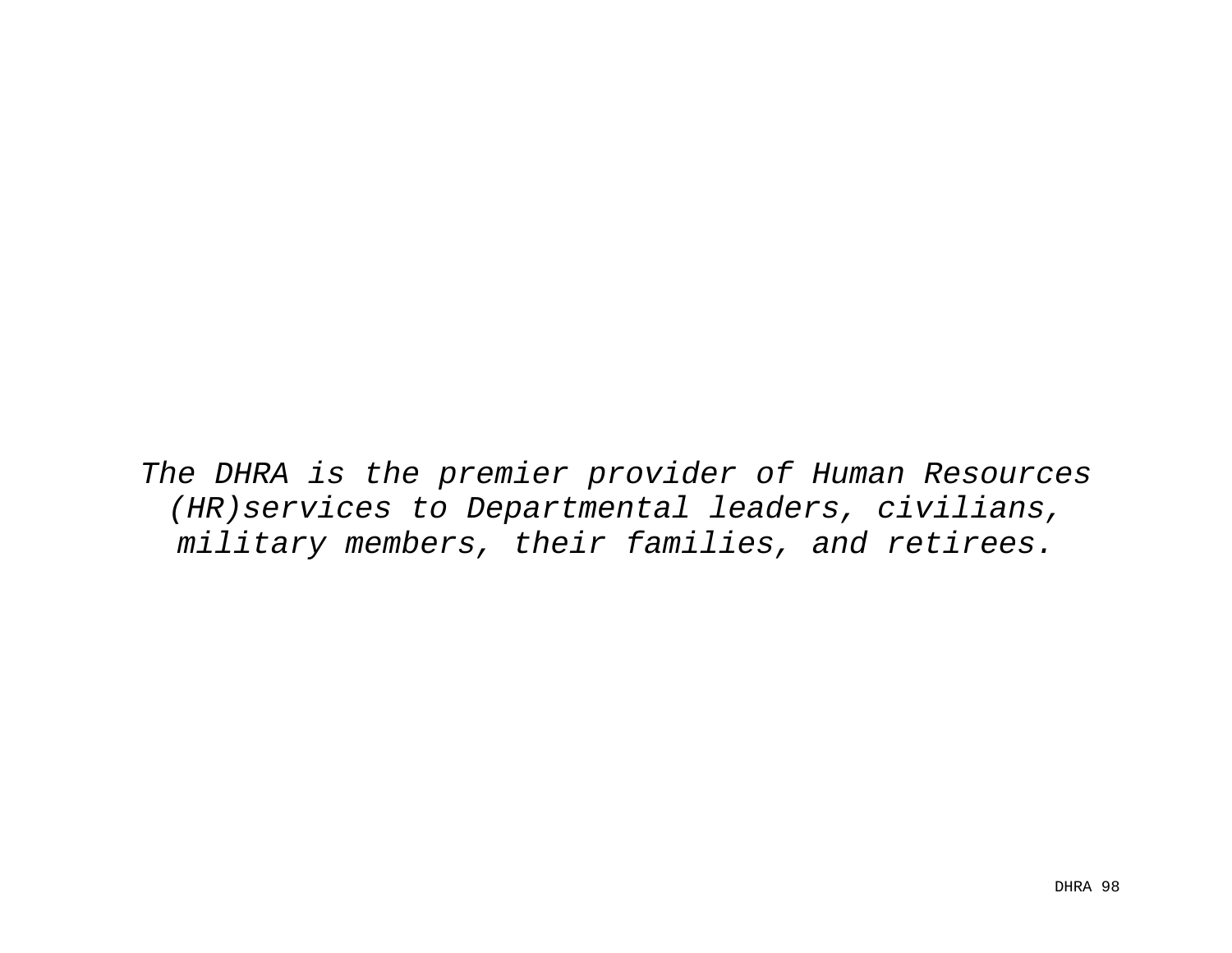#### **Operation and Maintenance, Defense-Wide Summary (\$ in thousands) BA-4: Administration and Service-Wide Activities**

|             | FY 2008* | Price  | Program | FY 2009** | Price  | Program | FY 2010  |
|-------------|----------|--------|---------|-----------|--------|---------|----------|
|             | Actuals  | Change | Change  | Estimate  | Change | Change  | Estimate |
| <b>DHRA</b> | 457,149  | 11,081 | 67,207  | 535,437   | 8,015  | 122,291 | 665,743  |

\* The FY 2008 Actual column includes \$4,100.0 thousand of Consolidated Appropriations Act, 2008, Division L, Supplemental Appropriations, Defense (P.L. 110-161) and \$36,670.0 thousand of FY 2008 Emergency Supplemental funds for the Global War (PL 110-252).

\*\* The FY 2009 Estimate column excludes \$2,900.0 thousand of Bridge Funding Appropriations for FY 2009 (PL 110-252).

#### **I. Description of Operations Financed:**

The Defense Human Resources Activity (DHRA) enhances the operational effectiveness and efficiency of a host of dynamic and diverse programs supporting the Office of the Under Secretary of Defense for Personnel and Readiness. The DHRA supports policy development by performing cutting-edge research and expert analysis, supports readiness and departmental reengineering efforts, manages the largest automated personnel data repositories in the world, prepares tomorrow's leaders through robust developmental programs, supports recruiting and retention, and delivers critical services to warfighters and their families. The DHRA's missions have expanded to support emerging requirements and new initiatives. The DHRA FY 2010 budget supports the Secretary of Defense's priorities for taking care of the all-volunteer force with a focus on our people (including our Wounded Warriors.)

The FY 2010 budget increases \$122M from FY 2009 to FY 2010. This represents increases of \$153 million for the following:

- maintenance and system enhancements to the DHRA's extensive automated systems;
- implementing the Enterprise Staffing Solution;
- supporting the Expeditionary Workforce;
- expanding the Employer Support of the Guard and Reserve outreach campaigns;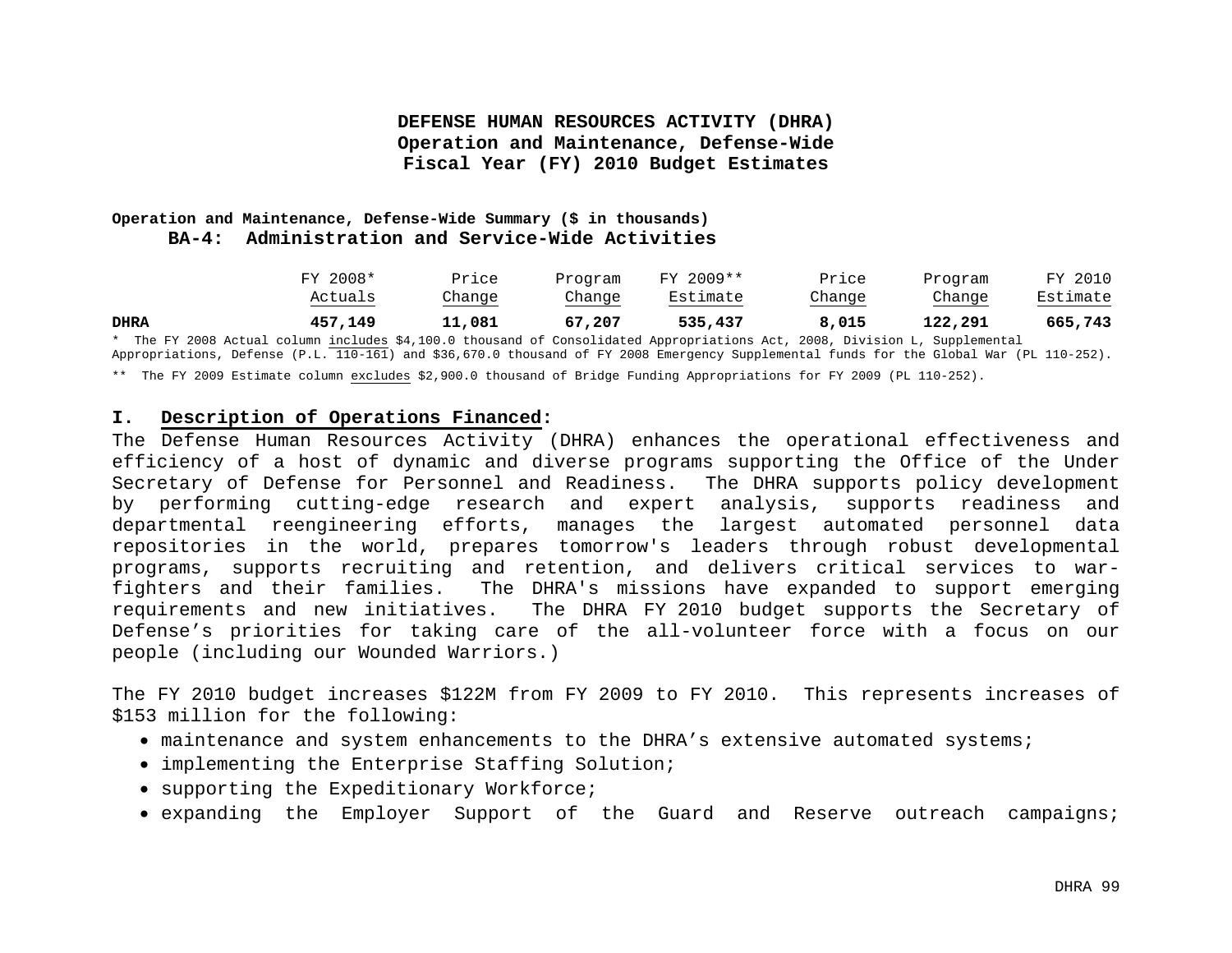## **I. Description of Operations Financed: (continued)**

- strengthening the Sexual Assault and Prevention Response Office (SAPRO) information collection, training, and outreach efforts;
- enhancing the Department's language, cultural, and regional capabilities transformation efforts;
- establishing the Interagency Program Office for the Department's Wounded, Ill, and Injured program; and
- converting contractor positions to government civilian position.

The DHRA budget displays decreases of \$31M in the following:

- contract costs reflective of the contractor to government civilian conversions;
- Real-Time Automated Personnel I.D. System (RAPIDS) and the Common Access Card (CAC) because system refresh is complete; and
- National Security Personnel System (NSPS) Program Evaluation Office because the program is transitioning to the Defense Civilian Personnel Data System (DCPDS) program.

DHRA programs include:

## **Joint Advertising and Market Research Studies (JAMRS):**

|        | Dollars in Thousands |        |
|--------|----------------------|--------|
| FY 08  | FY 09                | FY 10  |
| 32,068 | 35,900               | 33,670 |

JAMRS provides advertising and marketing solutions that increase the effectiveness of the Department's recruiting programs. It provides the Services with corporate-level market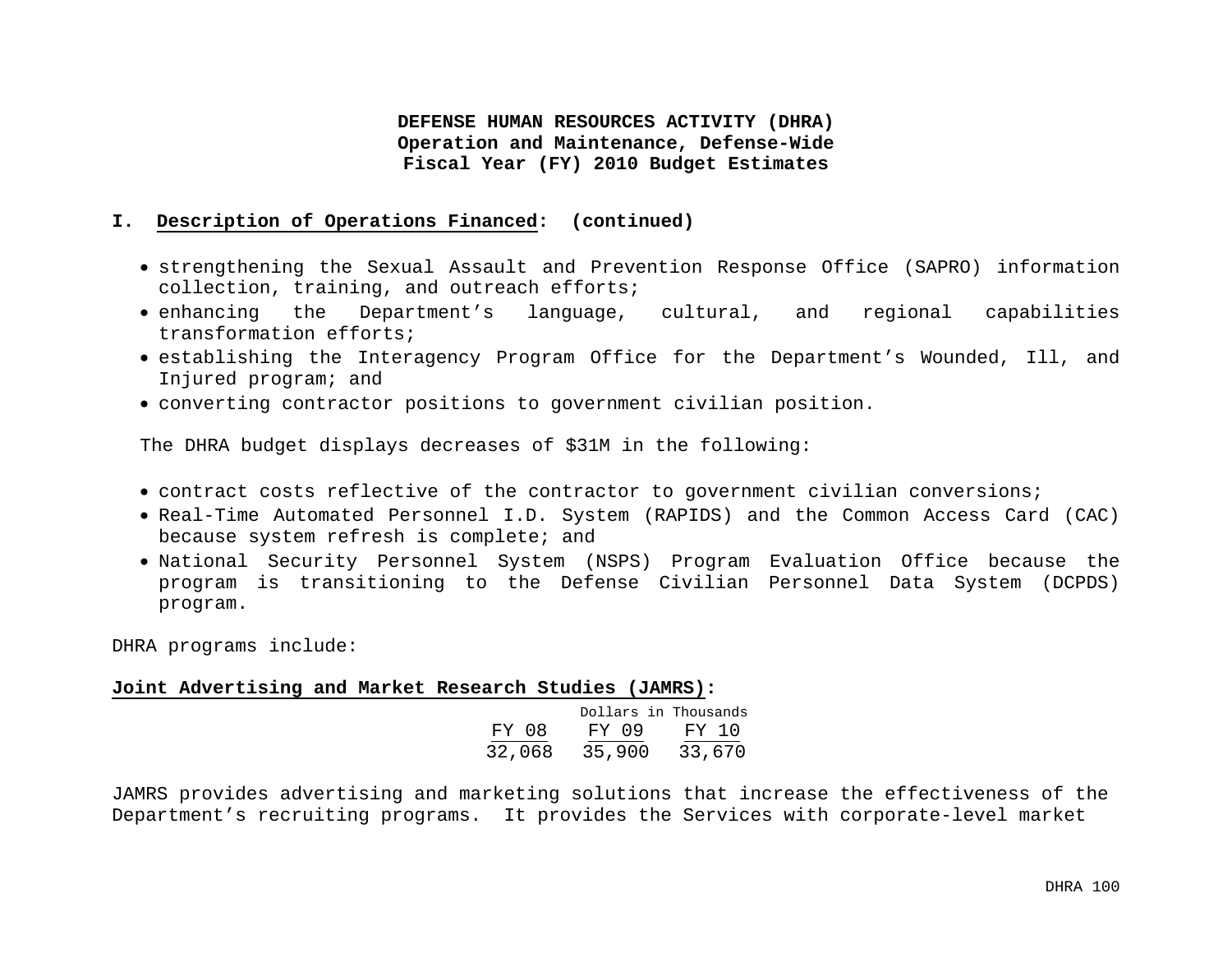## **I. Description of Operations Financed: (continued)**

research and personal contact information on millions of prospective recruits. JAMRS provides Joint and Service-specific recruiting resources and information and tracks the effectiveness of the Services' specific advertisements. JAMRS eliminates redundancies in the Services' advertising and market research efforts. In FY 2010, JAMRS will convert six contractor positions to government civilian positions.

Joint Advertising builds advocacy among parents, teachers, and coaches, who are the adult primary influencers of youth, by highlighting the values and benefits of military service. The current campaign encourages adult influencers to get the facts about military service to have a meaningful and supportive conversation with youth considering enlistment.

In FY 2010, Joint Advertising will:

- Continue the enhancements of [www.myfuture.com](http://www.myfuture.com/).
- Continue to provide personal contact information on millions of prospective recruits, including a post-college audience, to the Services
- Continue outreach to influencers through television.

Joint Market Research Studies enable the Department to develop research-based communications and marketing strategies for its two primary target markets: Recruitment-Aged Youth and their Influencers.

In FY 2010, Joint Market Research Studies will:

• Improve the tracking of propensity to join the military or to recommend/support military enlistment within specific populations;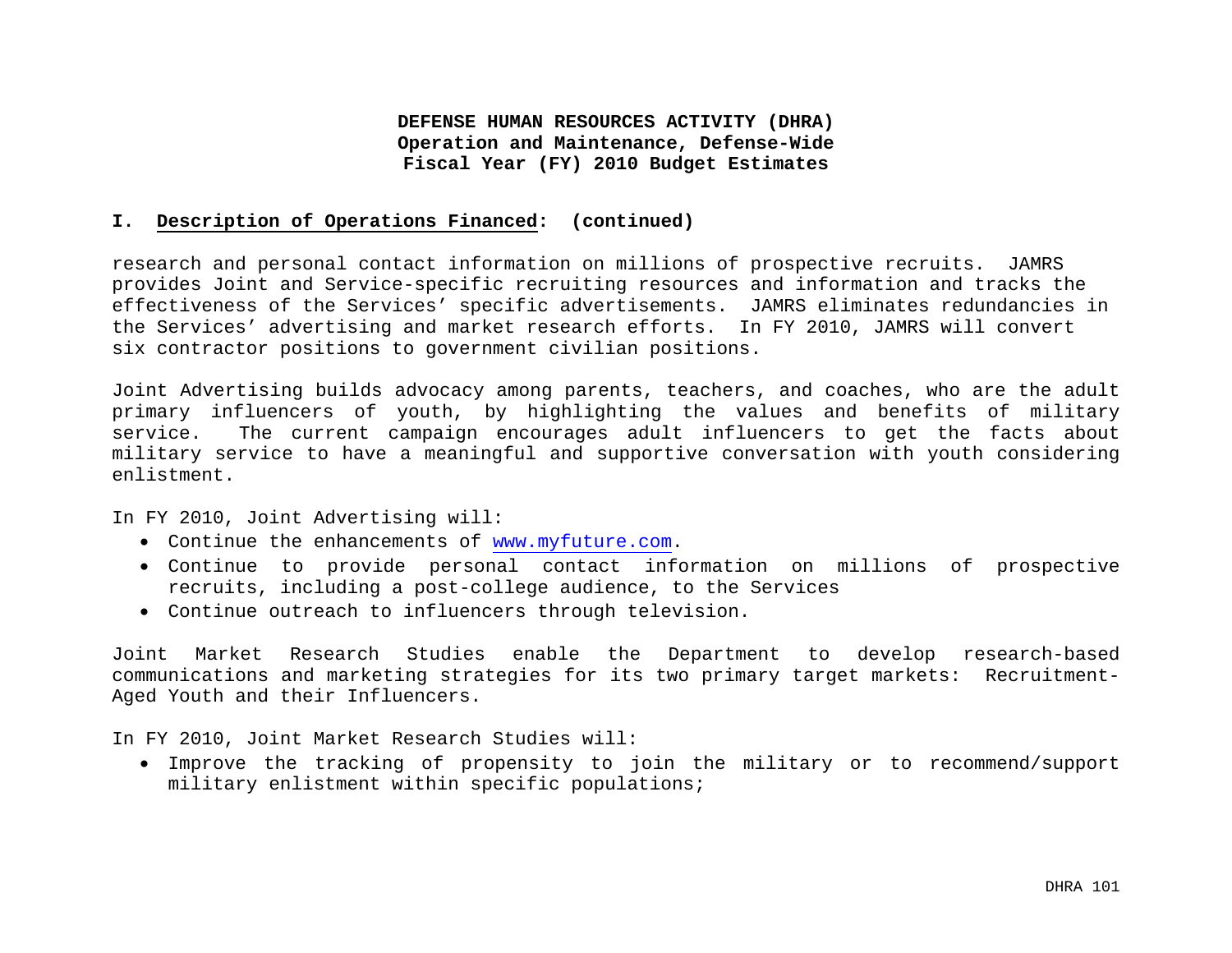## **I. D escription of Operations Financed: (continued)**

- Continue joint measurement and tracking of the Services' web-based communication initiatives aimed at youth and influencer markets;
- Conduct research on the perceptions and objections of the adverse youth market (currently 90 percent of the total youth population); and
- Conduct joint-Service studies aimed at recruiting research and policies. JAMRS will develop and test methods to influence recruiting effectiveness in this challenging but critical market.

#### **Joint Civilian Leader Development (JCLD):**

|        | Dollars in Thousands |        |
|--------|----------------------|--------|
| FY 08  | FY 09                | FY 10  |
| 17,049 | 22,943               | 23,218 |

The Civilian Personnel Management Service (CPMS) develops and manages the deliberate development of excellent civilian leaders across the continuum from entry to senior level. The Joint Civilian Leader Development (JCLD) framework specifies required competencies and identifies DoD-sponsored courses and programs to meet the specific competency requirements of the joint civilian leader. Programs include:

- Defense Leadership and Management Program (DLAMP). DLAMP will end in FY 2010, succeeded by the Defense Senior Leader Development Program (DSLDP).
- Defense Senior Leader Development Program (DSLDP). DSLDP will institute a competency-based approach to developing senior civilian leaders with the enterprise perspective needed to lead organizations and achieve results in the Joint, interagency, and multi-national environment. Learning opportunities will include Senior-level Professional Military Education, generally in a different Component or at the National Defense University; Defense-focused leadership seminars, designed to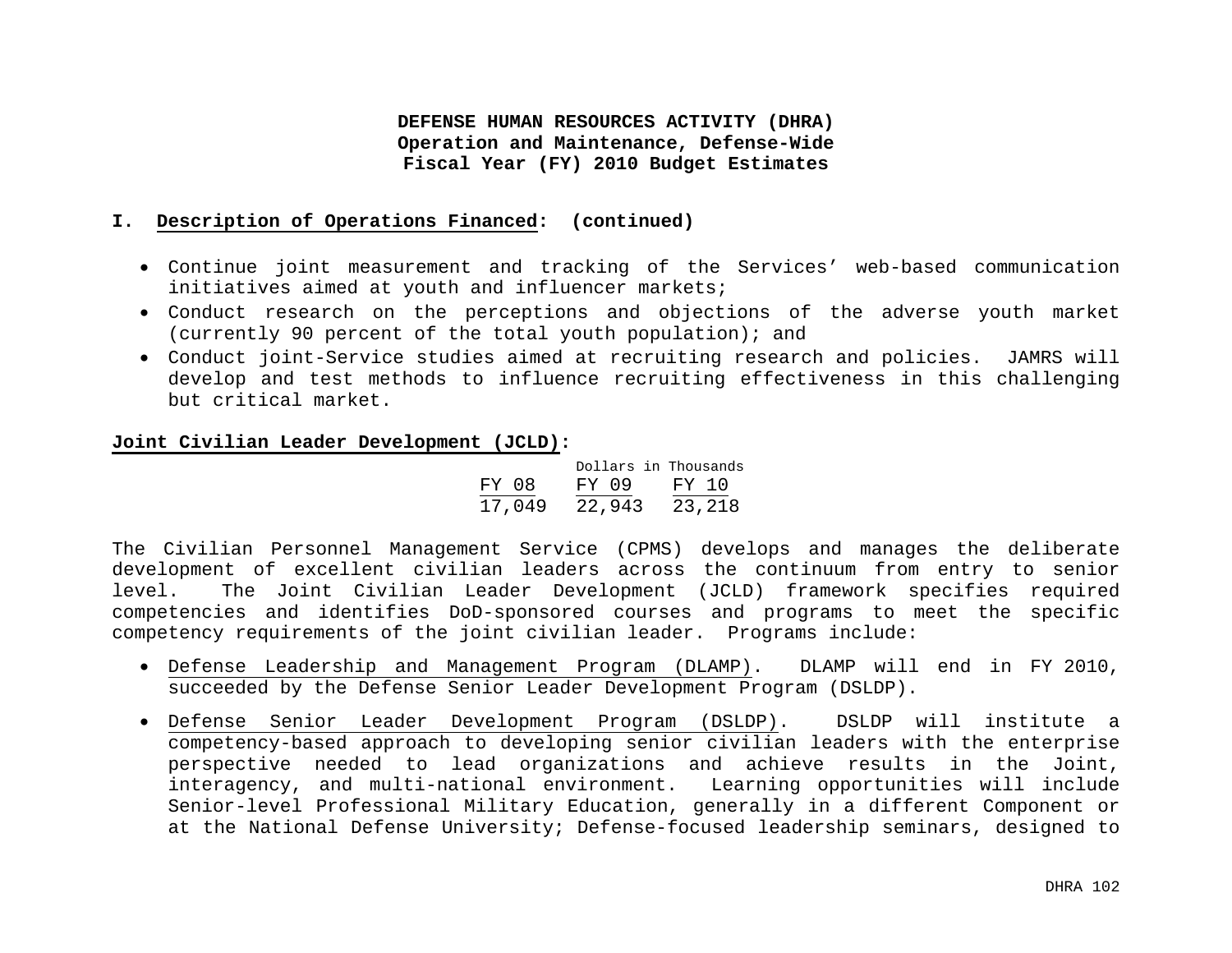## **I. Description of Operations Financed: (continued)**

strengthen enterprise-wide perspective and ensure application of critical leader competencies in the joint environment; and Individual Development, as needed, to fill identified competency gaps and further strengthen the enterprise perspective.

- Executive Leadership Development Program (ELDP). This ELDP provides high potential leaders at the intermediate level with an extensive exposure to the roles and missions of the entire Department and an increased understanding and appreciation of today's war fighter. The curriculum features topical seminars and immersion weeks of hands-on experiential training with each of the military services, an overseas command, a unified command, and the National Guard.
- Executive Management Training Center: DoD leases the Executive Management Training Center in Southbridge, MA. This Center houses Joint Civilian Leader Development program courses and is available for other training and conferences hosted by DoD Components.

#### **Defense Resources Management Institute (DRMI):**

|       | Dollars in Thousands |       |
|-------|----------------------|-------|
| FY 08 | FY 09                | FY 10 |
| 1,300 | 1,433                | 1,450 |

The Institute, located at the Naval Postgraduate School in Monterey, California, provides integrated professional educational programs with a central focus of analytical decisionmaking. The emphasis is on the concepts, techniques, and issues involved in defense resource management at all levels.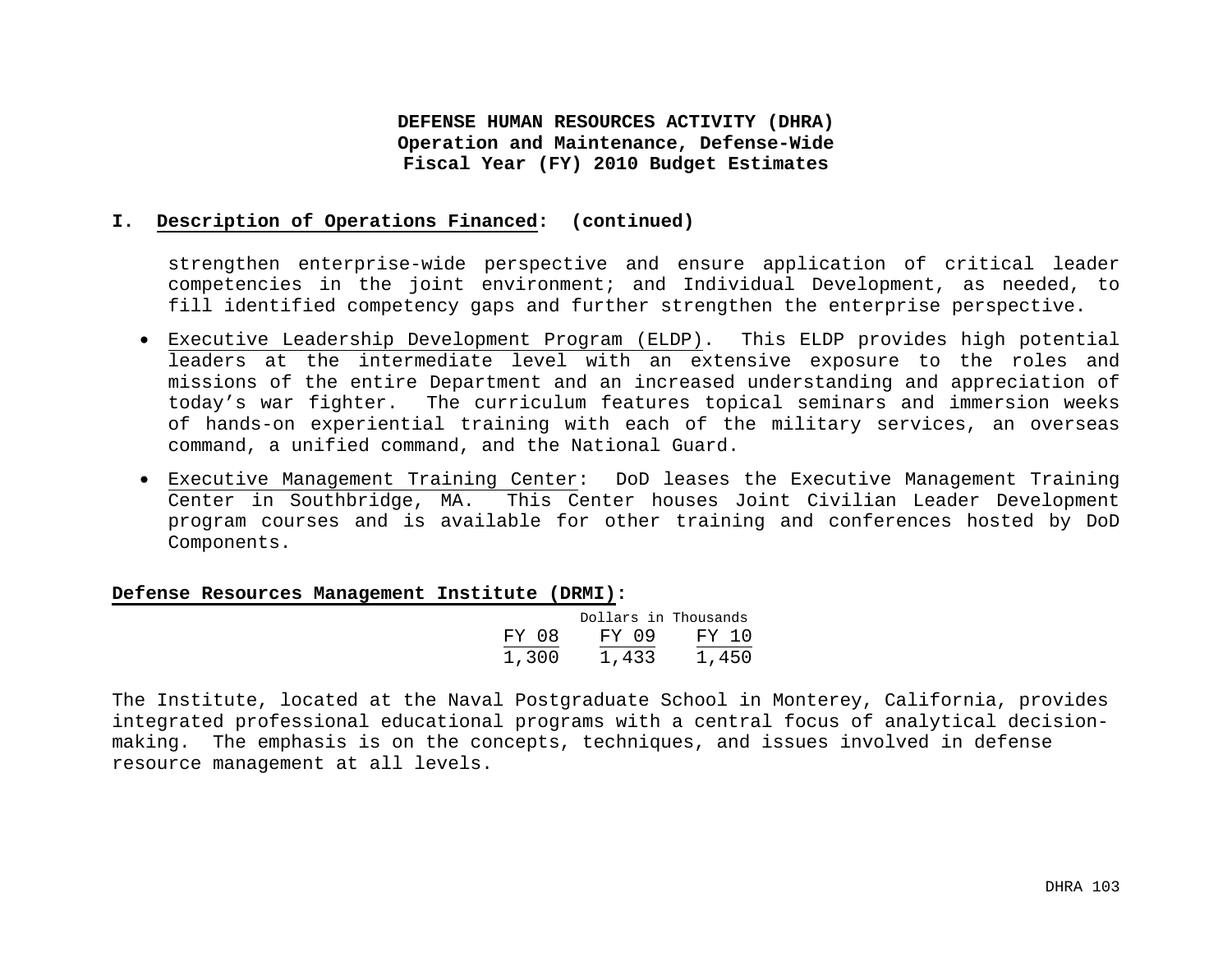#### **I. Description of Operations Financed: (continued)**

**National Security Education Program (NSEP):** 

|        | Dollars in Thousands |        |
|--------|----------------------|--------|
| FY 08  | FY 09                | FY 10  |
| 28,100 | 20,648               | 19,196 |

The National Security Education Program (NSEP) equips scholars with proficiencies in less commonly taught languages and cultures critical to national security and provides a cadre of highly qualified candidates for employment in the national security community. NSEP is an integral component of the Department of Defense Language Transformation Plan, the Quadrennial Defense Review (QDR), and the President's National Security Language Initiative (NSLI). NSEP is a vital investment in strategic partnerships with the United States education community to ensure a flow of language proficient candidates to the Federal sector. NSEP will continue its vital efforts to identify and support language studies among United States undergraduate and graduate students and to expand opportunities for advanced language learning in the highly successful National Flagship Language Program.

## **Defense Enrollment Eligibility Reporting System (DEERS), Real Time Automated Personnel Identification System (RAPIDS), and Common Access Card (CAC):**

The Defense Enrollment Eligibility Reporting System (DEERS), Real Time Automated Personnel Identification System (RAPIDS), and the Common Access Card (CAC) programs are inter-related and inter-dependent operational systems that promote an efficient flow of business processes. DEERS is the DoD's personnel data repository of all personnel, benefit eligibility, and all TRICARE enrollments worldwide. CAC uses the DEERS database for authentication and personnel information. RAPIDS is the infrastructure that supports the Uniformed Services identification card, provides on-line updates to DEERS and issues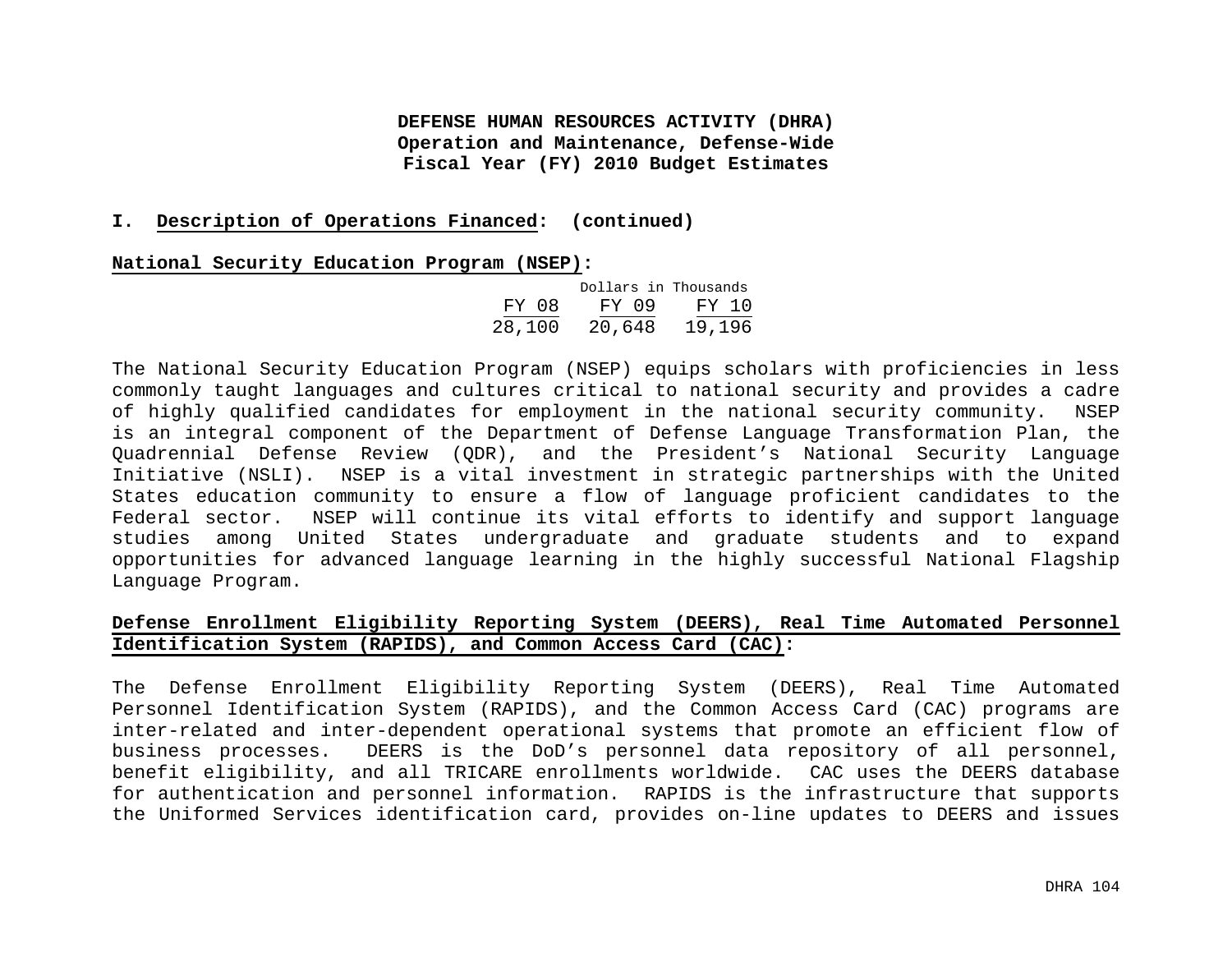## **I. Description of Operations Financed: (continued)**

the CAC to Service members, civilian employees, and eligible contractors, thus providing an enterprise-wide credential for both physical and logical access to DoD facilities and networks.

#### **Defense Enrollment Eligibility Reporting System (DEERS):**

Dollars in Thousands **FY 08 FY 09 FY 10** 43,576 50,852 58,708

The DEERS provides over 35 applications and 40 interfaces to hundreds of military healthcare systems. The DEERS design allows DoD to add enterprise solutions quickly and efficiently. This results in better, more cost effective service to the members and the war-fighters. Leveraging the infrastructure has proven benefits: first, the time to develop and field is extremely short; second, the information is consistent and uniformly available anywhere in the DoD; and third, the expense to the DoD of building a stovepipe system is avoided. Value-added benefits include:

- Offers portability of health care information, reducing reliance on paper-based files.
- "One TRICARE" mindset, even if administered by multiple organizations, providing a consistent look to our beneficiaries by enforcing standardized processes, producing consistent correspondence, providing a common enrollment application and customer service
- Provides DEERS data in virtually real time to the Clinical Data Repository for Armed Forces Health Longitudinal application.
- Accurate tracking of contingency personnel statistics based on location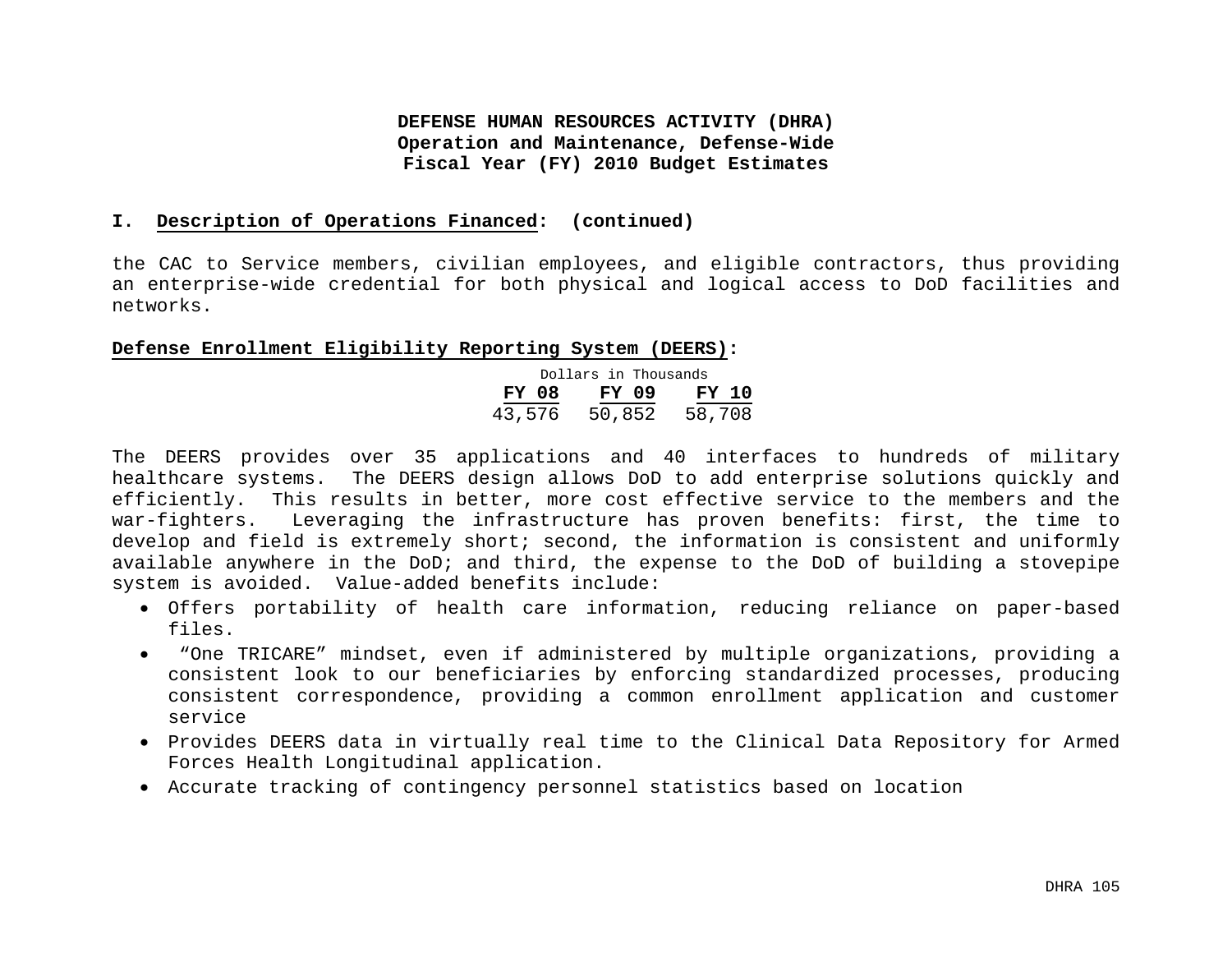## **I. D escription of Operations Financed: (continued)**

- Common identification of persons and patients across the MHS and Department of Veterans Affairs (VA)
- Real time eligibility verification for point of service retail pharmacy and mail order pharmacy
- Central repository for Primary Care Managers and provides capabilities for management of provider panels within the civilian and direct care networks
- Central patient registration database
- Military and retiree personnel and pay data to the VA
- Dependent survivor pay and family SGLI data to VA for VA Loans, Pension or Dependency Indemnity Compensation (DIC), Dependent Educational Assistance Program (DEA), and insurance payment/burial benefits upon death of a family member
- Provides Service members and their designated family members with a view of their authorized medical, dental, commissary, exchange, morale welfare and recreation, and educational benefits and entitlements 24 hours a day, 7 days a week through the MYDODBENEFITS portal.

The funding increase in FY 2010 supports increased demand for services for data delivery and authentication. Additionally, DEERS will modify and update software to accommodate implementation of newly enacted benefits. It also supports on-going maintenance and system enhancements to ensure the HSPD-12 PIV compliant digital identity cards are delivered to the department in a timely manor.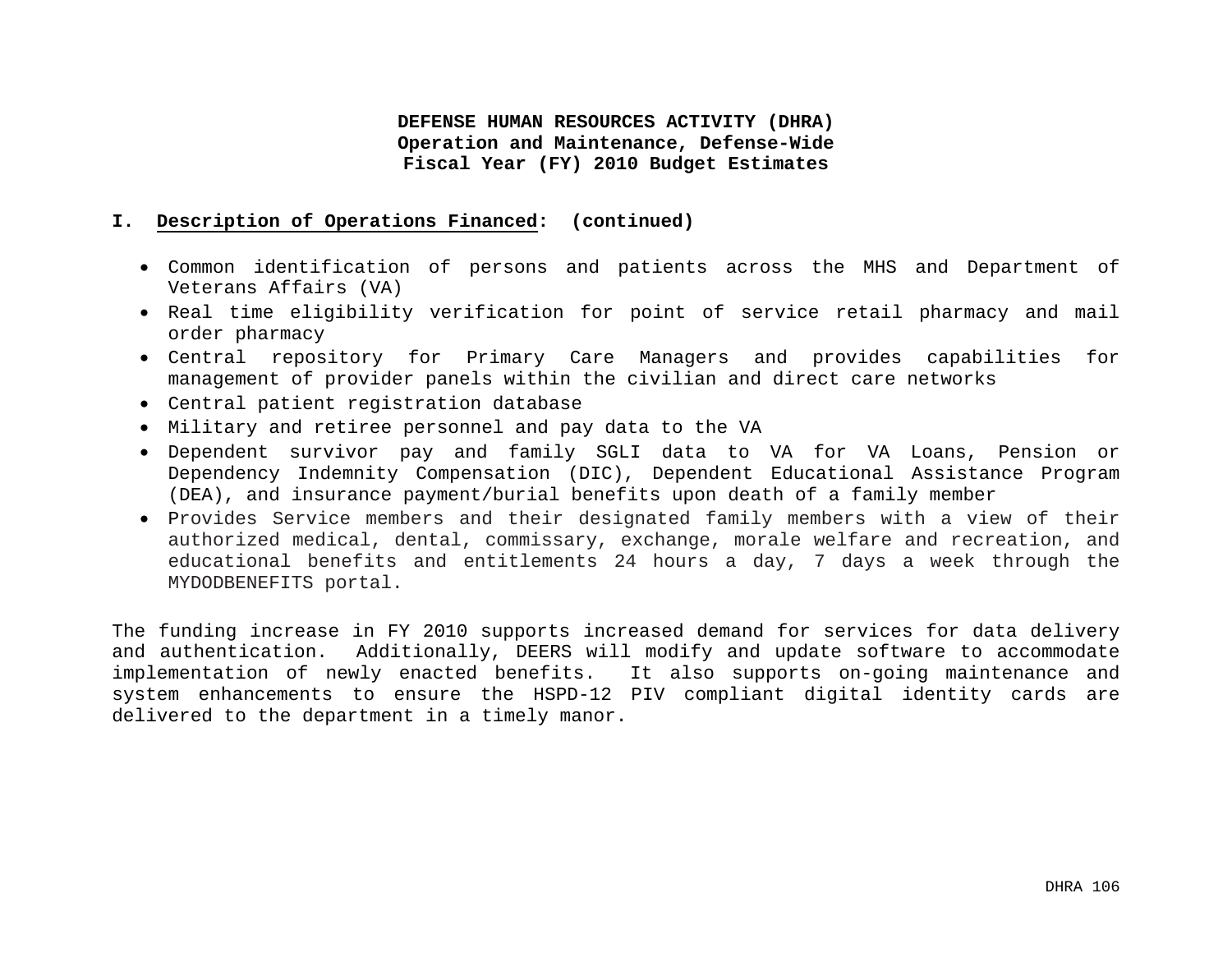## **I. Description of Operations Financed: (continued)**

**Real Time Automated Personnel Identification System (RAPIDS):** 

|              |        |        | Dollars in Thousands |        |
|--------------|--------|--------|----------------------|--------|
| <b>FY 08</b> |        | FY 09  | FY 10                |        |
|              | 26,873 | 37,048 |                      | 36,495 |

The RAPIDS is the network of over 2,600 issuing stations at 1,600 locations providing the Uniformed Services the means to verify one's eligibility for specific benefits and entitlements.

- Verifying officials at RAPIDS sites are DoD's agents who positively identify those eligible for benefits/entitlements, then generate DoD credentials for those in uniform, DoD civilians and contractors, and other eligible DoD credential holders.
- RAPIDS is the DoD designated system for entry of family members into DEERS ensuring eligible family members aappropriate entitlements and privileges.
- RAPIDS stations include fixed, mobile and forward deployed sites in locations such as Iraq, Afghanistan, Kuwait, Qatar, Djibouti, the Balkans, and on Navy ships.
- All Service basic training facilities and Academies use the RAPIDS Central Issuance Facility (CIF). RAPIDS collects the required information and forwards it to a highspeed printer at the CIF. The CIF returns Common Access Cards (CACs) within 48 – 72 hours. The CIF produces 250,000 CACs annually.
- RAPIDS is a DoD wide capability used to sponsor contractors and other non DoD personnel who require a CAC to perform their mission for the DoD. The contractors' need for a CAC is re-verified every six months

In FY 2010, the RAPIDS funding decrease is due to the completed technical refresh for facial imaging.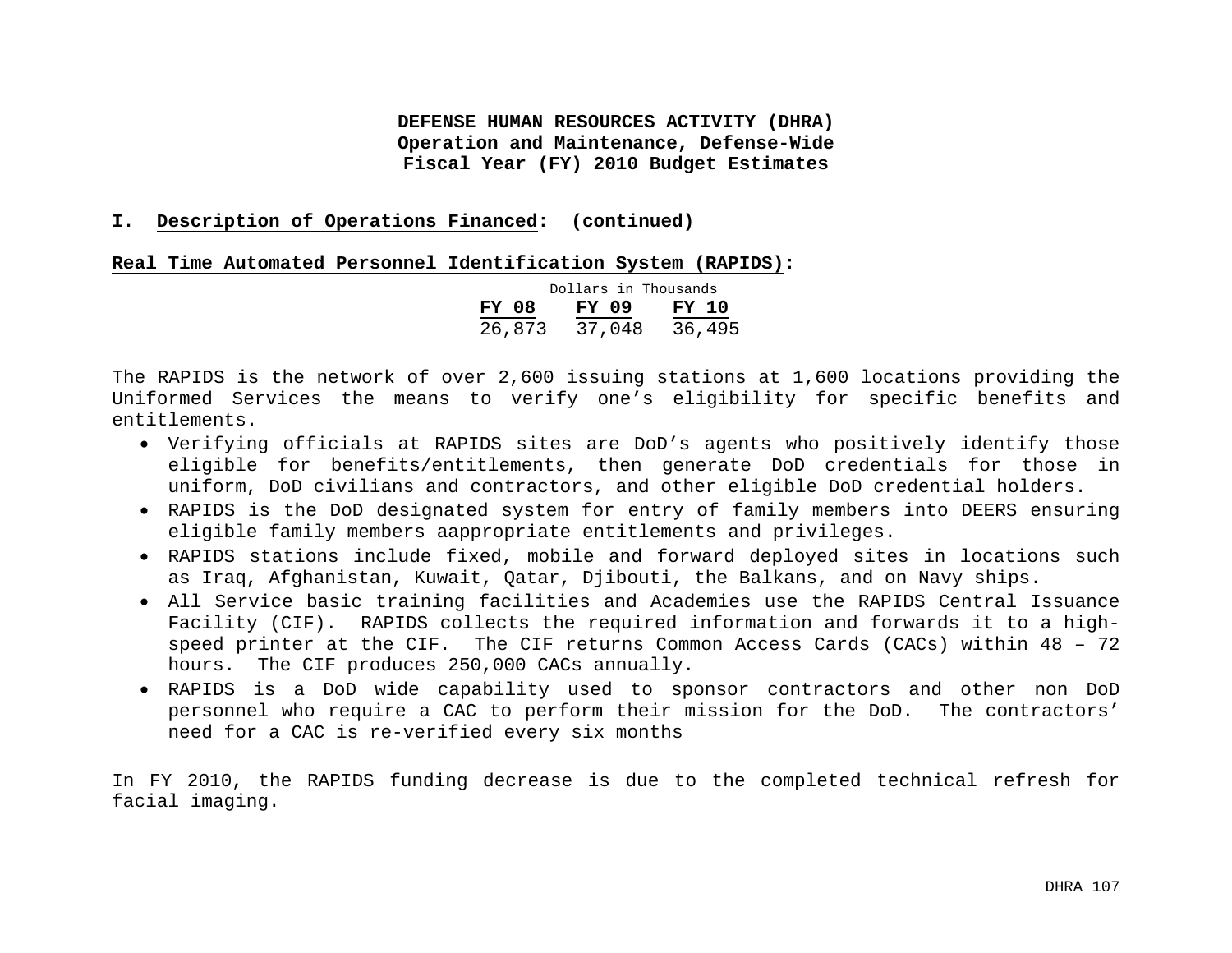#### **I. Description of Operations Financed: (continued)**

**Common Access Card (CAC):**

|        | Dollars in Thousands |        |              |        |
|--------|----------------------|--------|--------------|--------|
| FY 08  | <b>FY 09</b>         |        | <b>FY 10</b> |        |
| 29,846 |                      | 33,086 |              | 32,250 |

The CAC is DoD's enterprise-wide solution for secure identity credentials allowing physical to buildings and secure areas and logical access to DoD's computer networks and systems. It also serves as the Homeland Security Presidential Directive-12 (HSPD-12) credential for the Uniformed Services. In FY 2010, the funding for CAC decreases due to the completed technical refresh for enterprise Authentication Services.

- The program issues 2.8 million CACs annually, About 3.4 million are in circulation.
- On average, CAC's are issued in 15 minutes, including the time to encode multiple digital certificates onto the CAC.
- Logging onto DoD networks using CAC, with imbedded Public Key Infrastructure certificates, directly reduced the number of successful intrusions into the DoD network by 51 percent.
- **CAC is the cornerstone for providing e-services to our military that facilitates their daily living.**
	- o Recruits in training will no longer have to carry cash.
	- o Worked jointly with the Department of Treasury, and successfully deployed an ePurse pilot project with the Marine Corps, involving 529 recruits at Parris Island, SC and Camp Pendleton, CA.
		- A stored value "purse" is initialized on their CAC from funds in recruit's payroll account and is used to purchase items at the Base Exchange.
		- Expenditures are debited instantly from the recruit's payroll account.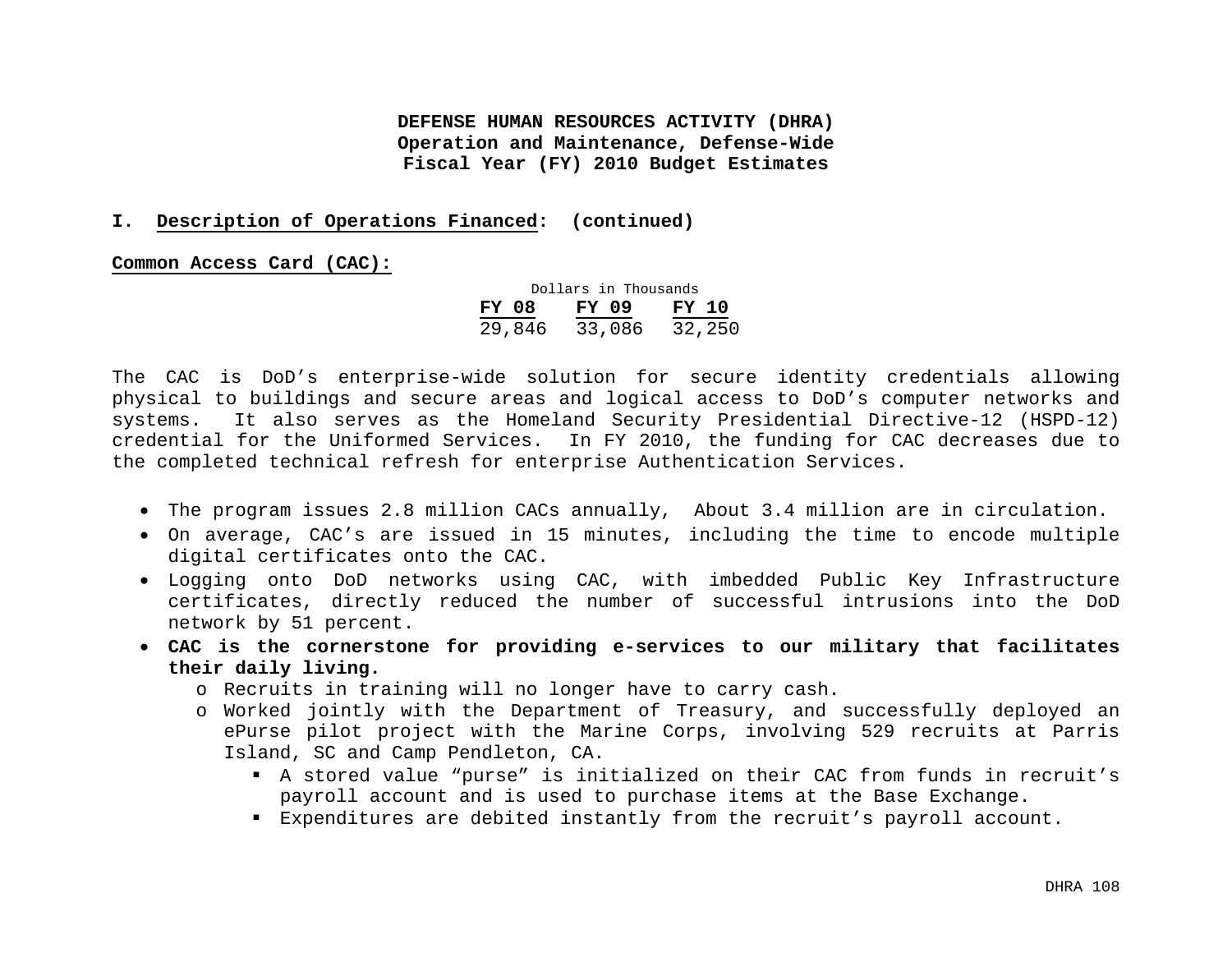#### **I. Descript <sup>n</sup> io of Operations Financed: (continued)**

- Remaining funds are returned to the recruit's account after four months.
- o The DoD will also do a pilot this year with Washington Metro Transit Authority and with Utah Transit Authority to authenticate individuals using metro subsidies.
	- A scan of the CAC and the authentication that the individual is still affiliated to the DoD alleviates lines and paperwork for our troops using public transportation.
- o Future ePurse uses may include Navy shipboard activities that require cash, the Army Eagle Cash program, and other existing cash card programs that may benefit by using the CAC as their cash card.

#### **Human Resources Strategic Assessment Program (HRSAP):**

|       |  |       | Dollars in Thousands |  |
|-------|--|-------|----------------------|--|
| FY 08 |  | FY 09 | FY 10                |  |
| 4,226 |  | 4,779 | 4,628                |  |

The HRSAP, one of the world's largest Personnel Survey Programs, quickly and accurately assesses the attitudes and opinions of members of the entire DoD community. The HRSAP has streamlined the survey development and analysis processes to enable faster results and to increase the number of clients contacted. In FY 2010, the funding for HRSAP decreases due to bringing the weighting and statistics process of one survey in house (rather than contracting out).

- HRSAP administers 8+ (primarily Web-based) surveys per year to over 600,000 people with an average turnaround for initial results of 10 to 12 weeks.
- HRSAP now serves more clients (e.g., NSPS PEO, OUSD (AT&L), Coast Guard) by providing customized tabulations of survey results based on their specific needs.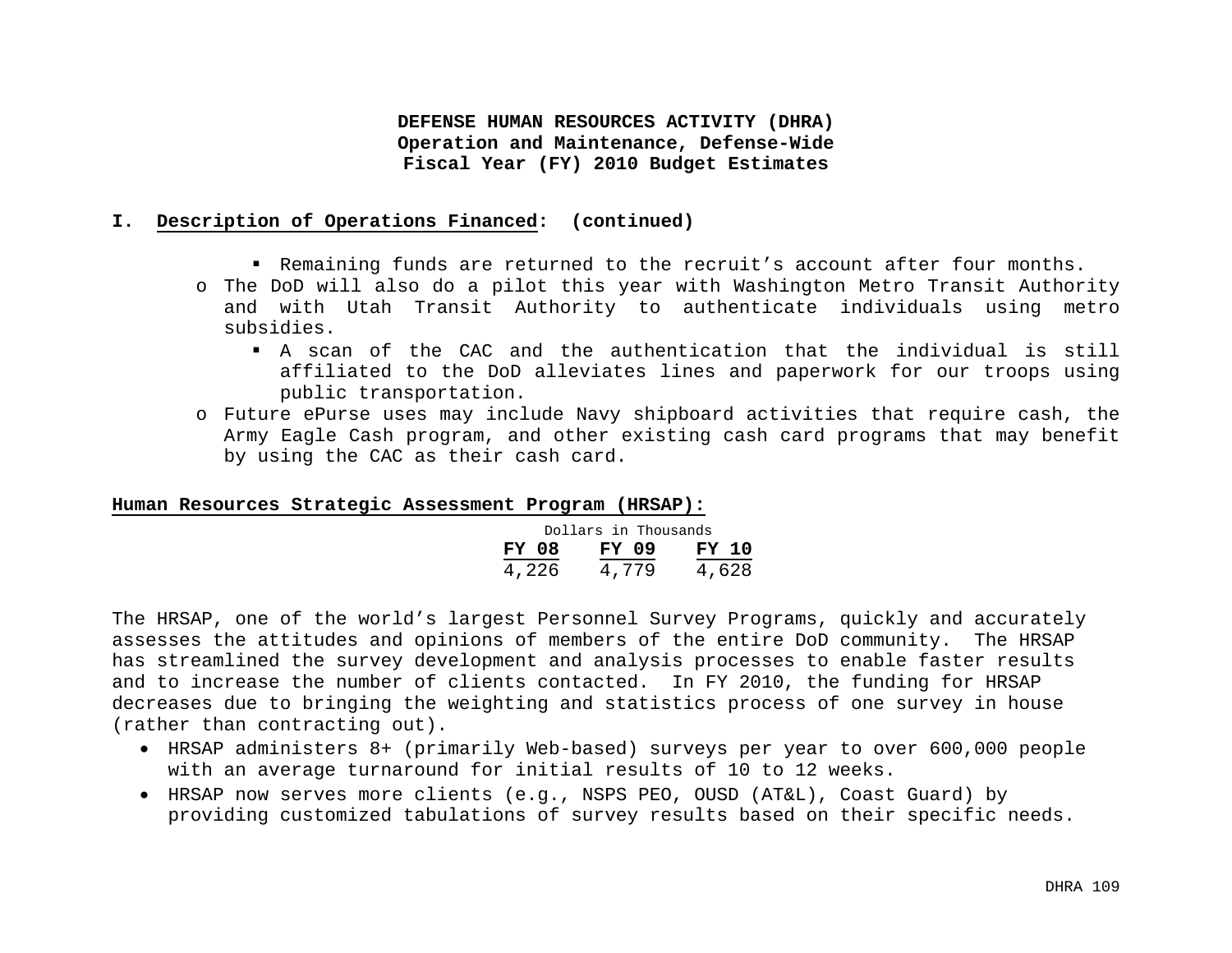## **I. D escription of Operations Financed: (continued)**

- Survey results provide empirical data quickly to senior Pentagon leaders for more timely and informed policy decisions. Examples include:
	- $\bullet$  Assessments of retention intentions of Guard and Reserve members. This helps determine how many new recruits will be needed and whether interventions (e.g., reenlistment incentives or incentives to extend active duty service obligations) should be considered
		- Determining the effectiveness of offering Army Captains incentives
		- Determining the influencers of Service member retention behavior and their spouse's support for their military service
		- y Assessing predictors of retention (such as the effect of the national unemployment rate on retention intention) to estimate future reenlistment rates
	- Combating predatory lending practices, assessing the impact of the housing crisis and foreclosures on Service members, and formulating funding requests for education and training of military spouses
	- y Assessing the user-friendliness of the Defense Travel System, employees' perceptions of the Military Health System, and perceptions of changes to MGIB benefits.
	- y Extending the Department's understanding of mental health issues and factors that predispose individuals to Post Traumatic Stress Disorder (PTSD) and depression
- Highlighting hot button items (e.g., recent deployments) and leading indicators (e.g., retention intentions, stress)
- Tracking attitudes and opinions as the Department transitions to NSPS
- Providing Congressional reporting and studies on sexual harassment, discrimination, predatory lending, and DoD Civilians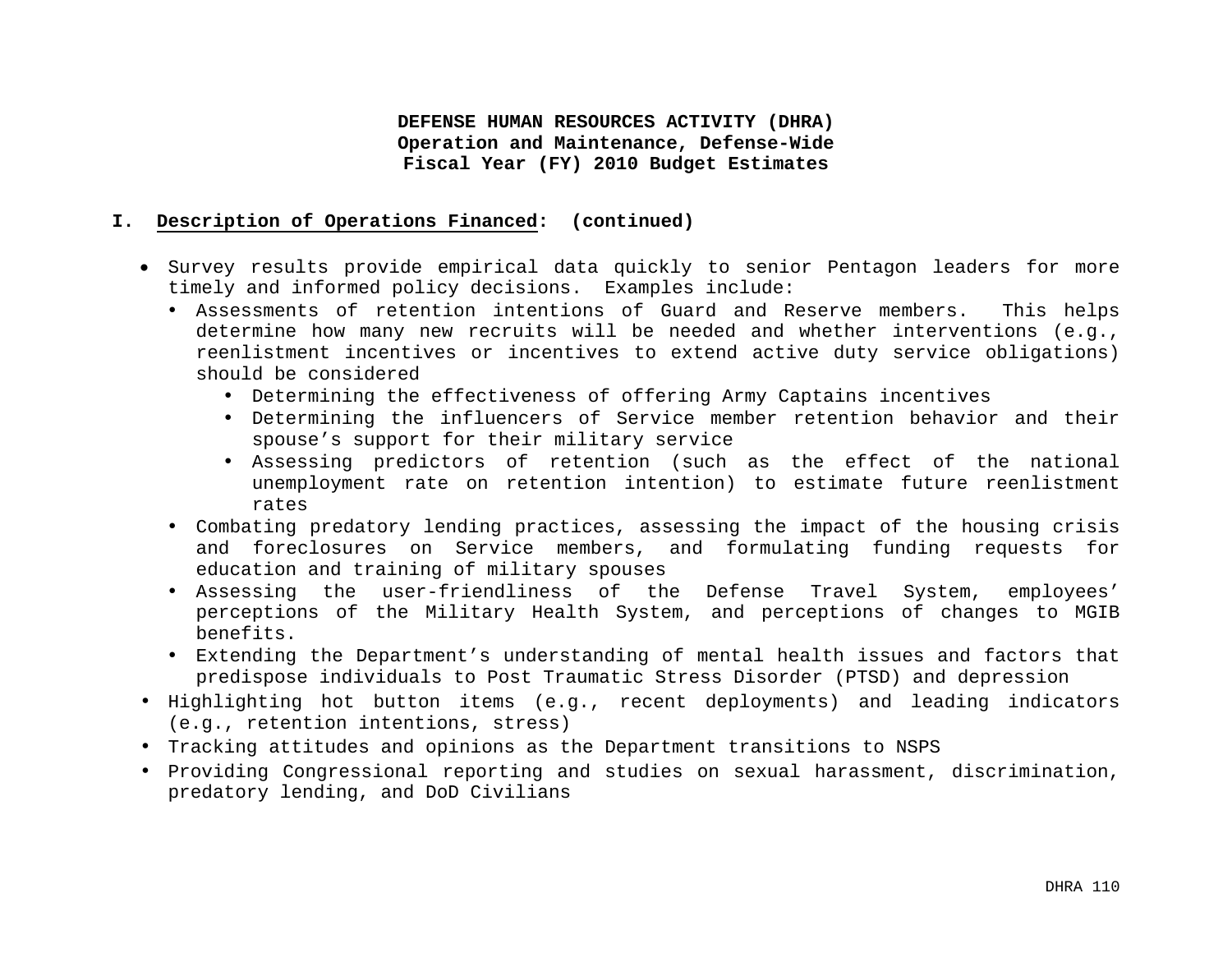#### **I. Description of Operations Financed: (continued)**

# **Human Resources Business Information Technology Solutions/Defense Civilian Personnel Data System (DCPDS).**

|              |  |              | Dollars in Thousands |       |  |
|--------------|--|--------------|----------------------|-------|--|
| <b>FY 08</b> |  | <b>FY 09</b> |                      | FY 10 |  |
| 11,792       |  | 31,875       | 79,585               |       |  |

The DCPDS provides human resources (HR) transaction processing and is the HR information system that supports the DoD civilian workforce worldwide. This web-based system uses commercial off the shelf software, and supports over 800,000 civilian employee records that include appropriated and non-appropriated fund (NAF) employees, local nationals, and National Guard (NG) civilians. Worldwide systems support is provided through 21 DOD Regional Service Centers (RSCs) using 8 regional databases and about 300 Customer Support Units (CSUs) that provide face-to-face HR support. The operation of a single, modern enterprise civilian HR information system has ensured a coherent, standardized, and costeffective system for the entire Department. Consistent with the DoD HR Strategic Plan, DCPDS also provides management systems and tools that support total force planning and informed decision-making. Further planned improvements for DCPDS include enhancements for the DCPDS corporate data warehouse, further enhancement of employee self-service functionality, and incorporating other HR automated system solutions.

DCPDS has improved and simplified personnel transaction processing, the delivery of personnel services, and retrieval of timely civilian workforce information. The DCPDS IA program to date has successfully deterred all intrusion attempts.

In FY 2010, the amount of the sustainment contract is estimated to increase due to the re-competition of this contract. The growth in sustainment requirements derives from: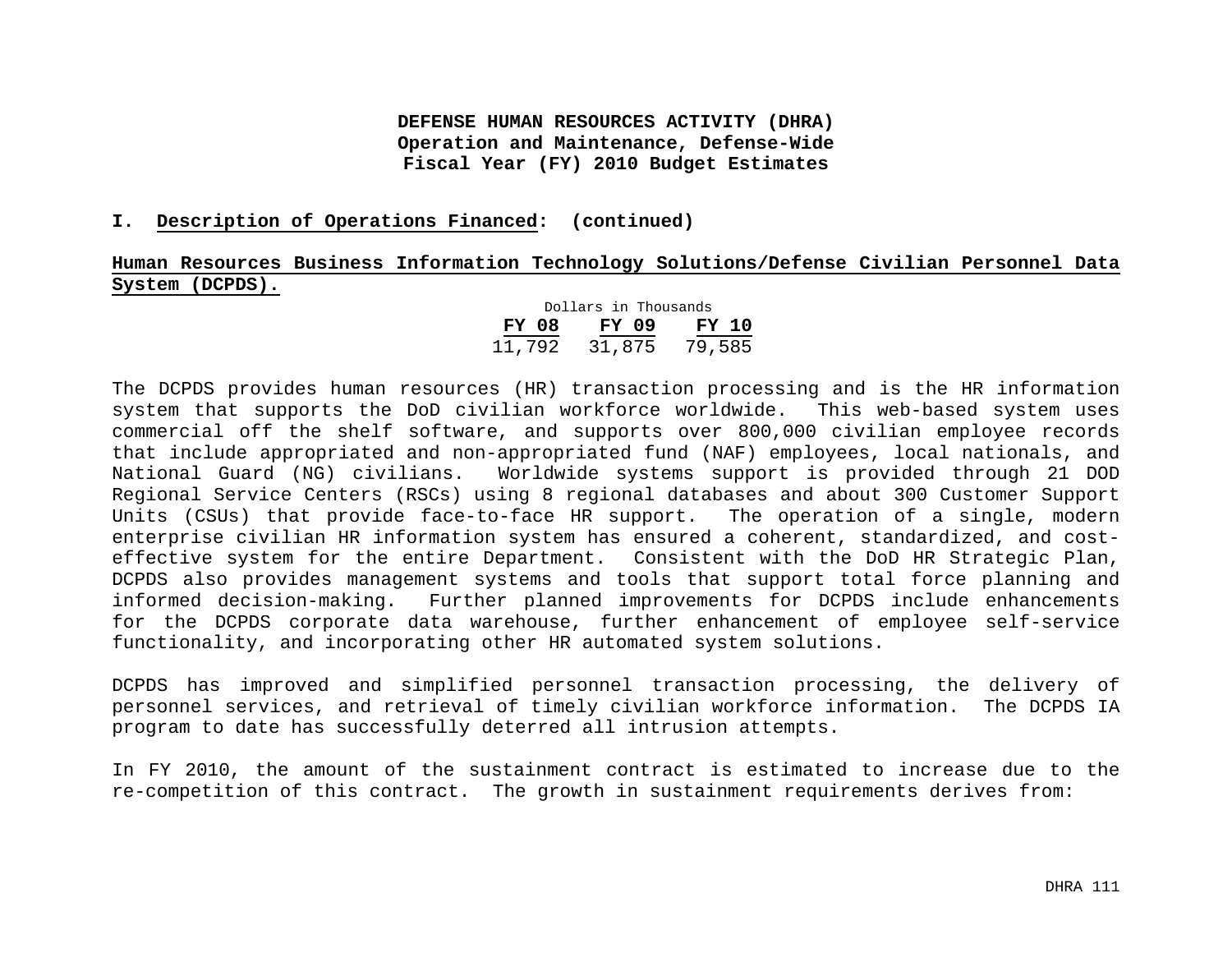## **I. D escription of Operations Financed: (continued)**

- Information Assurance (IA) (single sign-on, intrusion detection, security policy, reporting, training);
- DCPDS self service (support for DCPDS users that now extends to employees);
- Sustaining the National Security Personnel System as an element of DCPDS with separate business rules and flexibilities compared with the GS system supported by DPCDS;
- Corporate data management through the DCPDS data warehouse;
- Network communications (firewalls, IA tools, public key-enabling); and (
- The increased costs of hardware and software maintenance.

#### **National Security Personnel System Implementation/Sustainment (NSPS):**

|              | Dollars in Thousands |        |       |
|--------------|----------------------|--------|-------|
| <b>FY 08</b> |                      | FY 09  | FY 10 |
| 12,298       |                      | 22,450 | 1,000 |

The Department established the Program Executive Office (PEO) to design, build and field the National Security Personnel System (NSPS). In FY 2010, the PEO NSPS office will begin ramping down and transitioning sustainment support of NSPS to the Defense Civilian Personnel Data System (DCPDS).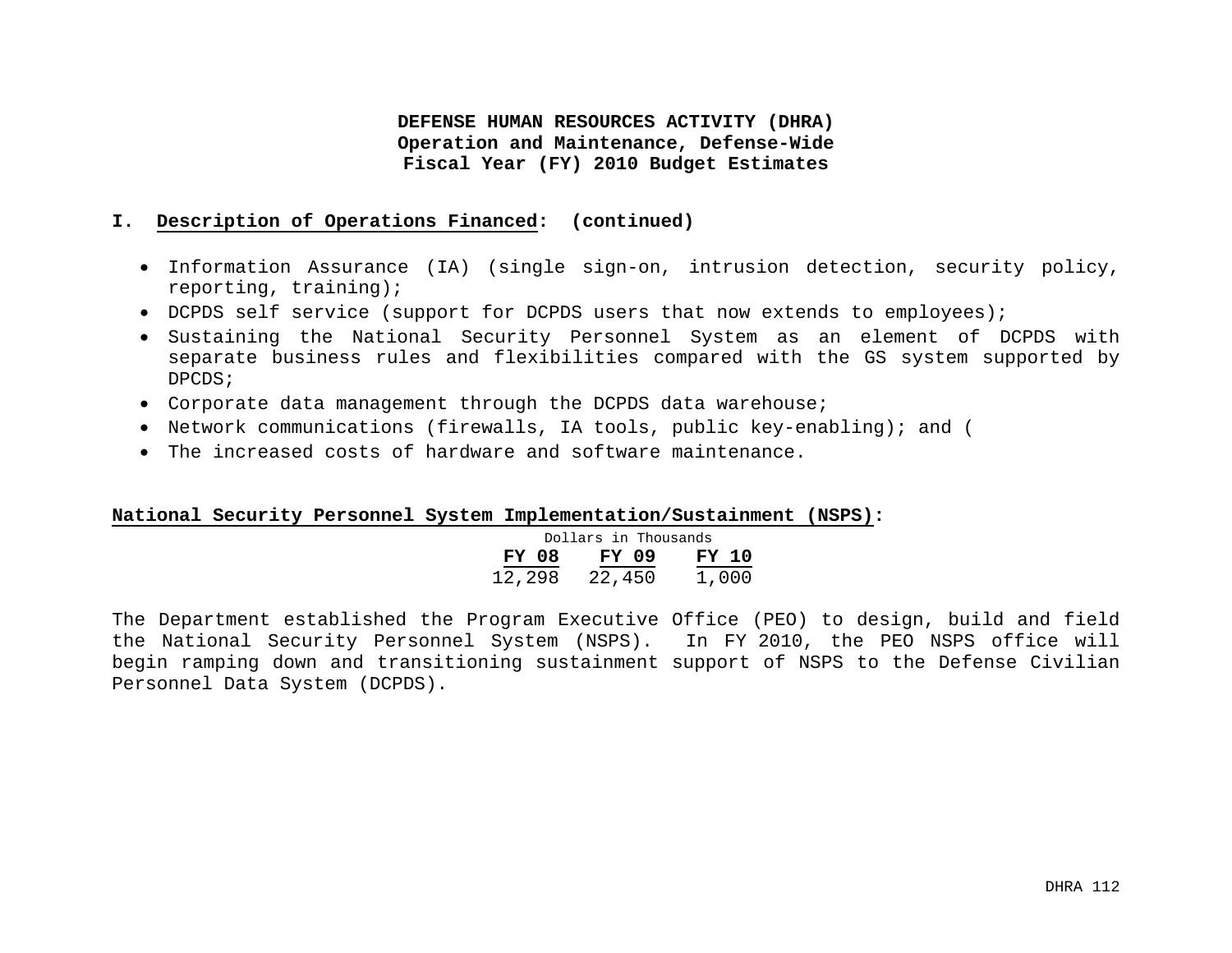#### **I. Description of Operations Financed: (continued)**

**Defense Wide Civilian Personnel Management Service (CPMS) Mission Program s:** 

|       |  |       | Dollars in Thousands |  |
|-------|--|-------|----------------------|--|
| FY 08 |  | FY 09 | FY 10                |  |
| 1,562 |  | 9,114 | 29,293               |  |

Funding supports several programs:

The Enterprise Staffing Solution (ESS) replaces the existing legacy RESUMIX system. Implementation follows the successful DoD proof-of-concept pilot test. In FY 2010, the ESS will establish a standard, centralized solution for hiring and entrance-on-duty (EOD) across the Department. The improved hiring process will result applicants for DoD positions and a larger pool of qualified candidates for selection

The Expeditionary Workforce program expansion to address future contingency operations is a key part of the Civilian Workforce Readiness Program. This program ensures that the Department can fill the positions and provide the policy, IT and infrastructure support necessary to meet the Departments' expeditionary workforce.

The Senior Executive Management Support provides the development and sustainment of enterprise leaders, a key component of the DoD Civilian Human Capital Strategic Plan. This centralized program office will help ensure that performance expectations align with the mission and are oriented toward accomplishment of strategic goals through the design, development, and delivery of tools and training. This effort assists the Department in achieving the vision, "Developing the  $21^{st}$  Century Leaders."

The Investigations and Resolutions Division (IRD) performs alternative dispute resolution (ADR) and conducts timely Equal Employment Opportunity (EEO) investigations on alleged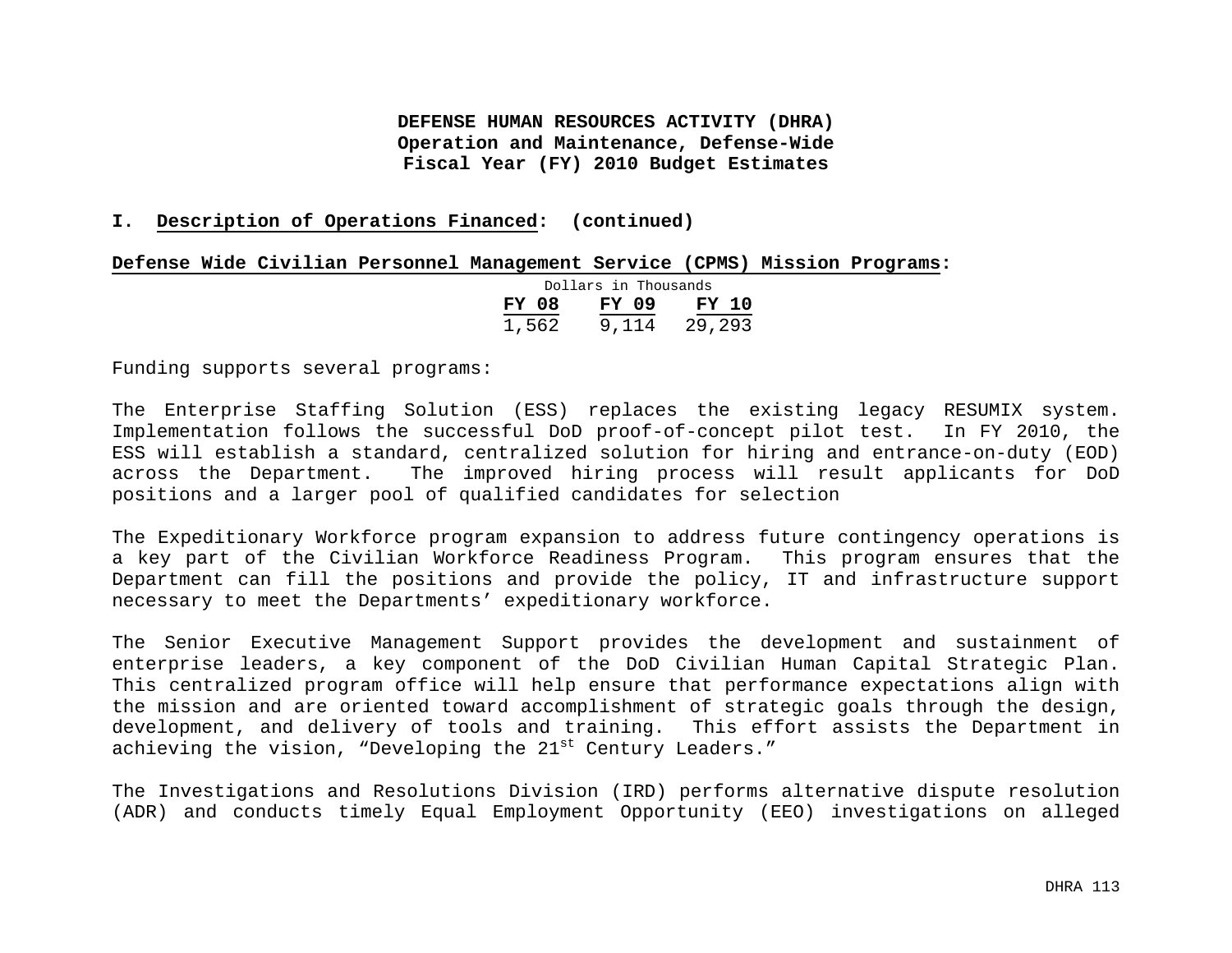## **I. Description of Operations Financed: (continued)**

violations of the Civil Rights Act or anti-discrimination laws. Resolving cases through ADR, improves DoD EEO statistics, reduces case processing times, lowers administrative and legal costs, frees agency resources, and enhances employee morale. Military Departments, Defense agencies, and IRD developed a joint goal to increase the use of ADR at the formal level of the complaint process.

The Injury/Unemployment Compensation Program (ICUC) provides consolidated technical and administrative services to support DoD Component administration of the injury and unemployment compensation programs. ICUC develops and implements policy, program guidance, advisory services, and training media in compliance with the Federal Employees' Compensation Act (FECA) and the Unemployment Compensation for Federal Employees (UCFE) regulations. Advisory services to DoD Components, Commands, and Installations are supported by 17 liaisons in ten offices collocated with the Office of Workers' Compensation Program (OWCP) Districts. ICUC performs centralized, consolidated case review and claims verification process on a quarterly basis for all DoD unemployment claims.

The *Civilian Assistance and Re-Employment Program (CARE)* chairs the DoD BRAC Working Group and the administration of all DoD civilian reduction and career transition assistance programs, including the DoD Priority Placement Program (PPP), the Voluntary Early Retirement Authority (VERA), and the Voluntary Separation Incentive Pay (VSIP), which are designed to alleviate the adverse effects of restructuring and reshaping on the DoD workforce.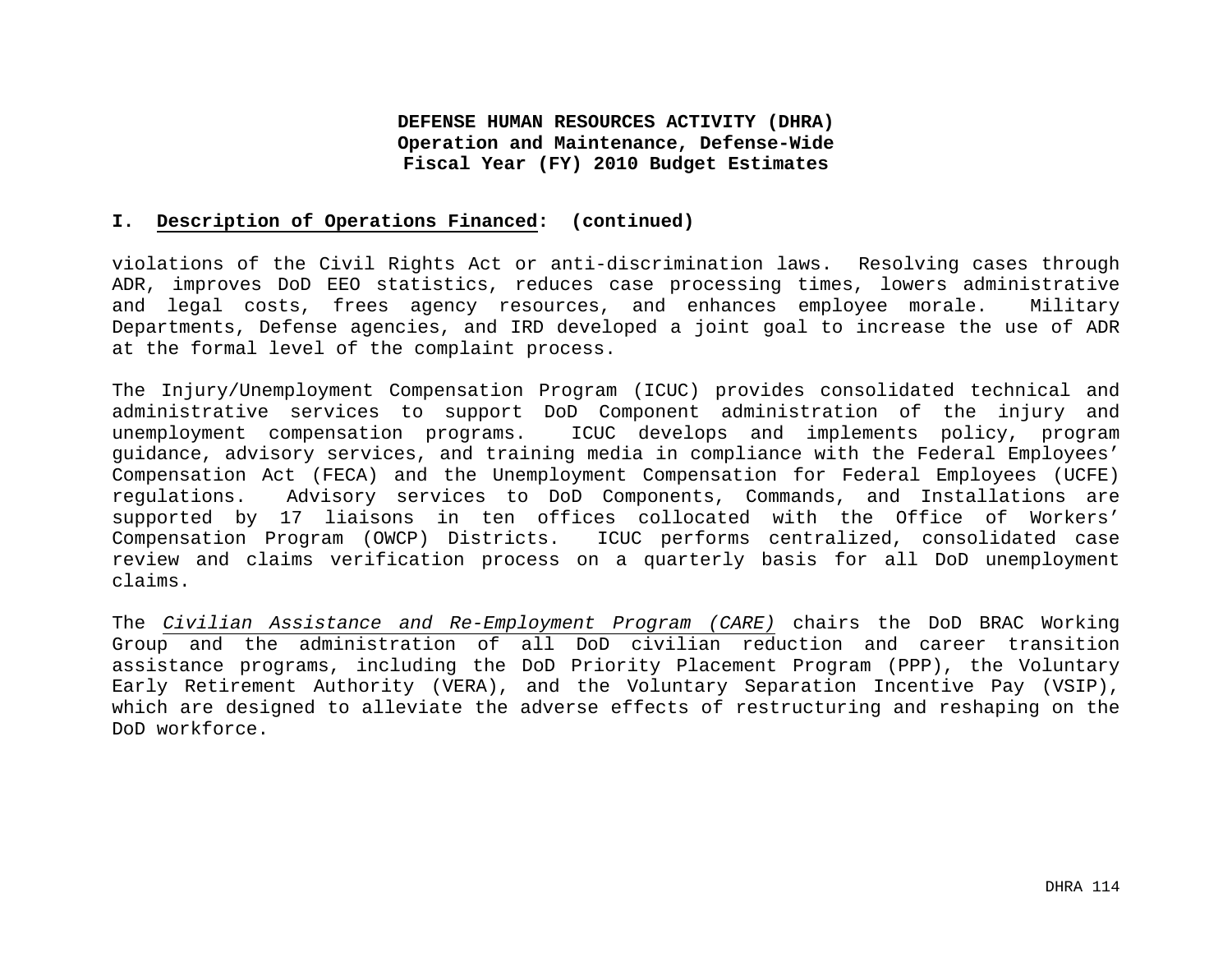## **I. Description of Operations Financed: (continued)**

#### **Mishap Reduction Initiatives (Pipeline Reemployment Program):**

|       | Dollars in Thousands |        |
|-------|----------------------|--------|
| FY 08 | <b>FY 09</b>         | FY 10  |
| 5,319 | 13,632               | 12,549 |

The Mishap Reduction Initiatives (Pipeline Reemployment Program) provides DoD organizations with authority to reemploy partially recovered employees suffering from job-related injuries and illnesses. Returning injured employees to suitable productive duty as soon as they are able, improves that employee's sense of value to the organization and reduces the cost of workers' compensation disability payments.

#### **Personnel and Readiness Information Management (P&R IM):**

|        |        |              | Dollars in Thousands |
|--------|--------|--------------|----------------------|
| FY 08  |        | <b>FY 09</b> | FY 10                |
| 19,522 | 25,511 |              | 24,801               |

Personnel and Readiness Information Management (P&R IM) provides the Department's human resources community with information management processes and tools that are compliant with Departmental polices, strategically aligned, customer focused, and produce leadingedge results. The Director, P&R IM promotes, coordinates, and integrates business streamlining and improvements within Human Resources Management (HRM), to include all the functions under the auspices of the OUSD (P&R).

P&R IM is responsible for information management, strategic plans, and mission area analyses. The office initiates, coordinates, and executes project/program areas such as CIO support, Information Management Analysis, Information Assurance, Critical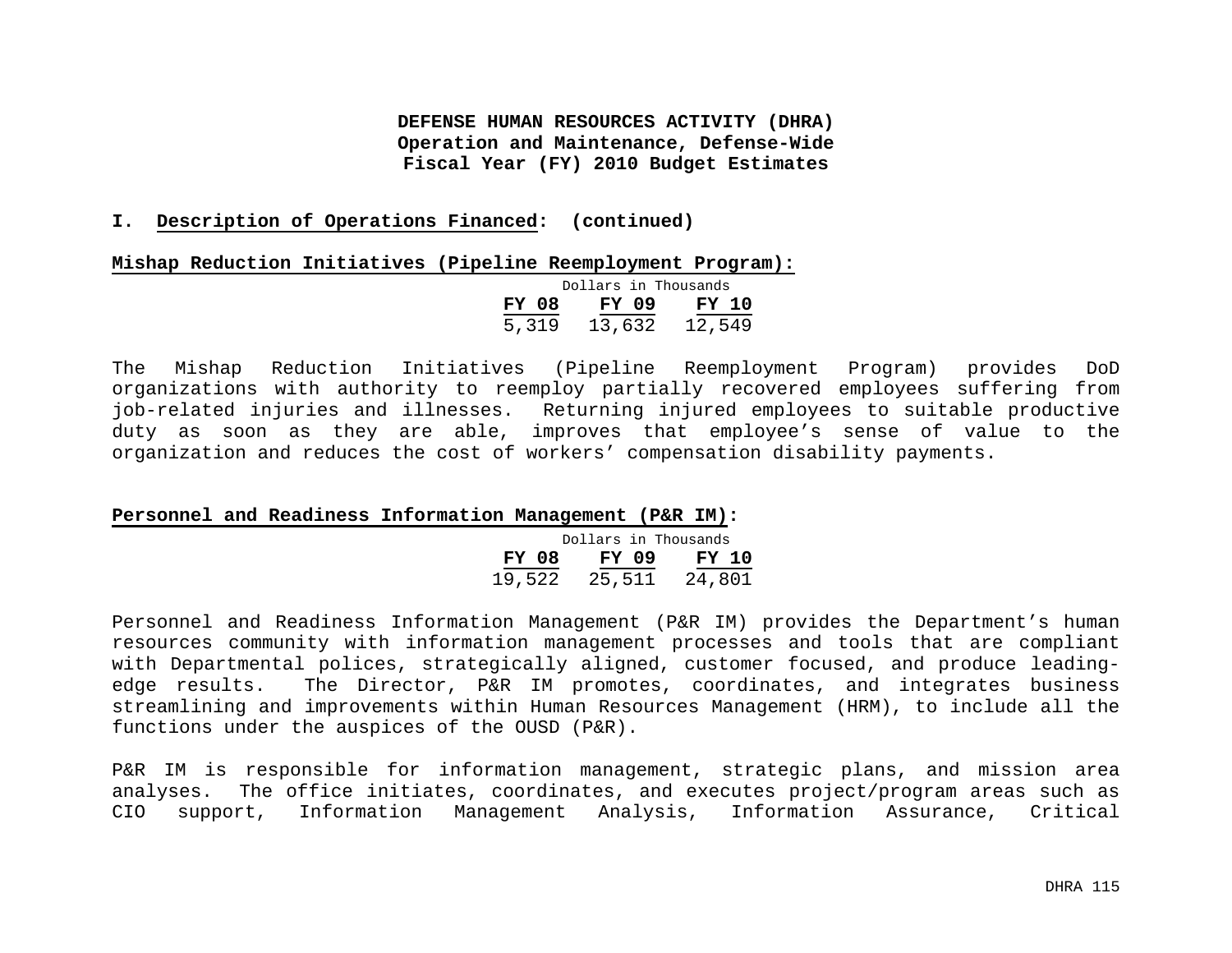## **I. Description of Operations Financed: (continued)**

Infrastructure Protection, Information Technology, Functional Data Administration, and Data Standardization. P&R IM conducts prototype demonstrations of innovative work processes and enabling information technologies such as the Characterization and Dependency Analysis Tool (CADAT) and the automated exchange of digitized personnel records.

The P&R IM develops and provides HRM guidance in the areas of CPI, architecture, acquisition, data strategy, and certification to improve systems and processes impacting stakeholders. The P&R IM coordinates the implementation of DoD Architecture Framework (DoDAF) methodologies to develop an HRM Business Enterprise Architecture (BEA) that integrates into the overall DoD BEA, and supports the USD (P&R). The P&R IM establishes and tracks HRM metrics. There are three major areas of HRM: Civilian HRM, Military Health System, and Military and Other HRM. The HRM capabilities provide the vehicle for the OUSD (P&R) to enact policies and procedures that attract, train, and motivate a high quality and diverse DoD workforce, and to provide and care for the most important resource in the Department - its people.

#### **Defense Travel Management Office (DTMO):**

|              | Dollars in Thousands |       |        |  |
|--------------|----------------------|-------|--------|--|
| <b>FY 08</b> |                      | FY 09 | FY 10  |  |
| 12,771       | 15,944               |       | 15,917 |  |

• The DTMO serves as the single focal point for commercial travel within the Department of Defense (DoD). It establishes strategic direction, sets policy, and centrally manages commercial travel programs. The DTMO maintains central oversight for commercial travel management, travel policy and implementation, customer support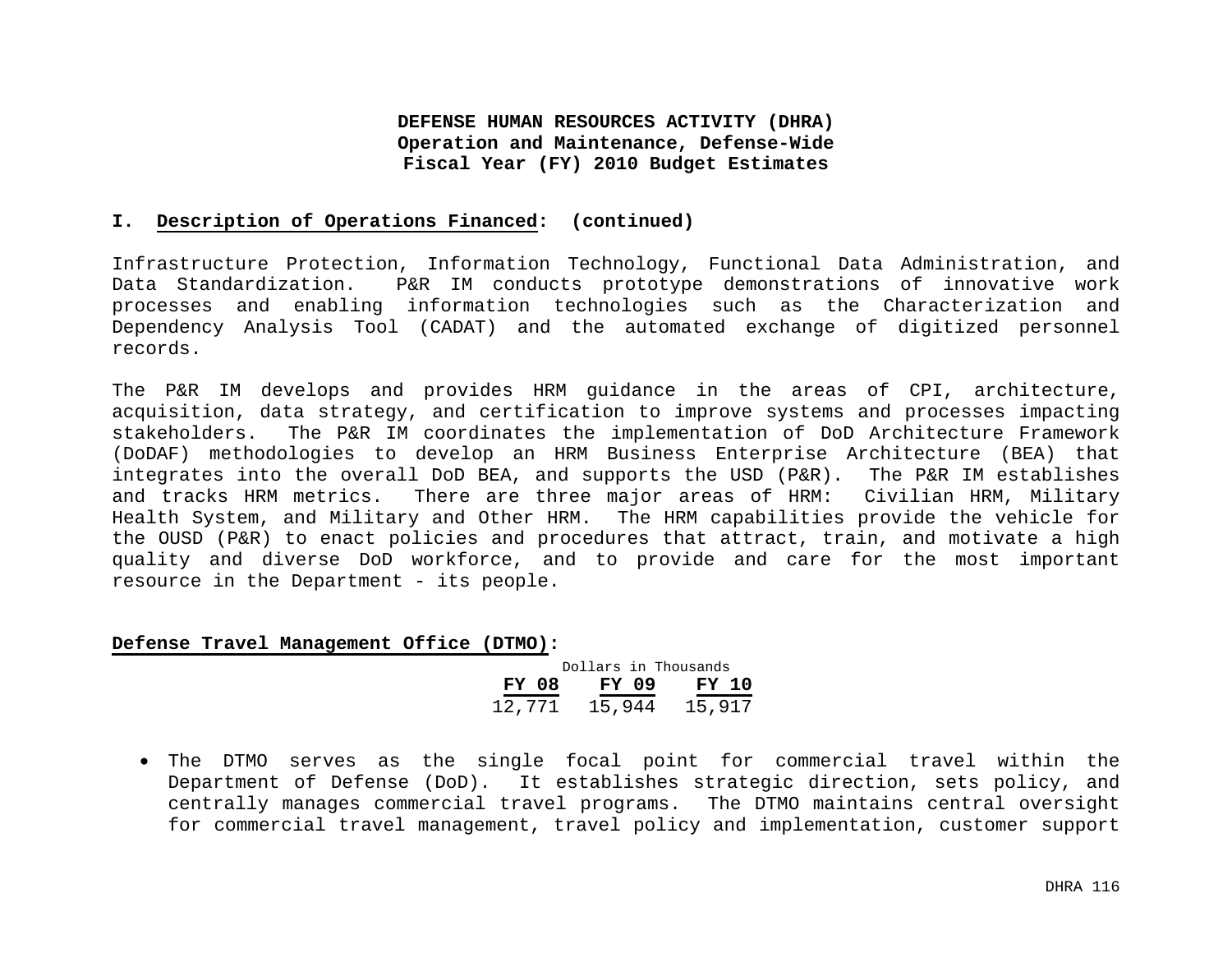## **I. Description of Operations Financed: (continued)**

and training, the DoD travel charge card program, and provides functional oversight of the Defense Travel System (DTS). The DTMO scope encompasses the complete spectrum of DoD commercial travel. 2.

#### **Employer Support of the Guard and Reserve (ESGR):**

|              |       | Dollars in Thousands |
|--------------|-------|----------------------|
| <b>FY 08</b> | FY 09 | FY 10                |
| 14,694       | 5,649 | 17,717               |

The ESGR program develops and promotes a culture in which American employers support and value the military service of their employees by recognizing outstanding support, increasing awareness of the law, and resolving conflicts through mediation. The ESGR operates in every state and territory through a grass-roots network of over 4,500 volunteers and 200 staff.

The ESGR Headquarters creates and manages national employer outreach programs designed to reach known employers of Guard and Reserve Component members. These programs increase employer awareness of their rights and responsibilities under the Uniformed Services Employment and Reemployment Rights Act (USERRA) law and emphasize employers' important contributions to the defense of the nation through their support of their Guard and Reserve employees. The ESGR provides authoritative advice and counsel to the Service staffs, Guard and Reserve Component chiefs, and DoD civilian leadership in the development of instructions, policies, and legislation concerning employer relations programs. It also provides resources for educational seminars, training workshops, and maintenance of information systems. The ESGR provides educational program support and awareness to the Guard and Reserve down to the unit level through its Military Outreach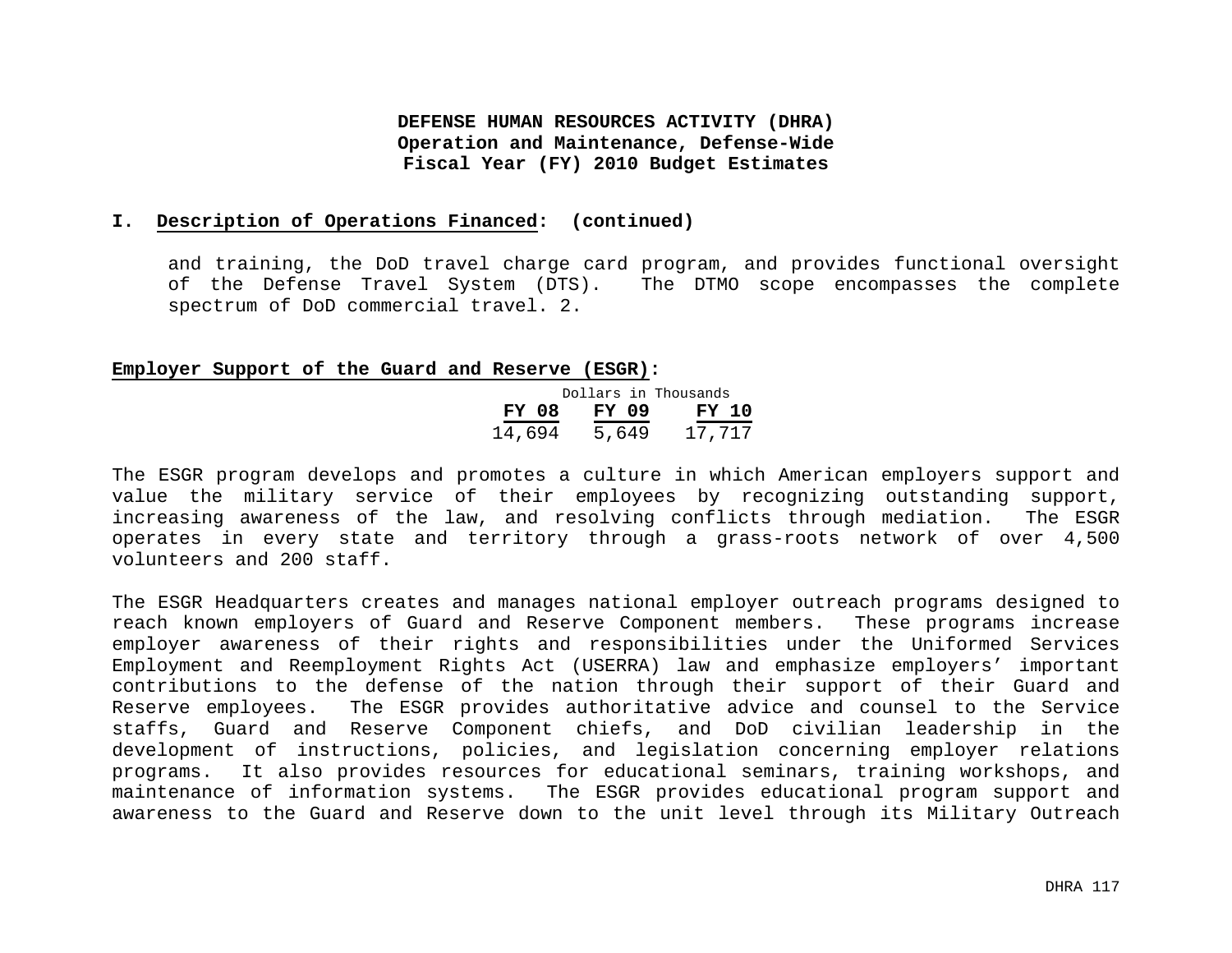#### **I. Description of Operations Financed: (continued)**

program and ESGR has instituted formal training for volunteer leaders, including initial and sustainment training.

#### **Federal Voting Assistance Program (FVAP):**

|       | Dollars in Thousands |       |       |
|-------|----------------------|-------|-------|
| FY 08 |                      | FY 09 | FY 10 |
| 1,887 |                      | 1,419 | 2,747 |

The FVAP administers the Federal responsibilities of the Secretary of Defense under the *[Uniformed and Overseas Citizens Absentee Voting Act](http://www.fvap.gov/laws/uocava.html)* of 1986. The Act covers more than six million potential voters. The FVAP has three distinct goals:

- 1. Inform and educate U.S. citizens worldwide of their right to vote,
- 2. Foster voting participation, and
- 3. Protect the integrity of, and simultaneously enhance, the electoral process at the Federal, State and local levels

The Federal Voting Assistance Program provides U.S. citizens worldwide a broad range of non-partisan information and assistance to facilitate their participation in the democratic process - regardless of where they work or live. The Act requires that the states and territories allow certain U.S. citizens, defined below, to register and vote absentee in elections for Federal office. These groups include:

• Members of the Uniformed Services (Army, Navy, Air Force, Marine Corps, Coast Guard);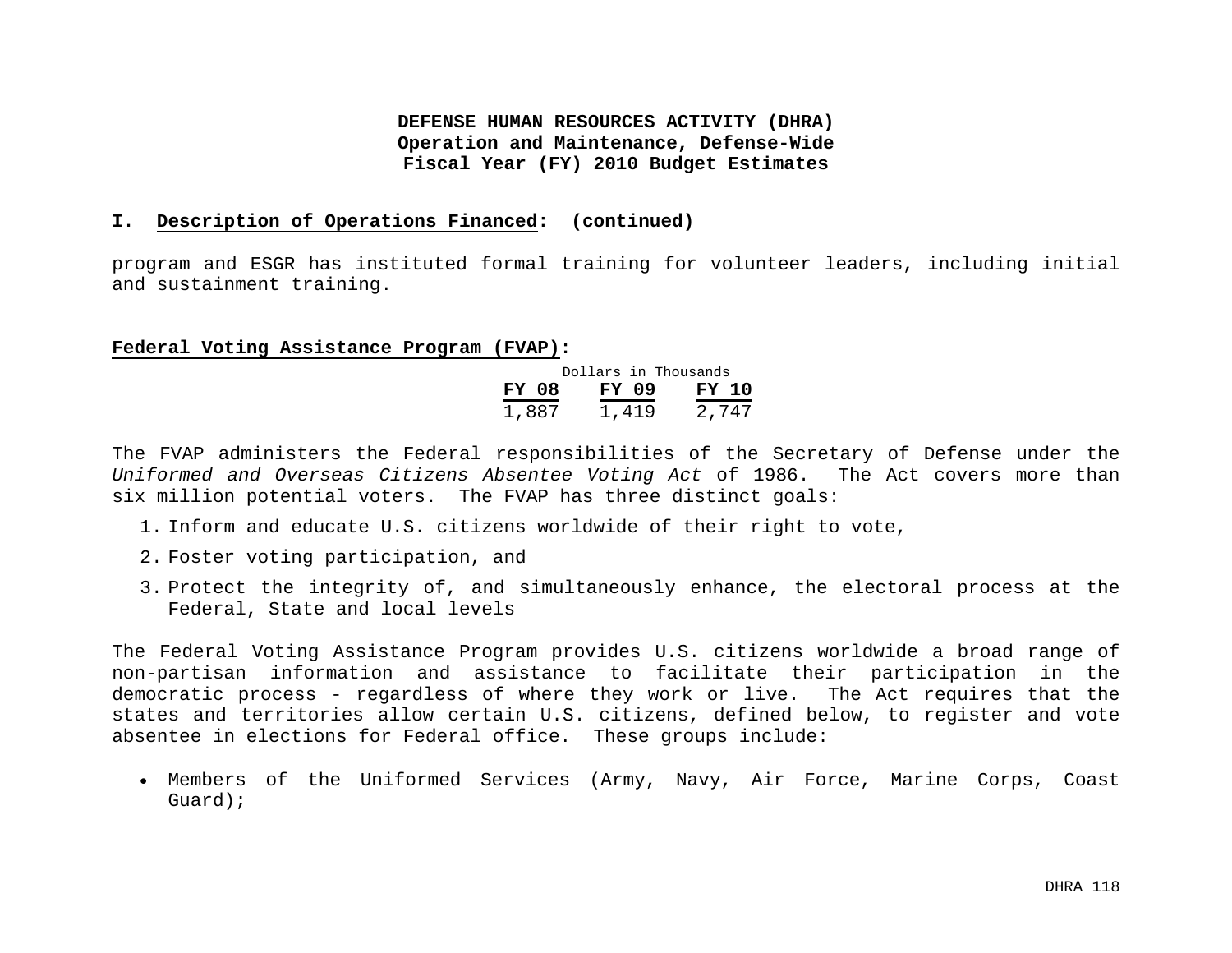## **I. D escription of Operations Financed: (continued)**

- Merchant Marine;
- Eligible family members of the above;
- Commissioned Corps of the Public Health Service, and Commissioned Corps of the National Oceanic and Atmospheric Administration;
- U.S. citizens employed by the Federal Government residing outside the U.S.; and
- All other private U.S. citizens residing outside the U.S.

FVAP submits a report to the President and Congress after every presidential election on the effectiveness of voter assistance programs that includes a statistical analysis of voter participation and a description of Federal and state cooperation in carrying out the provisions of the Act. FVAP generates the report after conducting post election survey to determine voting participation by citizens covered by the UOCAVA. The survey assesses the effectiveness of efforts designed to simplify and ease the process of voting absentee and evaluates other progress made to facilitate absentee voting participation.

FY 2010 will include:

- Continued Post Election Survey;
- Certification and Accreditation requirements for the Electronic Transmission Service;
- Development, implementation and execution of a voting related advertising campaign; and
- Continued Federal Information Systems Management Act compliance of the Electronic Transmission Service, notifications to UOCAVA citizens on upcoming elections, and enhancing FVAP's ability to solve voter/election official problems.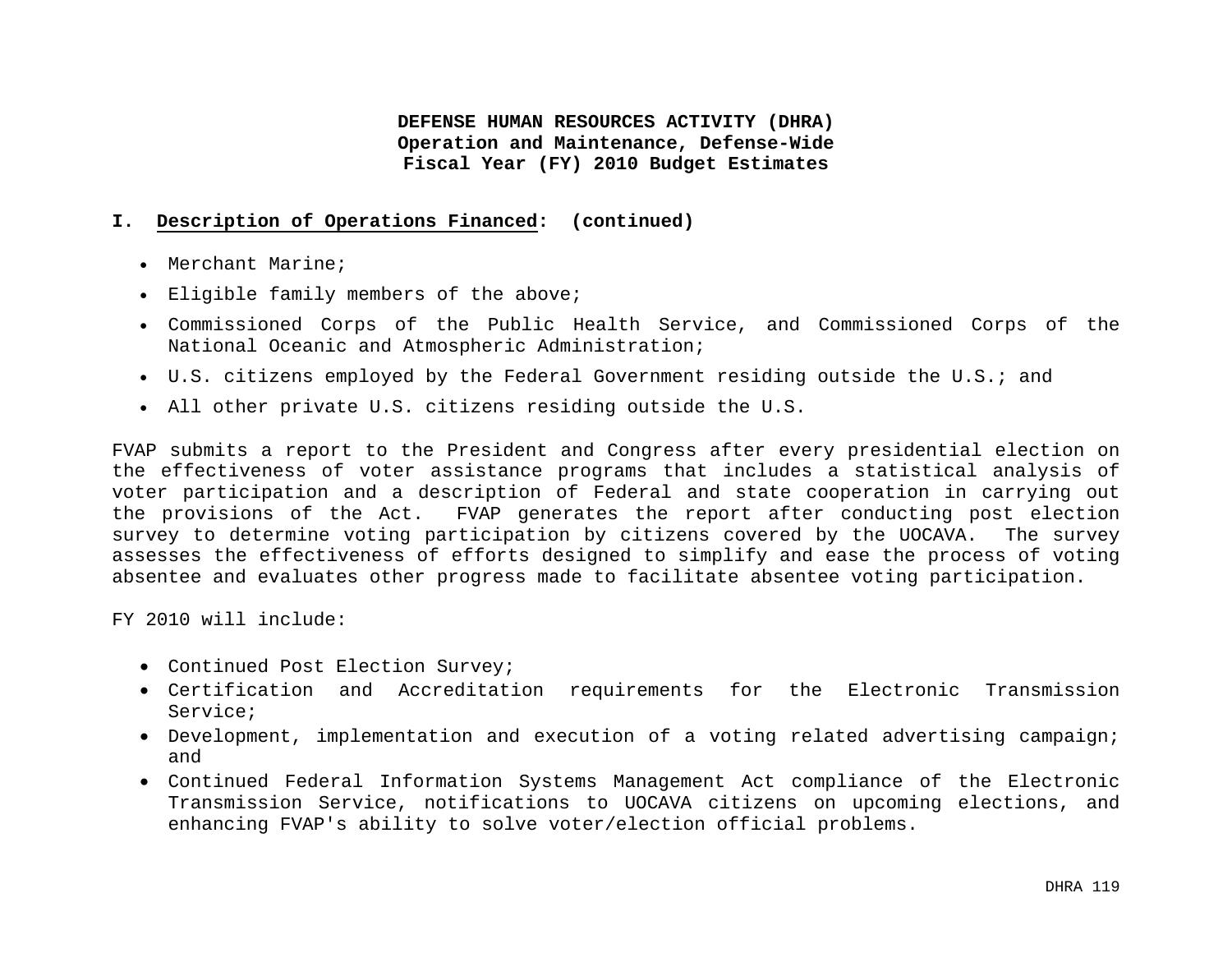## **I. Description of Operations Financed: (continued)**

#### **Defense Personnel Security Research Center (PERSEREC):**

|       |              | Dollars in Thousands |
|-------|--------------|----------------------|
| FY 08 | <b>FY 09</b> | FY 10                |
| 1,111 | 1,185        | 1,199                |

As DoD's sole personnel security research center, the PERSEREC improves DoD personnel security policy and procedures by conducting quick-response studies and analyses, shortterm research, and long-term programmatic research. It develops procedures, security tools, and automated systems that can be promptly implemented to improve personnel security. The PERSEREC is committed to using systematic and empirical research as the basis for making program improvements. Research results are used to improve the efficiency, effectiveness, and fairness of the DoD personnel security program.

#### **Sexual Assault Prevention and Response Office (SAPRO):**

|       |       | Dollars in Thousands |
|-------|-------|----------------------|
| FY 08 | FY 09 | FY 10                |
| 3,126 | 3,479 | 22,035               |

The SAPRO is the single point of accountability for sexual assault policy matters. The SAPRO oversees the implementation of sexual assault prevention and response policies, promotes policies that foster a climate of confidence that encourages victims to seek and enter into care, oversees and evaluates Department-wide training, and establishes and maintains metrics to evaluate sexual assault prevention, response, and training.

The SAPRO also oversees the capability of the Department to respond to the needs of victims of sexual assault; maximizes opportunities for accountability and prosecution of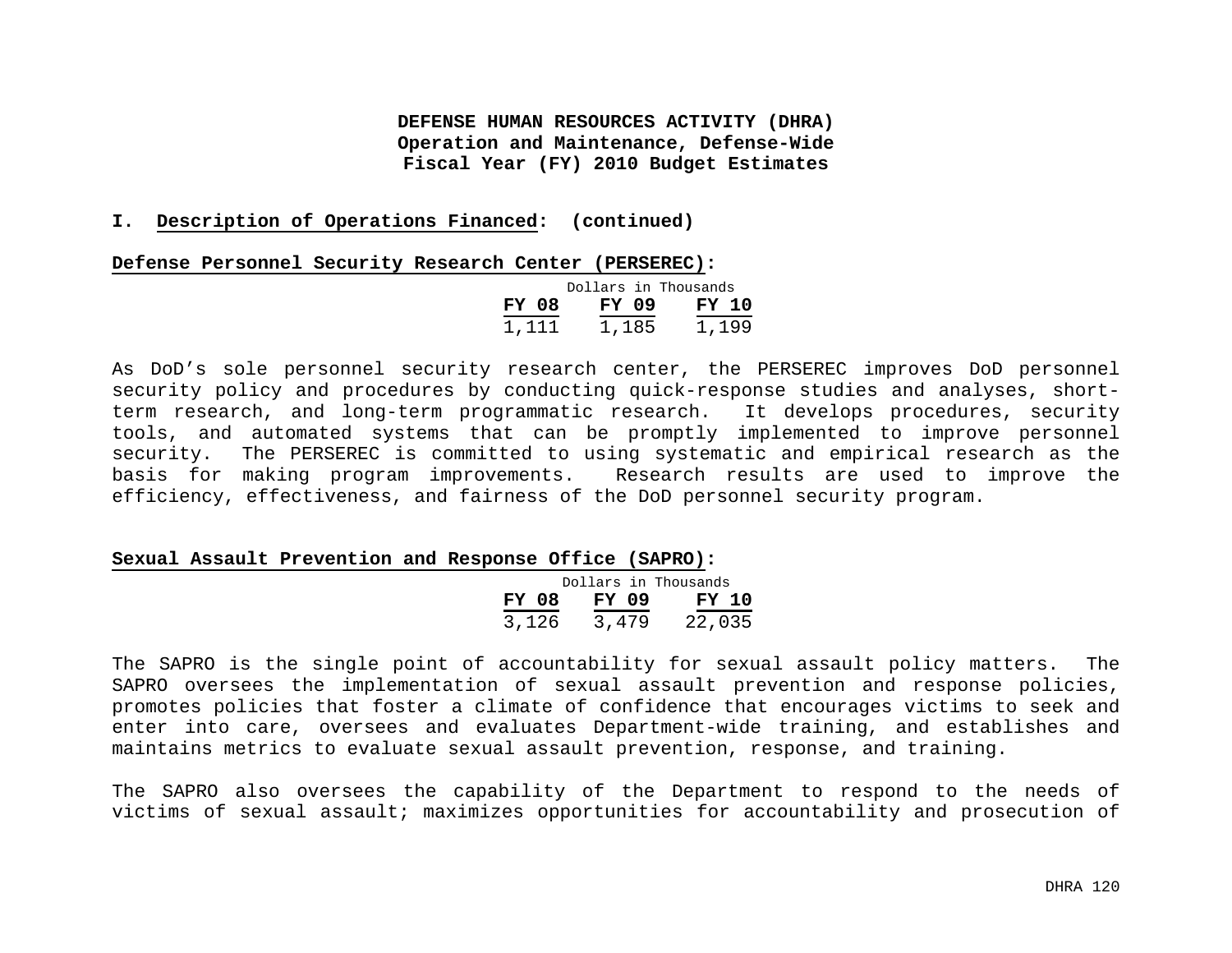## **I. Description of Operations Financed: (continued)**

sexual assault perpetrators, and coordinates policies related to victim response. The SAPRO monitors and analyzes reports of sexual assault to determine the efficacy of sexual assault policies and programs, and prepares annual reports to Congress on the Department's policies and initiatives in this area. The SAPRO will also conduct annual assessments of sexual harassment and violence at the U. S. Military Service Academies.

## **Defense Language Office (DLO)**

|              |              | Dollars in Thousands |
|--------------|--------------|----------------------|
| <b>FY 08</b> | <b>FY 09</b> | FY 10                |
| 9,330        | 33,778       | 44,135               |

The DLO provides coordinated, comprehensive language, regional and cultural programs. The Department's foreign language, regional and cultural capabilities have not kept pace with the changing global environment. Pursuant to the Defense Language Transformation Roadmap, the Department established the DLO to ensure a strategic focus to meet present and future requirements for language, regional and cultural proficiency among military and civilian employees.

The DLO develops policy, plans, and programs to strengthen and institutionalize Defense language, regional and cultural proficiencies. The office implements a comprehensive Department-wide language, regional and cultural program. The DLO provides oversight, direction, and metrics on language, regional, and cultural issues within the Department. The DLO identifies policy, procedures, and resource needs associated with providing these required capabilities. The DLO recommends and evaluates policies and programs for language training, testing, and sustainment.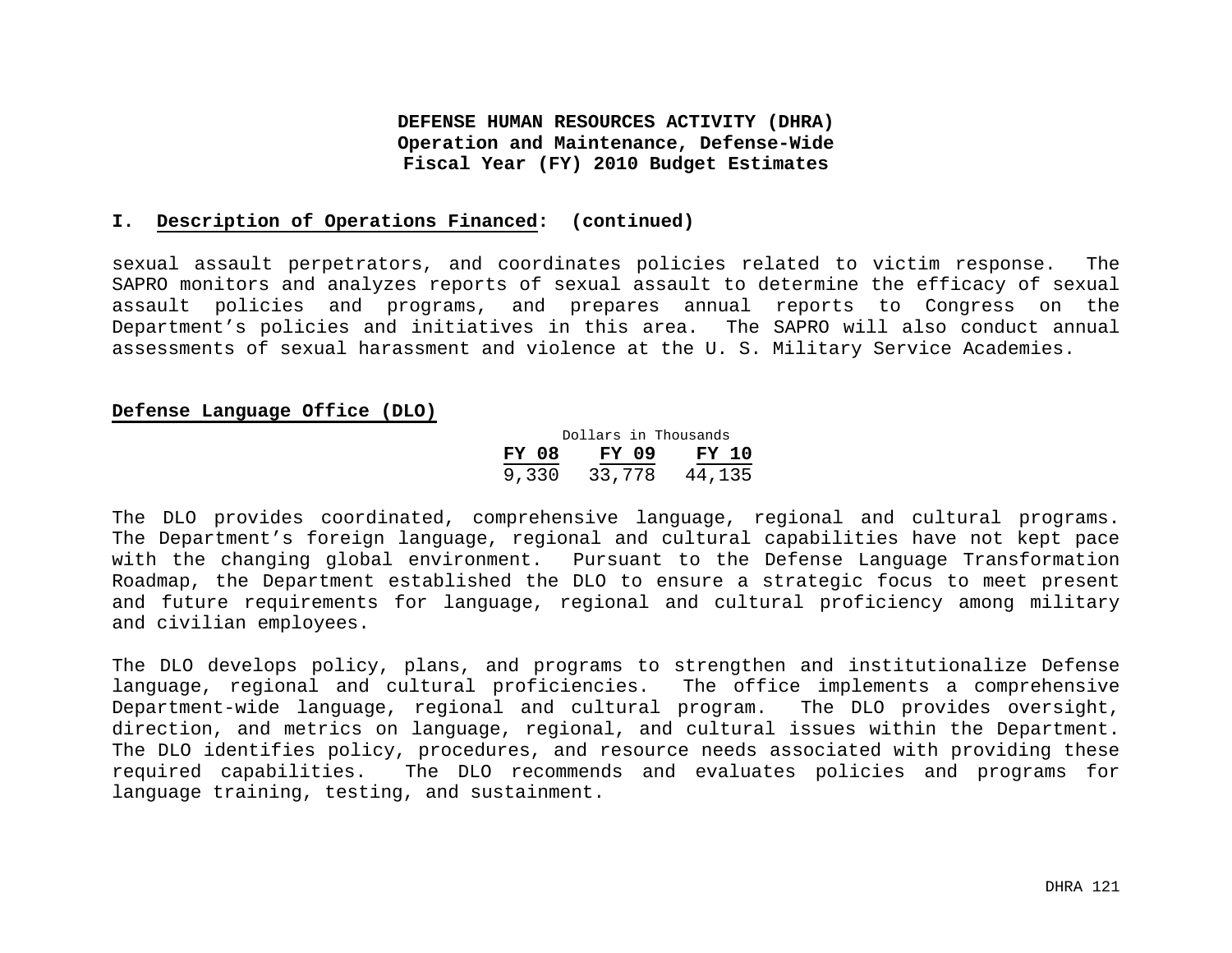## **I. Description of Operations Financed: (continued)**

The DLO monitors language, regional and cultural policies regarding the development, management, and utilization of civilian employees and members of the Armed Forces; monitors trends in the promotion, accession, and retention of individuals with these critical skills; and explores innovative concepts to expand Defense foreign language, regional and cultural capabilities. In addition, the office conducts research and analyzes studies, legislation, reports, and lessons learned from all military operations as they pertain to language, regional and cultural proficiency.

#### **Office of the Actuary (OACT):**

|              |     |              |     | Dollars in Thousands |
|--------------|-----|--------------|-----|----------------------|
| <b>FY 08</b> |     | <b>FY 09</b> |     | FY 10                |
|              | 765 |              | 951 | 705                  |

The OACT provides support to the DoD Board of Actuaries and the Medicare-Eligible Retiree Health Care Board of Actuaries and participates in financial statement audit committees for the Military Retirement Fund (MRF) and the Medicare-Eligible Retiree Health Care Fund (MERHCF). The OACT makes calculations for four trust funds, including liabilities of and contributions to the Military Retirement Fund, the Education Benefits Fund, the Voluntary Separation Incentive Fund, and the Medicare-Eligible Retiree Health Care Fund. Specifically, the OACT computes DoD and Treasury Fund contributions for inclusion in annual budgets and estimates the Funds' liabilities for DoD and government-wide annual financial statements. The DoD Inspector General (IG) audits the MRF and MERHCF financial statements annually.

The OACT calculates DoD's and Treasury's required annual contributions into each of the Funds using methods and assumptions approved by the DoD Board of Actuaries and the DoD Medicare-Eligible Retiree Health Care Board of Actuaries.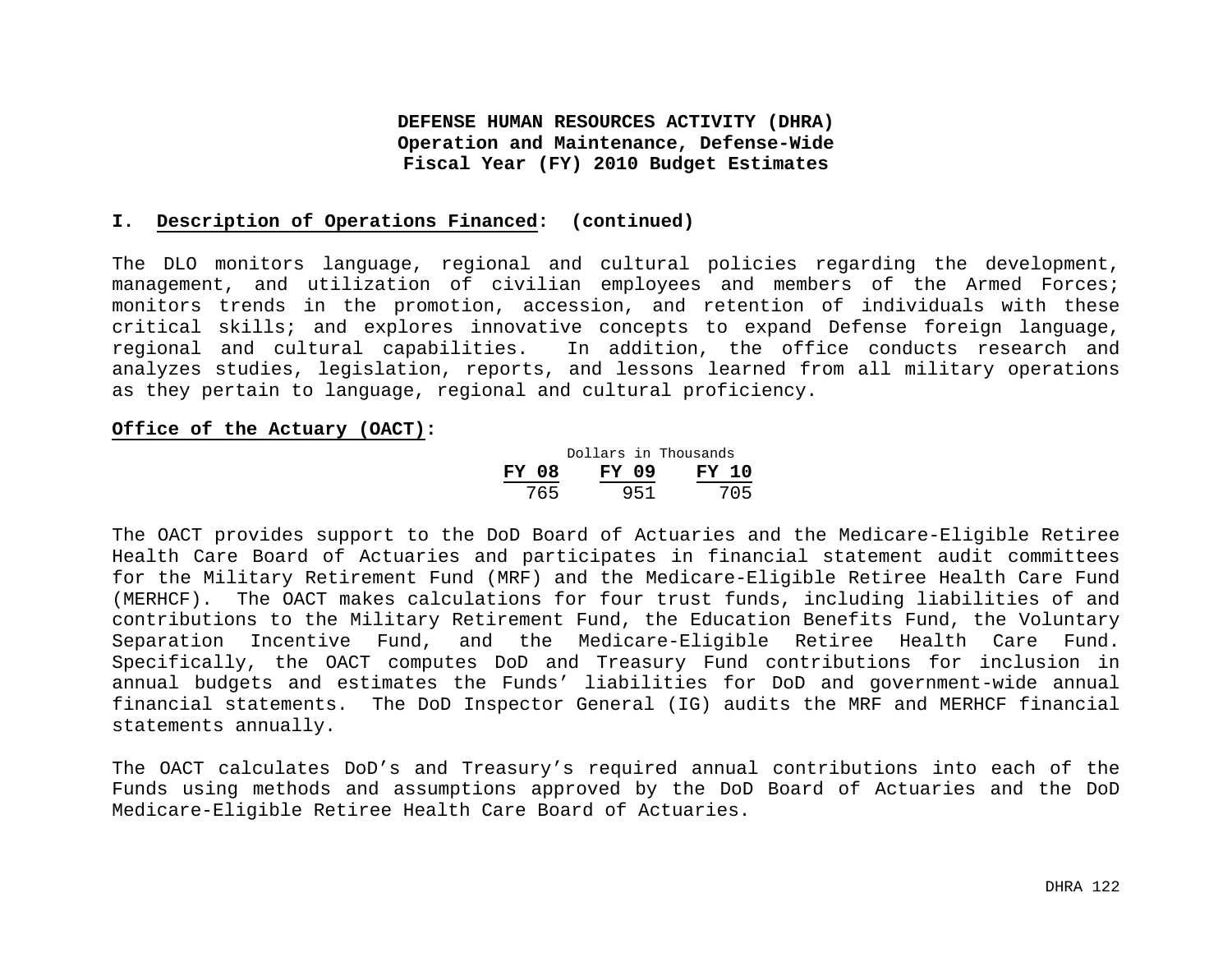#### **I. Description of Operations Financed: (continued)**

#### **Department Advisory Committee on Women in the Services (DACOWITS):**

|              |     | Dollars in Thousands |       |  |       |
|--------------|-----|----------------------|-------|--|-------|
| <b>FY 08</b> |     |                      | FY 09 |  | FY 10 |
|              | 205 |                      | 284   |  | 287   |

The DACOWITS advises on matters and policies relating to the recruitment and retention, treatment, employment, integration, and well-being of highly qualified professional women in the Armed Forces. The DACOWITS provides a report with substantive policy or legislative recommendations annually.

#### **Advanced Distributed Learning Registry:**

|       |              |     | Dollars in Thousands |
|-------|--------------|-----|----------------------|
| FY 08 | <b>FY 09</b> |     | FY 10                |
| 1,000 |              | 998 | 1,010                |

The ADL Registry supports the timely and effective delivery of computer-based training. Using the international standard Sharable Content Object Reference Model (SCORM), ADL collaborated with industry and other government agencies and developed a standard format for delivering interoperable training content and the ADL-Registry, to enable discovery and sharing of training content. This Registry enables central registration of courses. modules, and lessons (learning objects) which empowers developers, instructors, and students to find relevant content created by any DoD component. The SCORM format standard guarantees the content will run on their local system.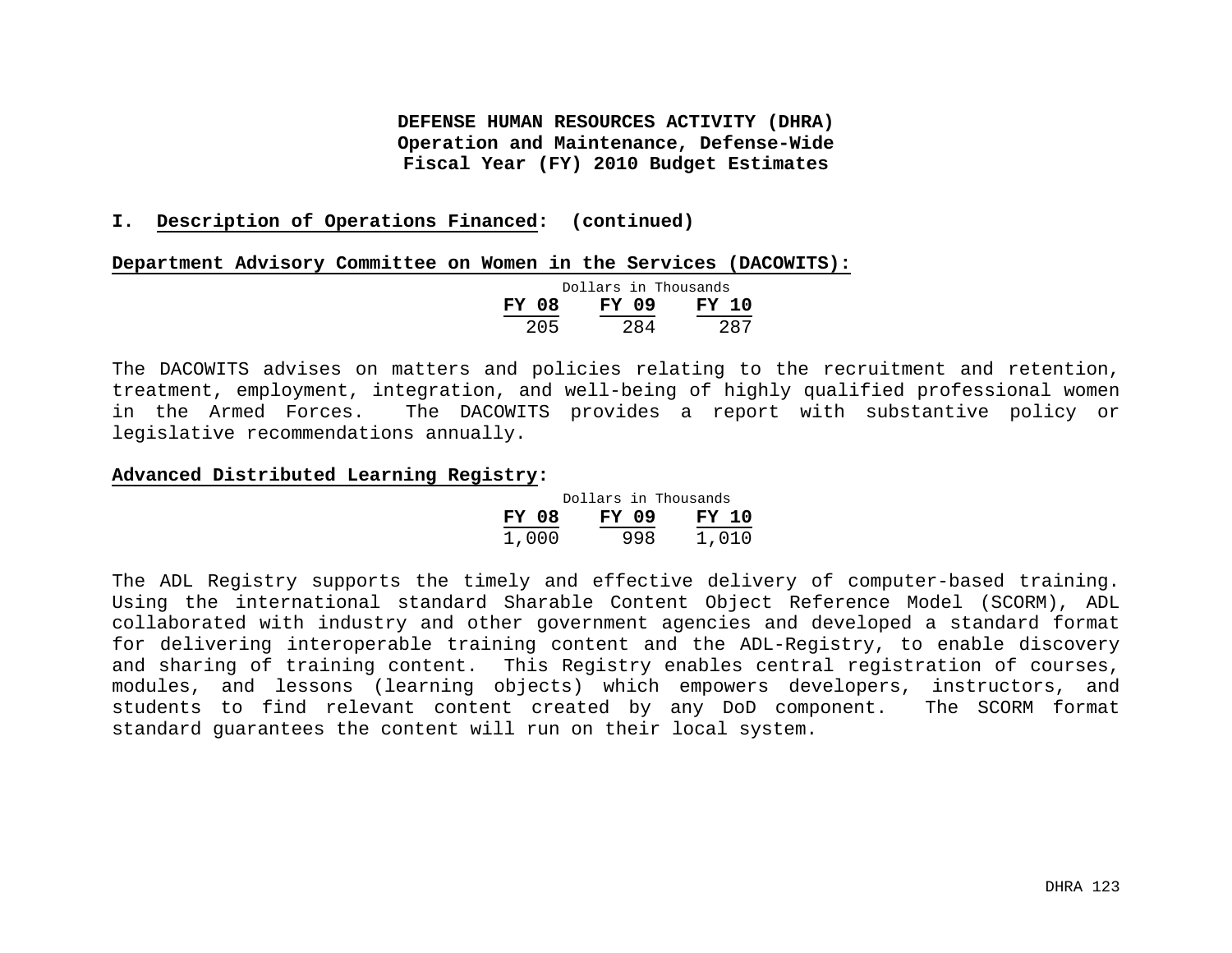## **I. Description of Operations Financed: (continued)**

#### **Quadrennial Review of Military Compensation (QRMC):**

|       | Dollars in Thousands |       |  |
|-------|----------------------|-------|--|
| FY 08 | FY 09                | FY 10 |  |
|       | 389                  |       |  |

By law, the President must direct a complete review of the principles and concepts of the compensation system for members of the uniformed services. This review ensures that the Department of Defense has the human resource policies and programs required to provide the right size military force and that military personnel have the requisite skills, abilities, and motivation to execute assigned missions effectively and efficiently.

#### **Wounded, Ill and Injured, Senior Oversight Committee (WII-SOC):**

|       |       | Dollars in Thousands |
|-------|-------|----------------------|
| FY 08 | FY 09 | FY 10                |
|       |       | 906                  |

The WII-SOC Staff Office is a key component of the Department of Defense's first principal objective – commitment to care of the all-volunteer force. The WII-SOC has enabled the Department to assist, advise, and provide expertise to influence and facilitate changes to policies, procedures, or legislation relative to the recovery, rehabilitation, and reintegration of our wounded, ill, and injured Service Members and their families within the Departments of Defense and Veterans Affairs.

The Staff Office provides full service support to the Senior Oversight Committee; Joint Executive Council (JEC); over-watch of legislation, OSD oversight of the development and implementation of comprehensive, uniform policies and standards across the Services and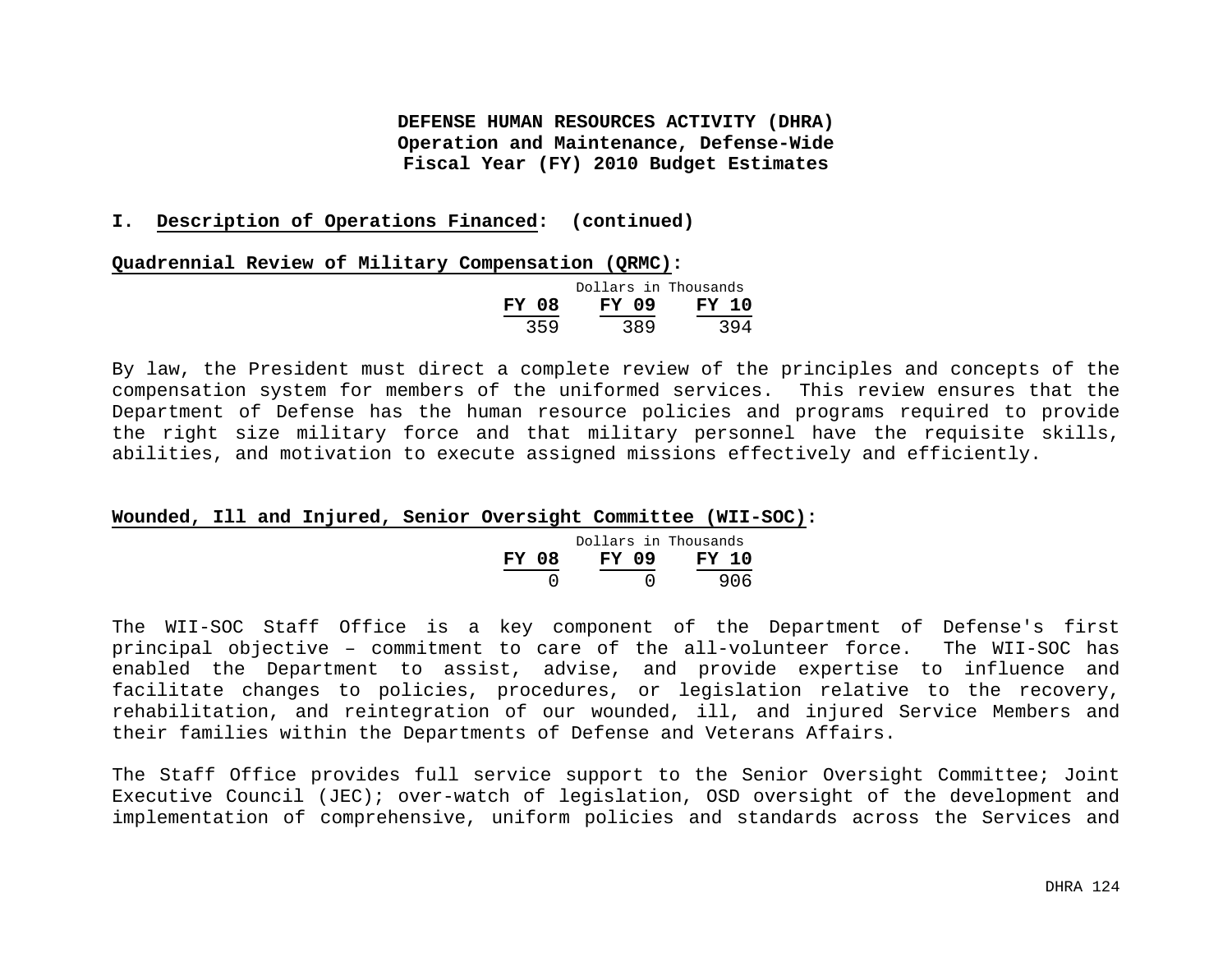## **I. Description of Operations Financed: (continued)**

Agencies, resource management functions such as budget and resource integration for all Wounded Ill, and Injured program matters through its Lines of Action single points of contacts with the DoD and the Department of Veterans Affairs.

#### **Interagency Program Office:**

|              |  |  |       | Dollars in Thousands |  |  |  |
|--------------|--|--|-------|----------------------|--|--|--|
| <b>FY 08</b> |  |  | FY 09 | FY 10                |  |  |  |
|              |  |  |       | 4,625                |  |  |  |

The Interagency Program Office works to achieve the full interoperability of electronic health record systems and capabilities (e.g., interoperability between VA and DoD.). The Wounded, Ill, and Injured Senior Oversight Committee expanded the role of the Interagency Program Office to include oversight and management of personnel and benefits data sharing and the IT initiatives.

FY 2010 funding supports the completion of the stand up of the office and sustains oversight and management operations with an integrated DoD and Veterans Administration staff.

#### **II. Force Structure Summary: N/A.**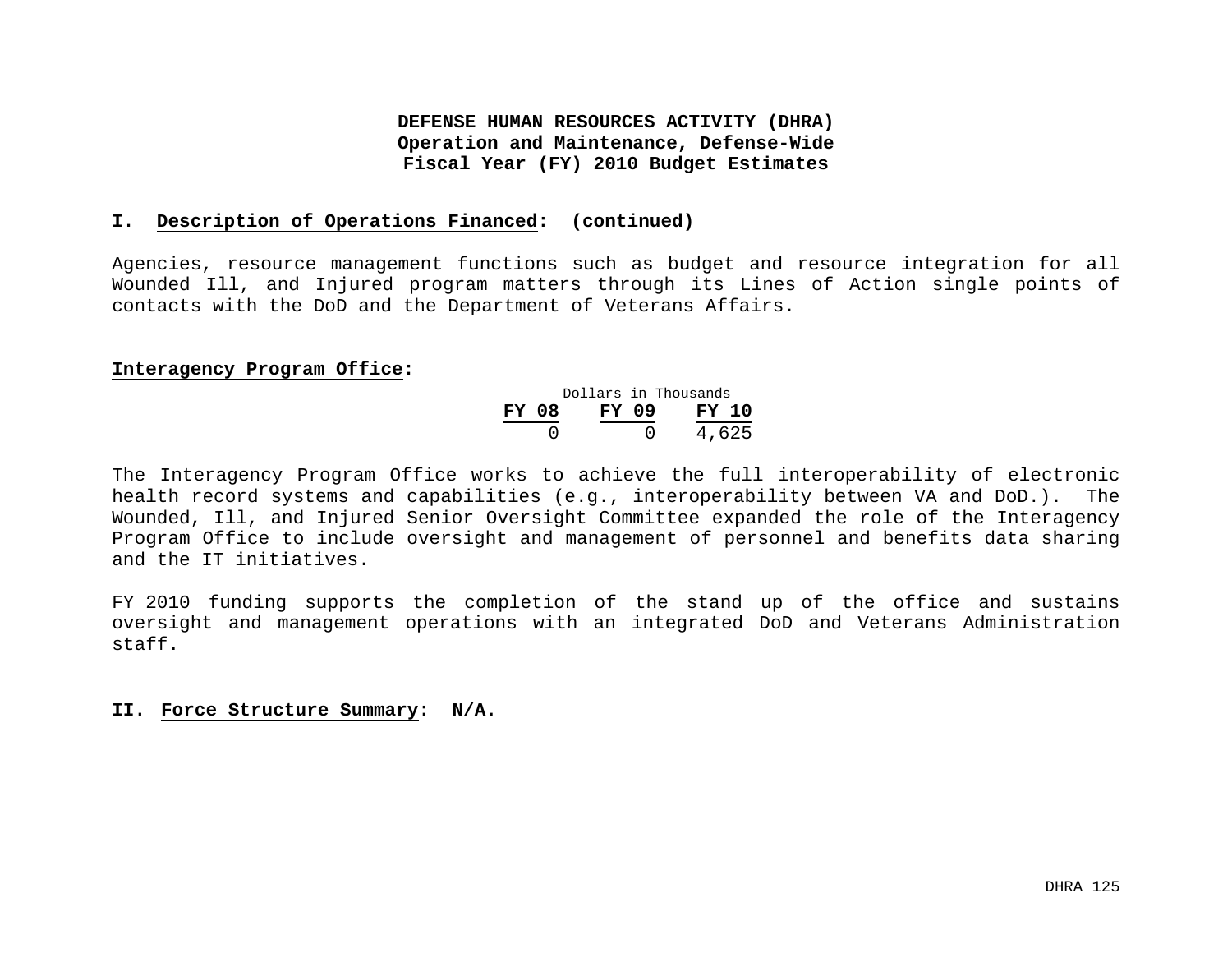# **III. Financial Summary (\$ in thousands)**

|                                                                |                           |                      |           | FY 2009 |                  |                     |                     |
|----------------------------------------------------------------|---------------------------|----------------------|-----------|---------|------------------|---------------------|---------------------|
|                                                                |                           | Congressional Action |           |         |                  |                     |                     |
| A. Subactivities                                               | <b>FY 2008</b><br>Actuals | Budget<br>Request    | Amount    | Percent | Appropria<br>ted | Current<br>Estimate | FY 2010<br>Estimate |
| Training and Recruiting                                        | 78,517                    | 86,139               | $-5,215$  | $-6.1$  | 80,924           | 80,924              | 77,534              |
| Joint Civilian Leader<br>Development                           | 17,049                    | 23,000               | $-57$     | $-0.2$  | 22,943           | 22,943              | 23,218              |
| (Note: includes Southbridge<br>facility lease - fixed<br>cost) | 11,274                    | 11,668               |           |         | 11,668           | 11,668              | 12,076              |
| Joint Advertising, Market<br>Research & Studies<br>(JAMRS)     | 32,068                    | 41,002               | $-5,102$  | $-12.4$ | 35,900           | 35,900              | 33,670              |
| Defense Resource<br>Management Institute<br>(DRMI)             | 1,300                     | 1,437                | $-4$      | $-0.2$  | 1,433            | 1,433               | 1,450               |
| National Security<br>Education Program<br>(NSEP)               | 28,100                    | 20,700               | $-52$     | $-0.2$  | 20,648           | 20,648              | 19,196              |
| Administrative and Service-<br>Wide Activities                 | 378,632                   | 470,890              | $-32,169$ | $-6.8$  | 454,513          | 454,513             | 588,209             |
| Defense Enrollment<br>Eligibility Reporting<br>System (DEERS)  | 43,576                    | 50,979               | $-127$    | $-0.2$  | 50,852           | 50,852              | 58,708              |
| Real Time Automated<br>Personnel I.D. System<br>(RAPIDS)       | 26,873                    | 37,141               | $-93$     | $-0.2$  | 37,048           | 37,048              | 36,495              |
| Common Access Card (CAC)                                       | 29,846                    | 33,169               | $-83$     | $-0.2$  | 33,086           | 33,086              | 32,250              |
| Human Resources Strategic<br>Assessment Program<br>(HRSAP)     | 4,226                     | 4,791                | $-12$     | $-0.2$  | 4,779            | 4,779               | 4,628               |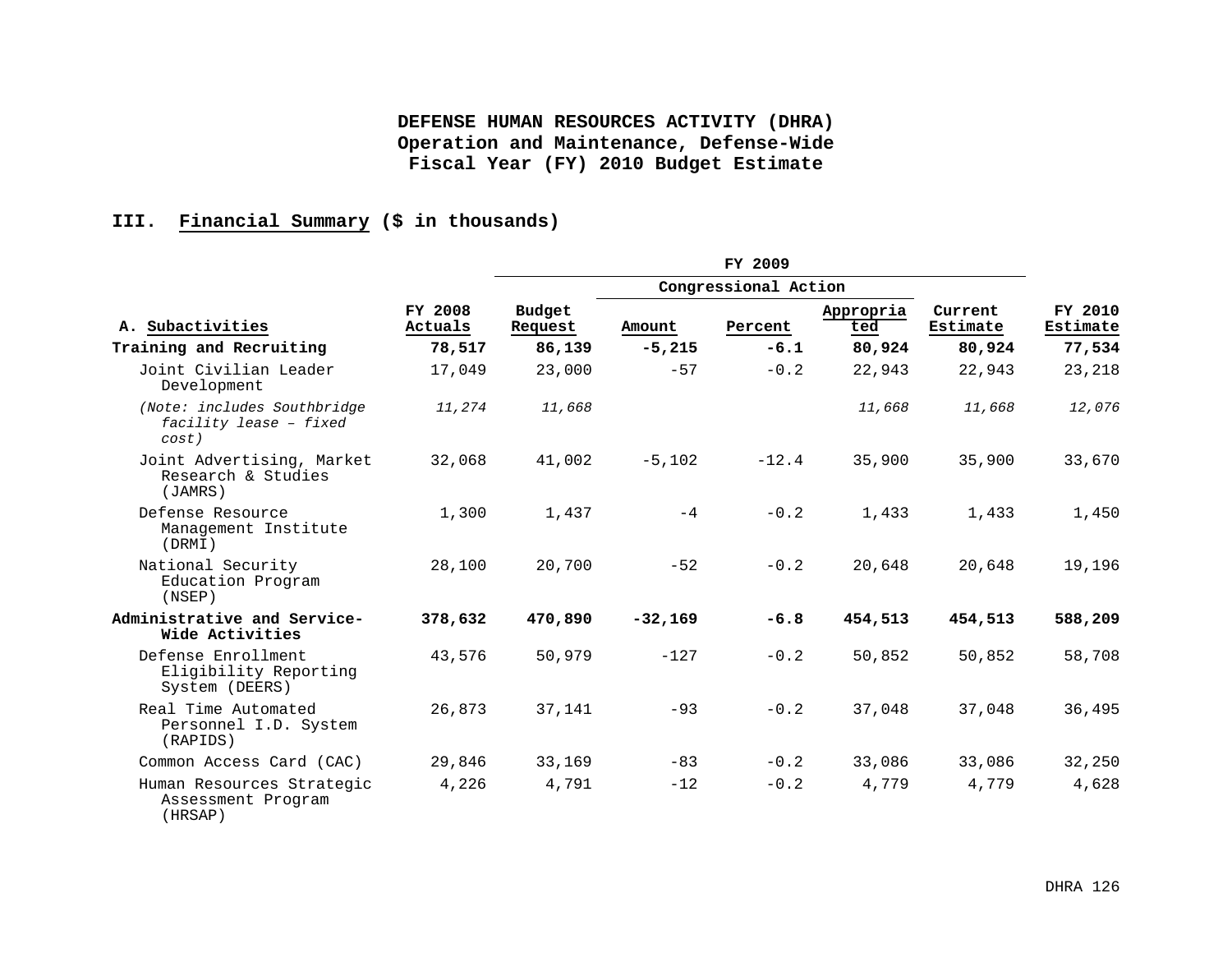# **III. Financial Summary (\$ in thousands)**

|                                                                                               |                    | FY 2009           |                      |         |                  |                     |                     |
|-----------------------------------------------------------------------------------------------|--------------------|-------------------|----------------------|---------|------------------|---------------------|---------------------|
|                                                                                               |                    |                   | Congressional Action |         |                  |                     |                     |
| A. Subactivities                                                                              | FY 2008<br>Actuals | Budget<br>Request | Amount               | Percent | Appropria<br>ted | Current<br>Estimate | FY 2010<br>Estimate |
| Human Resources Business<br>Information Technology<br>Solutions (HR-BITS)<br>(Includes DCPDS) | 11,792             | 31,955            | $-80$                | $-0.2$  | 31,875           | 31,875              | 79,585              |
| Human Resources<br>Management Domain                                                          | 1,715              | 1,715             | $-4$                 | $-0.2$  | 1,711            | 1,711               | 1,731               |
| National Security<br>Personnel System (NSPS)                                                  | 12,298             | 22,506            | $-56$                | $-0.2$  | 22,450           | 22,450              | 1,000               |
| Defense Wide CPMS Mission<br>Programs                                                         | 1,562              | 9,137             | $-23$                | $-0.2$  | 9,114            | 9,114               | 29,293              |
| Mishap Reduction<br>(Pipeline Re-Employment<br>Program)                                       | 5,319              | 13,666            | $-34$                | $-0.2$  | 13,632           | 13,632              | 12,549              |
| Information Management<br>(P&RIM)                                                             | 19,522             | 25,575            | $-64$                | $-0.2$  | 25,511           | 25,511              | 24,801              |
| Defense Travel Management<br>Office (DTMO)                                                    | 12,771             | 15,984            | $-40$                | $-0.2$  | 15,944           | 15,944              | 15,917              |
| Employer Support of the<br>Guard and Reserve<br>(ESGR)                                        | 14,694             | 5,663             | 2,886                | 51.0    | 5,649            | 5,649               | 17,717              |
| Federal Voting Assistance<br>Program (FVAP)                                                   | 1,887              | 1,423             | $-4$                 | $-0.2$  | 1,419            | 1,419               | 2,747               |
| Defense Personnel<br>Security Research<br>Center (PERSEREC)                                   | 1,111              | 1,188             | $-3$                 | $-0.2$  | 1,185            | 1,185               | 1,199               |
| Sexual Assault Prevention<br>& Response Office<br>(SAPRO)                                     | 3,126              | 3,488             | $-9$                 | $-0.2$  | 3,479            | 3,479               | 22,035              |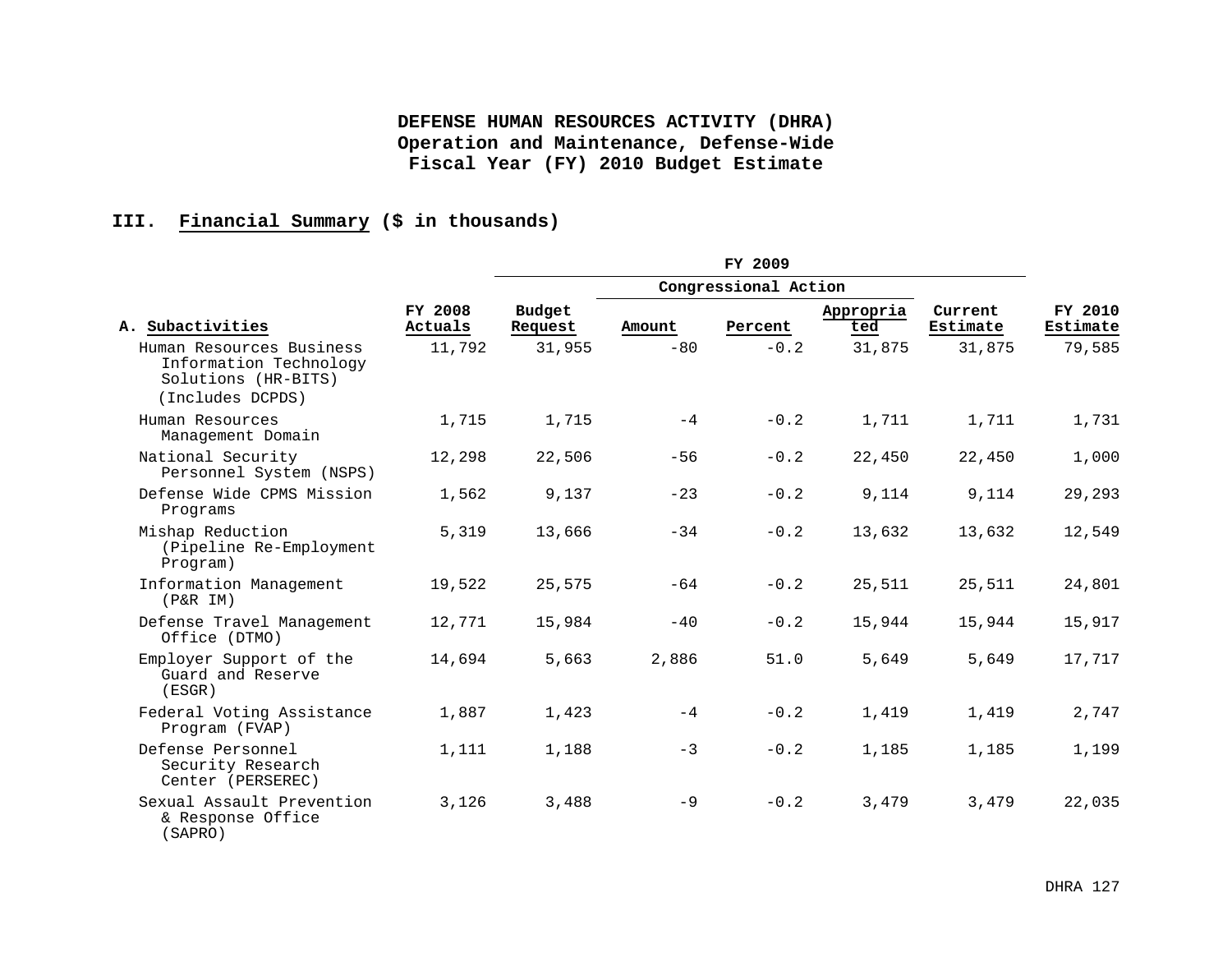# **III. Financial Summary (\$ in thousands)**

|                                                                         |                    |                   |                      | FY 2009        |                  |                     |                     |
|-------------------------------------------------------------------------|--------------------|-------------------|----------------------|----------------|------------------|---------------------|---------------------|
|                                                                         | FY 2008<br>Actuals |                   | Congressional Action |                |                  |                     |                     |
| A. Subactivities                                                        |                    | Budget<br>Request | Amount               | Percent        | Appropria<br>ted | Current<br>Estimate | FY 2010<br>Estimate |
| Defense Language Office<br>(DLO)                                        | 9,330              | 49,101            | $-15, 323$           | $-31.2$        | 33,778           | 33,778              | 44,135              |
| Office of the Actuary                                                   | 765                | 953               | $-2$                 | $-0.2$         | 951              | 951                 | 705                 |
| Quadrennial Review of<br>Military Compensation<br>(QRMC)                | 359                | 390               | $-1$                 | $-0.2$         | 389              | 389                 | 394                 |
| Department Advisory<br>Committee on Women in<br>the Services (DACOWITS) | 205                | 285               | $-1$                 | $-0.2$         | 284              | 284                 | 287                 |
| Advanced Distributed<br>Learning                                        | 1,000              | 1,000             | $-2$                 | $-0.2$         | 998              | 998                 | 1,010               |
| Wounded, Ill and Injured,<br>Senior Oversight Cmte                      | $\Omega$           | $\Omega$          | $\Omega$             | $\overline{0}$ | $\mathbf 0$      | $\Omega$            | 906                 |
| Interagency Program<br>Office                                           | 0                  | $\Omega$          | $\mathbf 0$          | $\mathbf 0$    | $\mathbf 0$      | 0                   | 4,625               |
| Labor                                                                   | 108,007            | 124,987           | $-312$               | $-0.2$         | 124,675          | 124,675             | 148,988             |
| Operations                                                              | 68,648             | 35,794            | $-89$                | $-0.2$         | 35,705           | 35,705              | 46,504              |
| Total                                                                   | 457,149            | 557,029           | $-18,692$            | $-3.4$         | 535,437          | 535,437             | 665,743             |

\* The FY 2008 Actual column includes \$4,100.0 thousand of Consolidated Appropriations Act, 2008, Division L, Supplemental Appropriations, Defense (P.L. 110-161) and \$36,670.0 thousand of FY 2008 Emergency Supplemental funds for the Global War (PL 110-252).

\*\* The FY 2009 Estimate column excludes \$2,900.0 thousand of Bridge Funding Appropriations for FY 2009 (PL 110-252).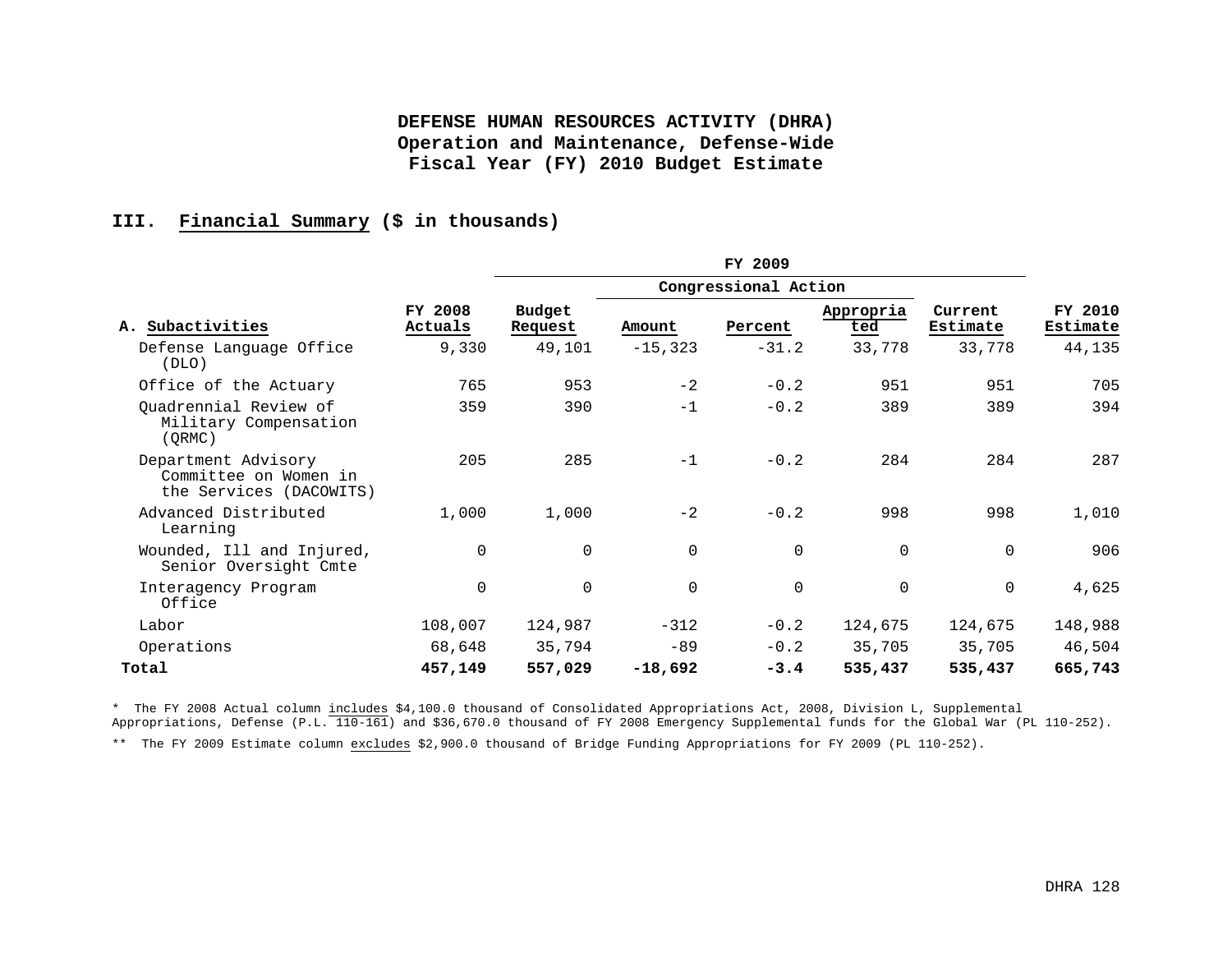# **III. Financial Summary (\$ in thousands)**

| B. Reconciliation Summary                      | Change<br>FY 2009/FY 2009 | Change<br>FY 2009/FY 2010 |
|------------------------------------------------|---------------------------|---------------------------|
| Baseline Funding                               | 557,029                   | 535,437                   |
| Congressional Adjustments (Distributed)        | $-20, 200$                |                           |
| Congressional Adjustments (Undistributed)      |                           |                           |
| Adjustments to Meet Congressional Intent       |                           |                           |
| Congressional Adjustments (General Provisions) | $-1,392$                  |                           |
| Subtotal Appropriated Amount                   | 535,437                   | 535,437                   |
| Fact-of-Life Changes (CY to CY Only)           |                           |                           |
| Subtotal Baseline Funding                      | 535,437                   | 535,437                   |
| Anticipated Supplemental                       | 2,900                     |                           |
| Reprogrammings                                 |                           |                           |
| Price Changes                                  |                           | 8,015                     |
| Functional Transfers                           |                           |                           |
| Program Changes                                |                           | 122,291                   |
| Current Estimate                               | 538,337                   | 665,743                   |
| Less: Wartime Supplemental                     | $-2,900$                  |                           |
| Normalized Current Estimate                    | 535,437                   | 665,743                   |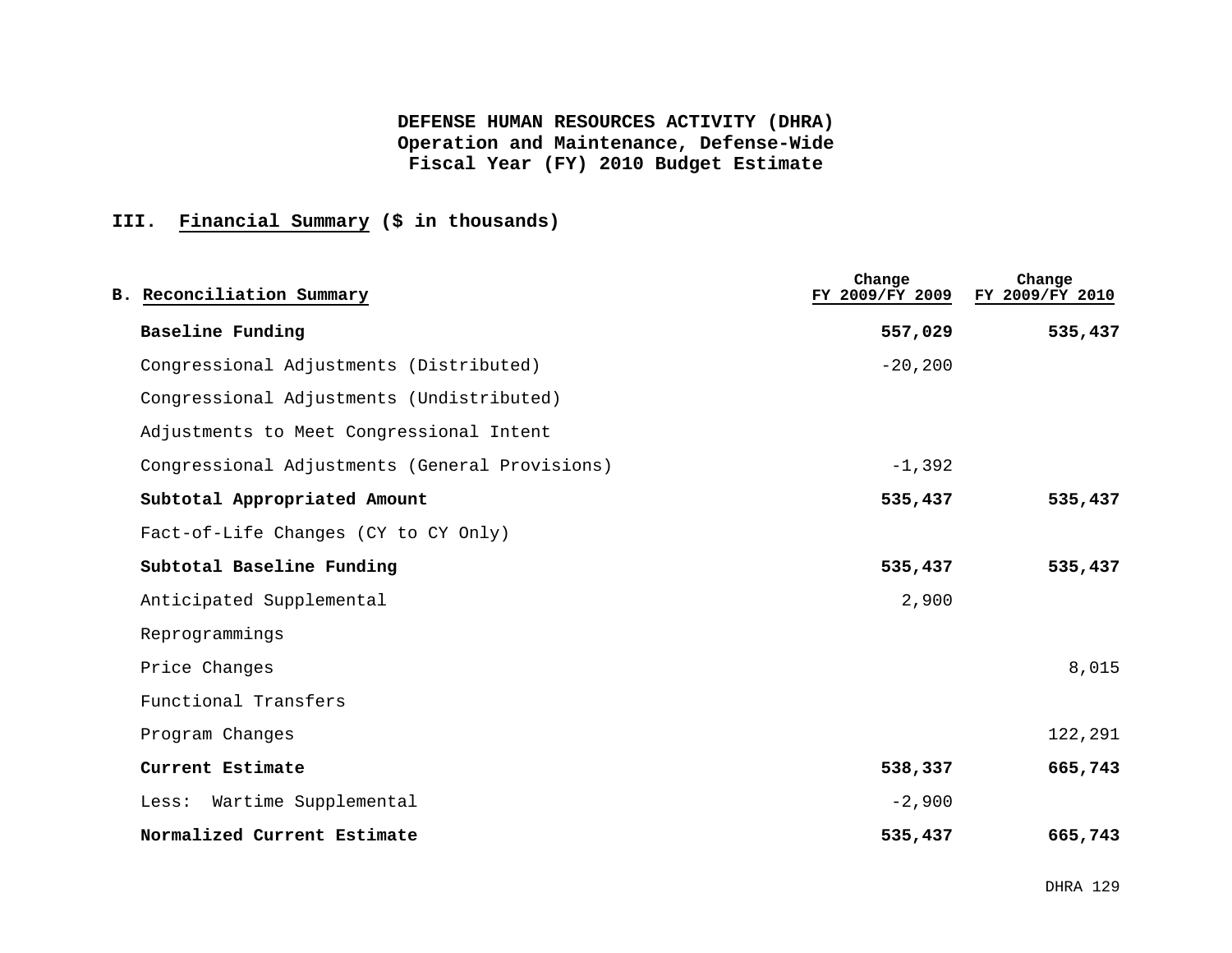# **III. Financial Summary (\$ in thousands)**

| C. Reconciliation of Increases and Decreases                          | Amount     | Totals    |
|-----------------------------------------------------------------------|------------|-----------|
| FY 2009 President's Budget Request (Amended, if applicable)           |            | 557,029   |
| 1. Congressional Adjustments                                          |            | $-21,592$ |
| a. Distributed Adjustments                                            | $-20, 200$ |           |
| b. Undistributed Adjustments                                          |            |           |
| c. Adjustments to meet Congressional Intent                           | $\Omega$   |           |
| d. General Provisions                                                 |            |           |
| 1) Sec 8101 - Economic Assumptions                                    | $-1,136$   |           |
| e. Congressional Earmarks - Mitigation of Environmental Impact        | $-256$     |           |
| FY 2009 Appropriated Amount                                           |            | 535,437   |
| 2. War-Related and Disaster Supplemental Appropriations               |            | 2,900     |
| 3. Fact of Life Changes                                               |            |           |
| FY 2009 Baseline Funding                                              |            | 538,337   |
| 4. Reprogrammings (requiring 1415 Actions)                            |            |           |
| Revised FY 2009 Estimate                                              |            | 538,337   |
| 5. Less: Item 2, War-Related and Disaster Supplemental Appropriations |            | $-2,900$  |
| FY 2009 Normalized Current Estimate                                   |            | 535,437   |
| 6. Price Change                                                       |            | 8,015     |
| 7. Functional Transfers                                               |            |           |
| 8. Program Increases                                                  |            | 153,548   |
| a. Annualization of New FY 2009 Program                               |            |           |
| b. One-Time FY 2010 Increases                                         |            |           |
|                                                                       |            |           |

<sup>c</sup>**.** Program Growth in FY 2010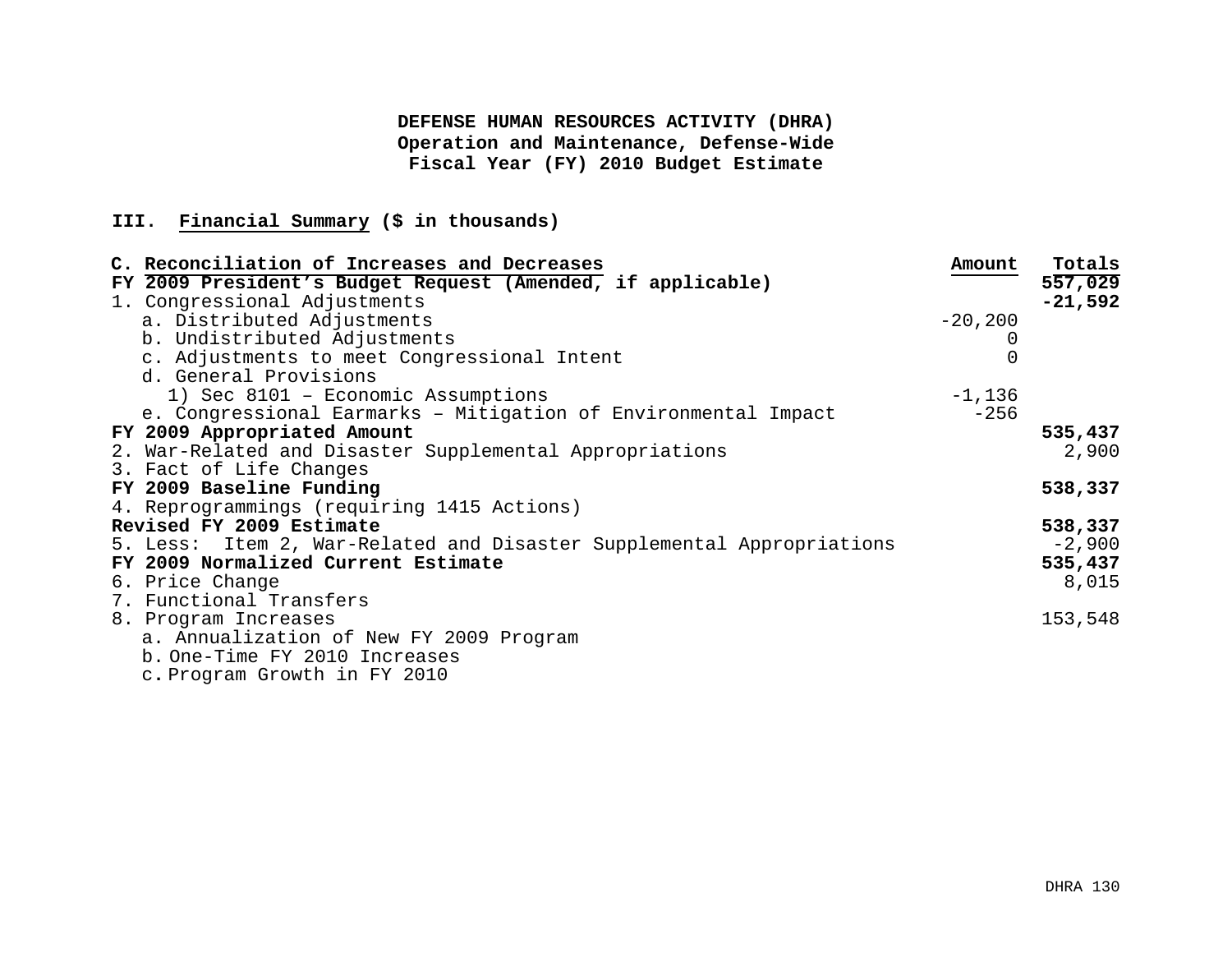#### **III. Financial Summary (\$ in thousands)**

#### **C.** Reconciliation of Increases and Decreases Amount

- 1) **Defense Enrollment Eligibility Reporting System (DEERS)**  increase supports: rapid implementation of benefits including TRICARE Reserve Select refinement, traumatic Service Member's group life insurance, care for wounded warriors; sustainment and enhancements for TRICARE Next Generation (TNEX); on-going maintenance and system enhancements to ensure the HSPD-12 PIV compliant digital identity cards are delivered to the department in a timely manor; and increased demand for data delivery and authentication services. (FY 2009 Baseline: \$50,852K) 7,246
- 2) Defense Civilian Personnel Data System (DCPDS) Increase due to centralization of management and oversight of Department-wide programs within CPMS; leveraging the existing DCPDS infrastructure to provide HR data; linking OPM's overarching Human Resources Line of Business (HR LoB) Federal Enterprise Architecture to maximize the standardization and automation of HR processes. These initiatives support the strategic management of human capital, e-Government projects mandated and supported by OPM, and mandated legislation, provide significant cost avoidance to the Department, and increase the Department's ability to succeed in Human Capital Management. Funding also supports the implementation of Electronic Official Personnel Folder Conversion, Enterprise Staffing Solution, NSPS requirements, and includes resources to support DCPDS re-compete of the system sustainment contract. (FY 2009 Baseline: \$31,875K) 47,327

**Totals**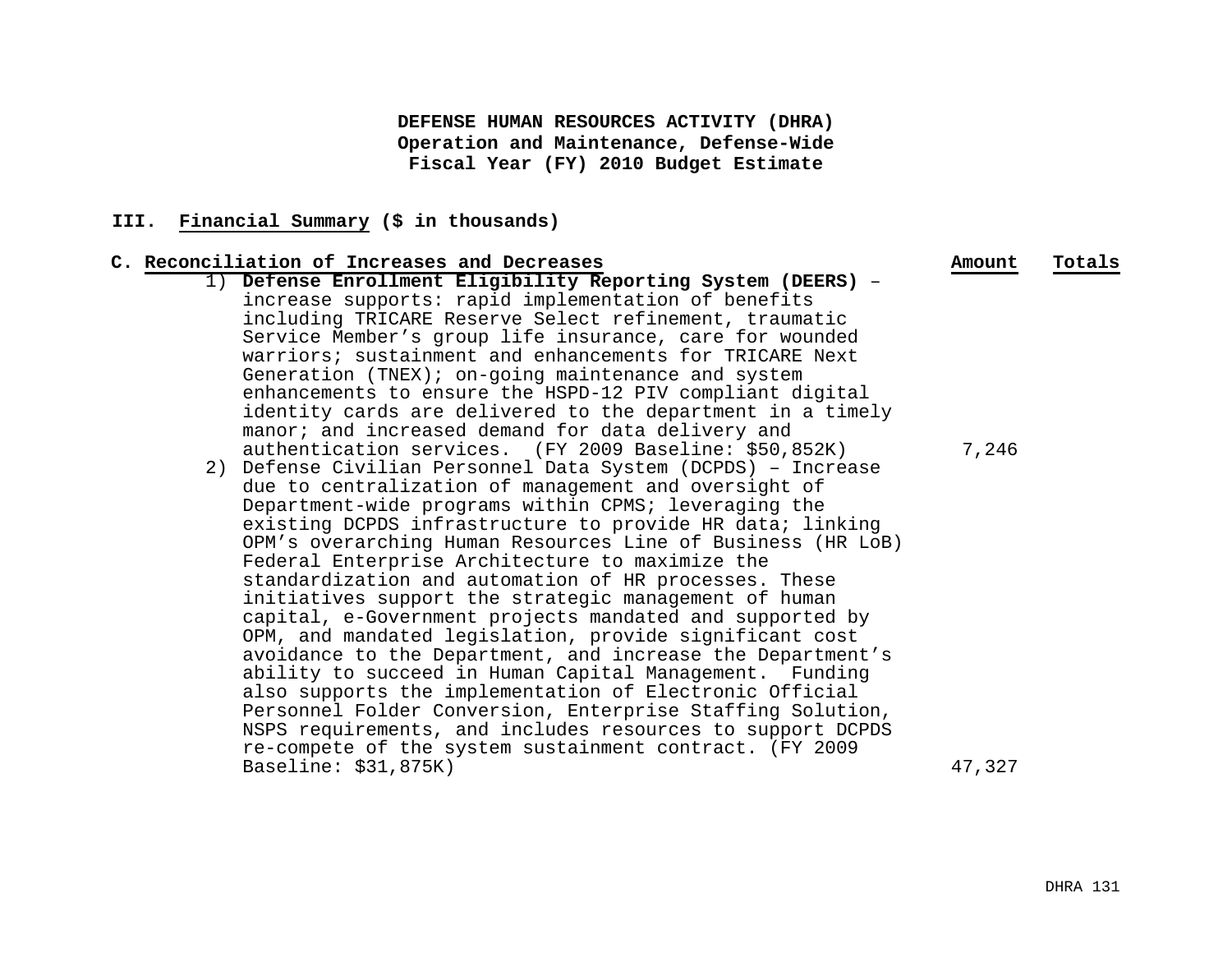#### **III. Financial Summary (\$ in thousands)**

#### **C.** Reconciliation of Increases and Decreases Amount

- 3) Defense Wide CPMS Mission Programs Increase supports growth for SES Career Programs, Expeditionary Workforce and SES 21st Century Leader, DoD Priority Placement Program (PPP) requirements due to Base Realignment and Consolidation (BRAC), and Force Restructuring; provides enhanced interface with DCPDS; finances the mandated Equal Employment Opportunity Commission (EEOC) Management Directive 110 which requires all federal agencies to establish or make available an Alternative Dispute Resolution (ADR) program during both the pre-complaint and formal complaint stages of the EEO process; provides for Hiring Heroes/Wounded Warrior career fairs to support our military personnel; supports security mandates to comply with DoDD-8530.1 Information Assurance (IA); and supports the CPMS' Continuity of Operation Plan (COOP), in accordance with OPM and 9/11 enhanced security directives. (FY 2009 Baseline: \$9,114K) 20,069 4) Employer Support of the Guard and Reserve (ESGR) – Sustains support previously funded through supplemental appropriations; provides full time support to 56 field
- committees (every state and territory) (FY 2009 Baseline: \$8,549K) 12,000
- 5) Federal Voting Assistance Program (FVAP) Supports the implementation of an Internet Voting System that supports the voter registration, ballot delivery and internet voting for all UOCAVA citizens and provides tools to support voting assistance offi cer training, ballot monitoring, registration and ballot delivery; maintain a dynamic public web site to facilitate voter registration and ballot requests. (FY 2009 Baseline: \$1,419K) 1,311

**Totals**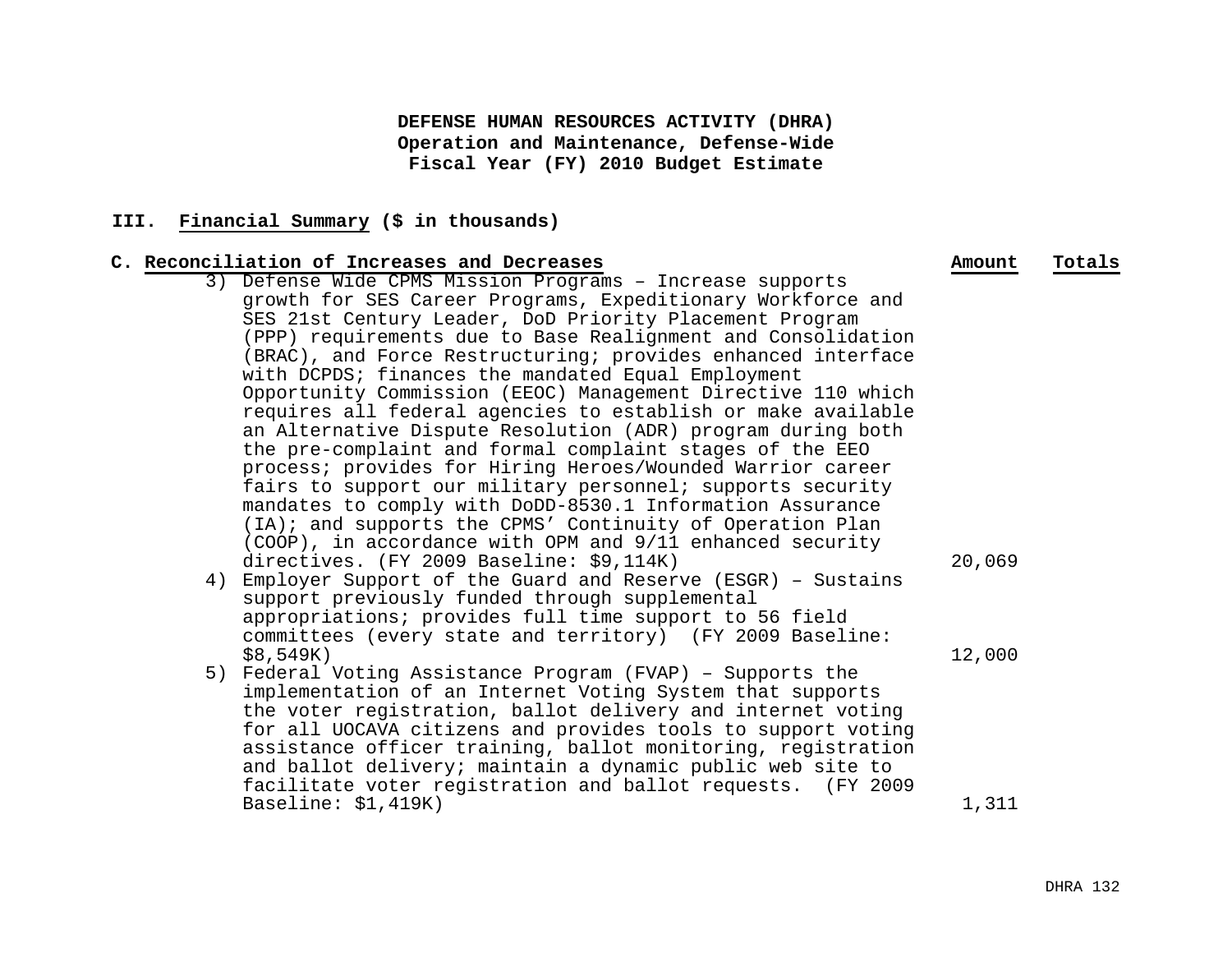#### **III. Financial Summary (\$ in thousands)**

# **C.** Reconciliation of Increases and Decreases Amount 6) Sexual Assault Prevention and Response Office (SAPRO) – Increase supports a DoD Central information data base collection system; the development of a comprehensive, community-based prevention programs; establishes a policy feedback and oversight visitation/inspection program; the development and delivery of sexual assault prevention and response training and the development of a standardized outreach program. (FY 2009 Baseline: \$3,479K) 18,514 8) Defense Language Office (DLO) – Increase represents fully coordinated programs, distinct and void of any duplicative efforts by the Services, and ensures joint operational requirements essential to having a cohesive Departmental

- focus. These enhancements are for the Department's continued language, cultural and regional capabilities transformation effort to support DoD-critical war-fighting requirements. Increase includes: tailored training to meet Irregular Warfare (IW) requirements, curriculum development in languages of strategic importance to the Department, expanded Reserve Officer Training Corps (ROTC) grants at schools/universities for specialized language training of cadets, and enhanced language sustainment training to sustain highly perishable proficiency levels. (FY 2009 Baseline: \$33,778K) 9,952 9) Wounded Ill and Injured Senior Oversight Committee (WII-SO C)
- Increase is to establish the Senior Oversight Committee office within DHRA. (FY 2009 Baseline: \$0K) 906
- 10) Integrated Program office (IPO) Increase is for the establishment of the WII-SOC Integrated Program Office within DHRA.(FY 2009 Baseline: \$0K) 4,625

DHRA 133

**Totals**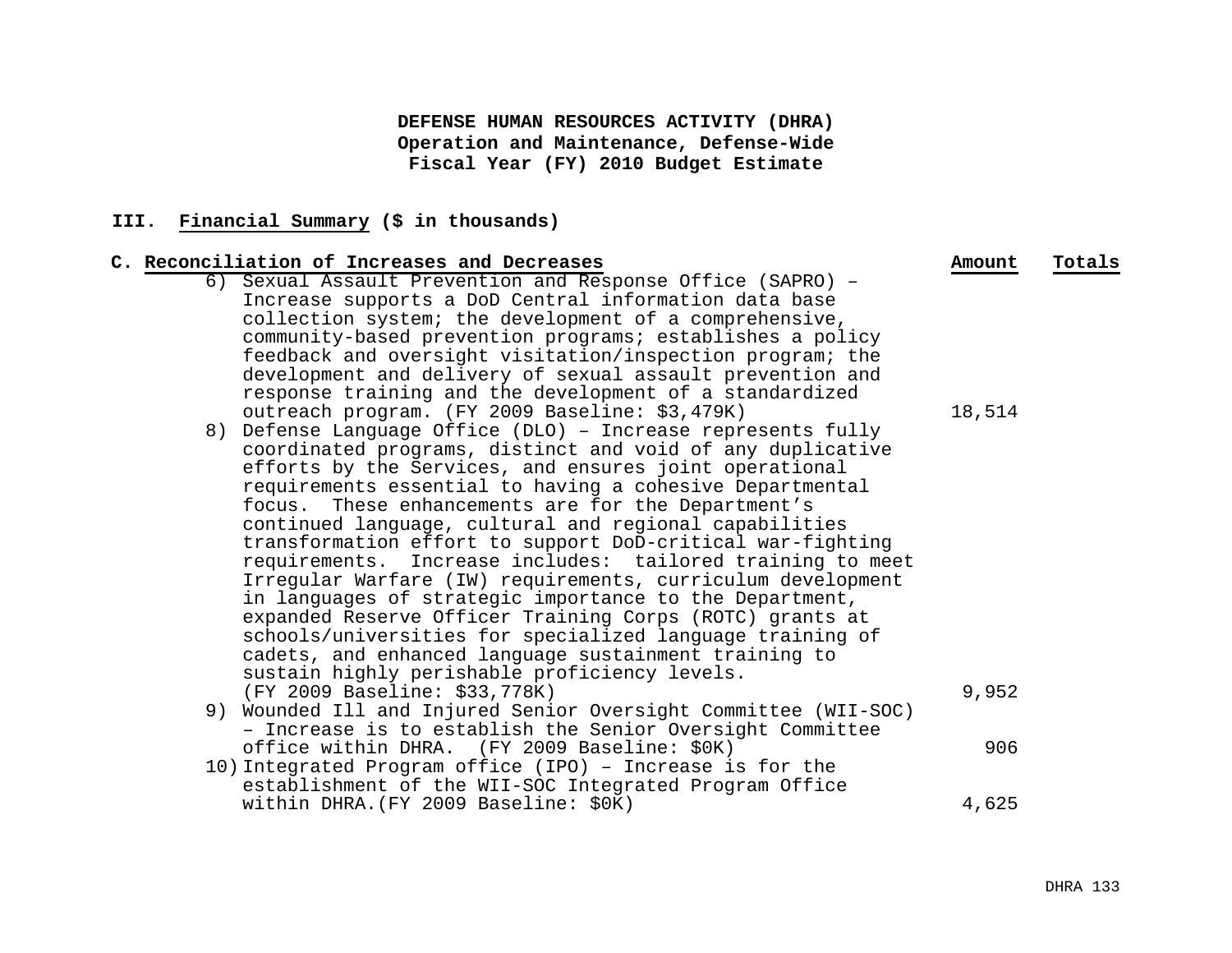# **III. Financial Summary (\$ in thousands)**

| C. Reconciliation of Increases and Decreases                       | Amount    | Totals    |
|--------------------------------------------------------------------|-----------|-----------|
| 11) Labor - Provides increased funding for additional full-time    |           |           |
| equivalents to support the CPMS eOPF and Strategic Civilian        |           |           |
| Workforce Mgt Offices; the Defense Language Office; the            |           |           |
| Federal Voting Assistance Program; the Defense Travel              |           |           |
| Management Office; the establishment of the Wounded Ill and        |           |           |
| Injured Senate Oversight Committee and Integrated Program          |           |           |
| Office. (+103 FTEs). (FY 2009 Baseline: \$124,675K)                | 21,227    |           |
| 12) Operations - Funding increase due to support for additional    |           |           |
| FTES and the establishment of the WII-SOC and IPO program          |           |           |
| offices within DHRA. (FY 2009 Baseline: \$35,705K)                 | 10,371    |           |
| 9. Program Decreases                                               |           | $-31,257$ |
| a. Annualization of FY 2009 Program Decreases                      |           |           |
| b. One-Time FY 2009 Increases                                      |           |           |
| c. Program Decreases in FY 2010                                    |           |           |
| 1) Joint Advertising, Market Research, and Studies (JAMRS) -       |           |           |
| Decrease due to the Department's plan to improve the               |           |           |
| oversight of contractor services more effectively, and in-         |           |           |
| source contractor services where it is more appropriate and        |           |           |
| efficient to do so. (FY 2009 Baseline: \$35,900K)                  | $-2,661$  |           |
| National Security Education Program (NSEP) - Decrease due to<br>2) |           |           |
| the Department's plan to improve the oversight of contractor       |           |           |
| services more effectively, and in-source contractor services       |           |           |
| where it is more appropriate and efficient to do so.               |           |           |
| (FY 2009 Baseline: \$20,648K)                                      | $-1,700$  |           |
| 3) Real-Time Automated Personnel I.D. System (RAPIDS) -            |           |           |
| Decrease due to completed technical refresh for facial             |           |           |
| imaging. (FY 2009 Baseline: \$37,048K)                             | $-998$    |           |
| Common Access Card (CAC) - Decrease due to completed<br>4)         |           |           |
| technical refresh for enterprise Authentication Services.          |           |           |
| (FY 2009 Baseline: \$33,086K)                                      | $-1, 233$ |           |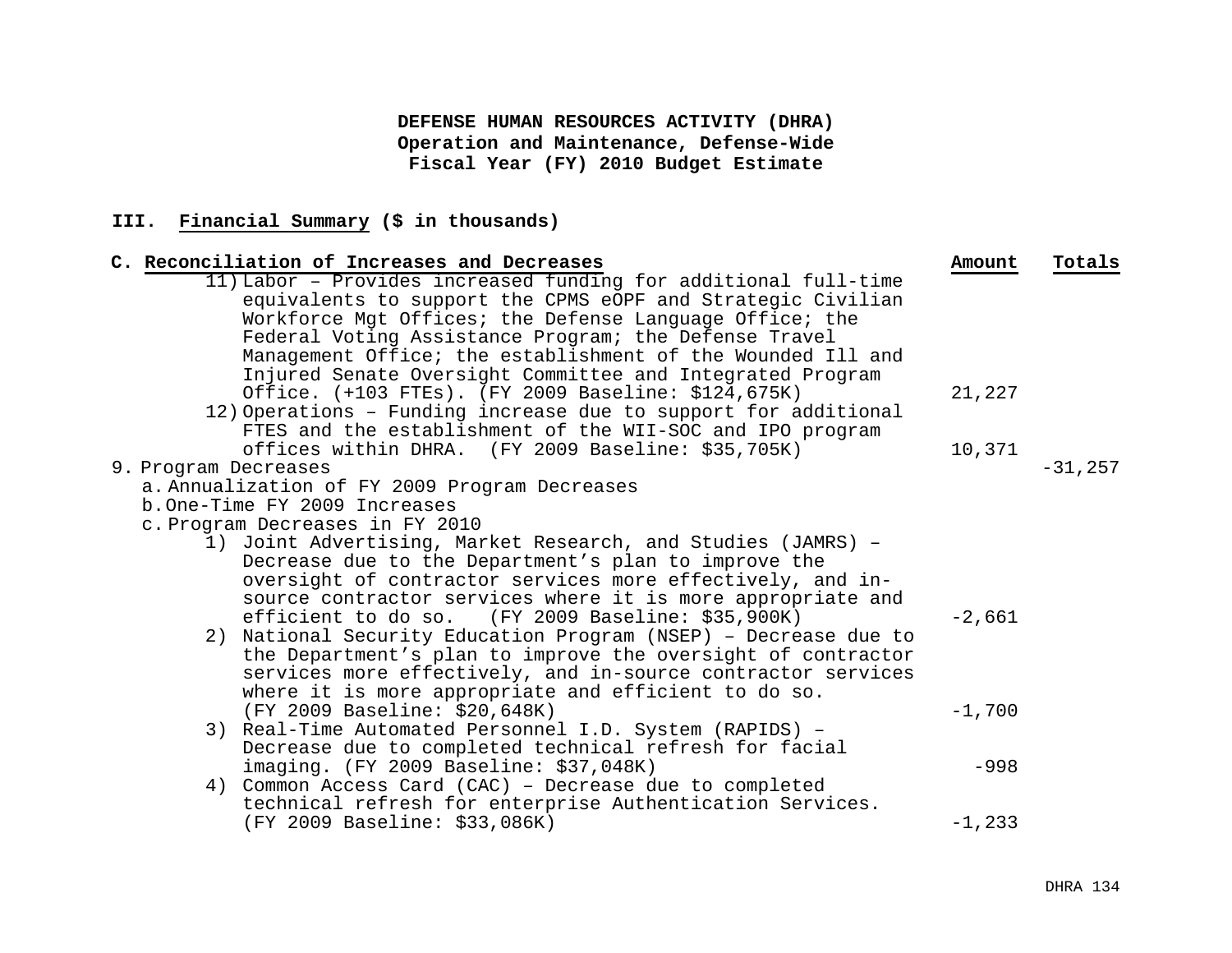# **III. Financial Summary (\$ in thousands)**

|    | C. Reconciliation of Increases and Decreases                                                                                            | Amount    | Totals  |
|----|-----------------------------------------------------------------------------------------------------------------------------------------|-----------|---------|
|    | 5) Human Resources Strategic Assessment Program (HRSAP) -                                                                               |           |         |
|    | Decrease due to bringing the weighting and statistics                                                                                   |           |         |
|    | process of one survey in house (rather than contracting                                                                                 |           |         |
|    | out). (FY 2009 Baseline: \$4,779K)                                                                                                      | $-208$    |         |
| 6) | National Security Personnel System (NSPS) - Decrease due to                                                                             |           |         |
|    | the programmed ramp down of the NSPS-Program Evaluation                                                                                 |           |         |
|    | Office and integration into CPMS proper. (FY 2009 Baseline:                                                                             |           |         |
|    | \$22,450K)                                                                                                                              | $-21,720$ |         |
|    | 7) Mishap Reduction (Pipeline Re-Employment Program) - Decrease                                                                         |           |         |
|    | due to revised projections for personnel in the program                                                                                 |           |         |
|    | (FY 2009 Baseline: \$13,632K)                                                                                                           | $-1,246$  |         |
|    | 8) Information Management (P&R IM) - Decrease due to the                                                                                |           |         |
|    | Department's plan to improve the oversight of contractor                                                                                |           |         |
|    | services more effectively, and in-source contractor services                                                                            |           |         |
|    | where it is more appropriate and efficient to do so.                                                                                    |           |         |
|    | (FY 2009 Baseline: \$25,511K)                                                                                                           | $-1,016$  |         |
|    | 9) Defense Travel Management Office (DTMO) - Decrease due to                                                                            |           |         |
|    | the Department's plan to improve the oversight of contractor                                                                            |           |         |
|    | services more effectively, and in-source contractor services                                                                            |           |         |
|    | where it is more appropriate and efficient to do so.                                                                                    |           |         |
|    | (FY 2009 Baseline: \$15,944K)                                                                                                           | $-218$    |         |
|    | 10) Office of the Actuary - Decrease to revised estimated cost                                                                          |           |         |
|    | of requirements. (FY 2009 Baseline: \$951K)                                                                                             | $-257$    |         |
|    | FY 2010 Budget Request                                                                                                                  |           | 665,743 |
|    | * The FY 2008 Actual column includes \$4,100.0 thousand of Consolidated Appropriations Act, 2008, Division L, Supplemental              |           |         |
|    | Appropriations, Defense (P.L. 110-161) and \$36,670.0 thousand of FY 2008 Emergency Supplemental funds for the Global War (PL 110-252). |           |         |

\*\* The FY 2009 Estimate column excludes \$2,900.0 thousand of Bridge Funding Appropriations for FY 2009 (PL 110-252).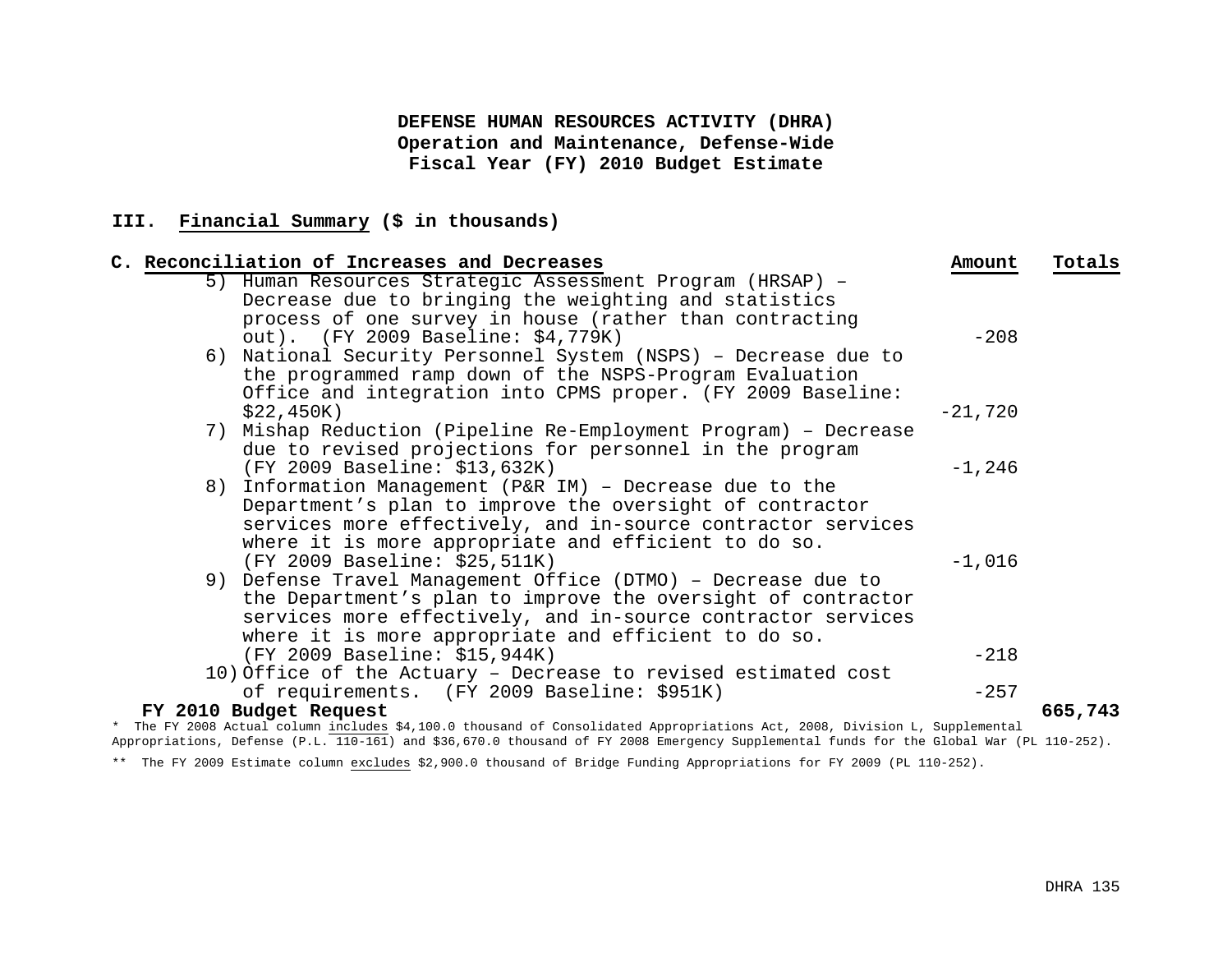### **IV. Performance Criteria and Evaluation Summary**

DHRA's programs have developed metrics to measure and evaluate its performance and have identified Departmental goals and performance measures they support. The USD (P&R) performance metrics include leading the Department's compliance with the President's Management Agenda's Government-wide Initiatives, including the Strategic Management of Human Capital, Competitive Sourcing, Improved Financial Performance, Expanded Electronic Government and Budget and Performance Integration.

#### **Joint Advertising, Market Research, and Studies (JAMRS) Program**

Tne JAMRS supports the achievement of the Department's recruiting goals, meets the objectives of the President's Management Agenda initiative of Strategic Management of Human Capital, and falls primarily in the Force Management quadrant of the Balanced Scorecard. The program supports efforts to target the right number and quality of military recruits as measured in the Balanced Scorecard and reported in the Annual Defense Report and Performance Assessment Review.

Joint Advertising performance evaluation will be based on the following metrics assuming a \$15M spend-level on advertising over the entire FY 2010:

- Reach no less than 87 percent of the adult influencer population with advertising;
- Frequency of advertising (the number of times a person sees a particular advertisement) will meet or exceed 9 times per adult influencer;
- Number of gross impressions obtained through advertising will meet or exceed 1.6 billion adult influencers;
- Number of visits to [www.todaysmilitary.com](http://www.todaysmilitary.com/) will meet/exceed visits during FY 2009;
- Number of visits to [www.myfuture.com](http://www.myfuture.com/) will meet/exceed visits during FY 2009;
- Average time spent on [www.todaysmilitary.com](http://www.todaysmilitary.com/) will meet/exceed industry standard of 5 minutes;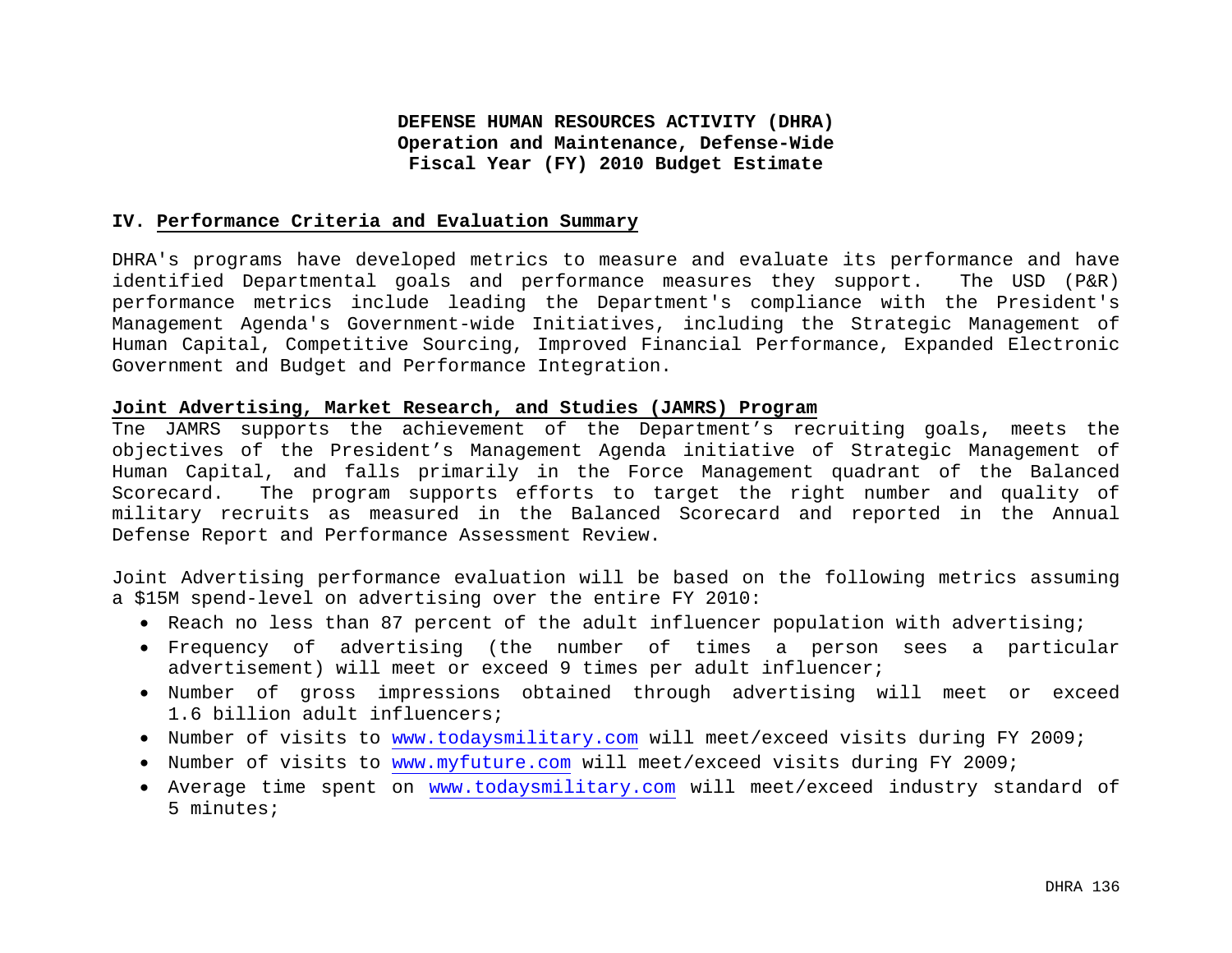#### **IV P . erformance Criteria and Evaluation Summary**

- Number of recruiting leads to the Services will meet/exceed 12,000 individuals who express interest or actively pursue additional information; and
- Number of names distributed to the Services for their direct marketing efforts should meet or exceed the number of names provided in FY 2009.

For FY 2008 program metrics:

- Reached 65 percent of the adult influencer population with advertising;
- Frequency of advertising is 4.9 times per adult influencer;
- 398.4 million gross impressions obtained through advertising;
- 937,546 visits to [www.todaysmilitary.com](http://www.todaysmilitary.com/);
- 653,968 visits to [www.myfuture.com](http://www.myfuture.com/)  a 9 percent increase from FY 2007;
- Average amount of time spent on [www.todaysmilitary.com](http://www.todaysmilitary.com/) is 6.49 minutes a 10 percent increase from FY 2007;
- Distributed to the Services 12,998 individuals who requested recruiting information or recruiter contact; and
- Exceeded the number of names distributed in the High School Master File by 16 percent from FY 2007. Over 623,000 more names of High School Juniors and Seniors were provided to the Services for their direct market recruiting efforts. There was a 36 percent increase in the number of Junior names in the High School Master File, allowing the Services to contact youth sooner to make them aware of Military service opportunities.

In FY 2010, Joint Market Research Studies (JMRS) performance evaluation will be based on the number of website visits to its DoD internal audience website, [www.dmren.org](http://www.dmren.org/). The defense market research executive net (DMREN) website houses an array of JAMRS research and study initiatives providing valuable demographic insight for recruiting professionals.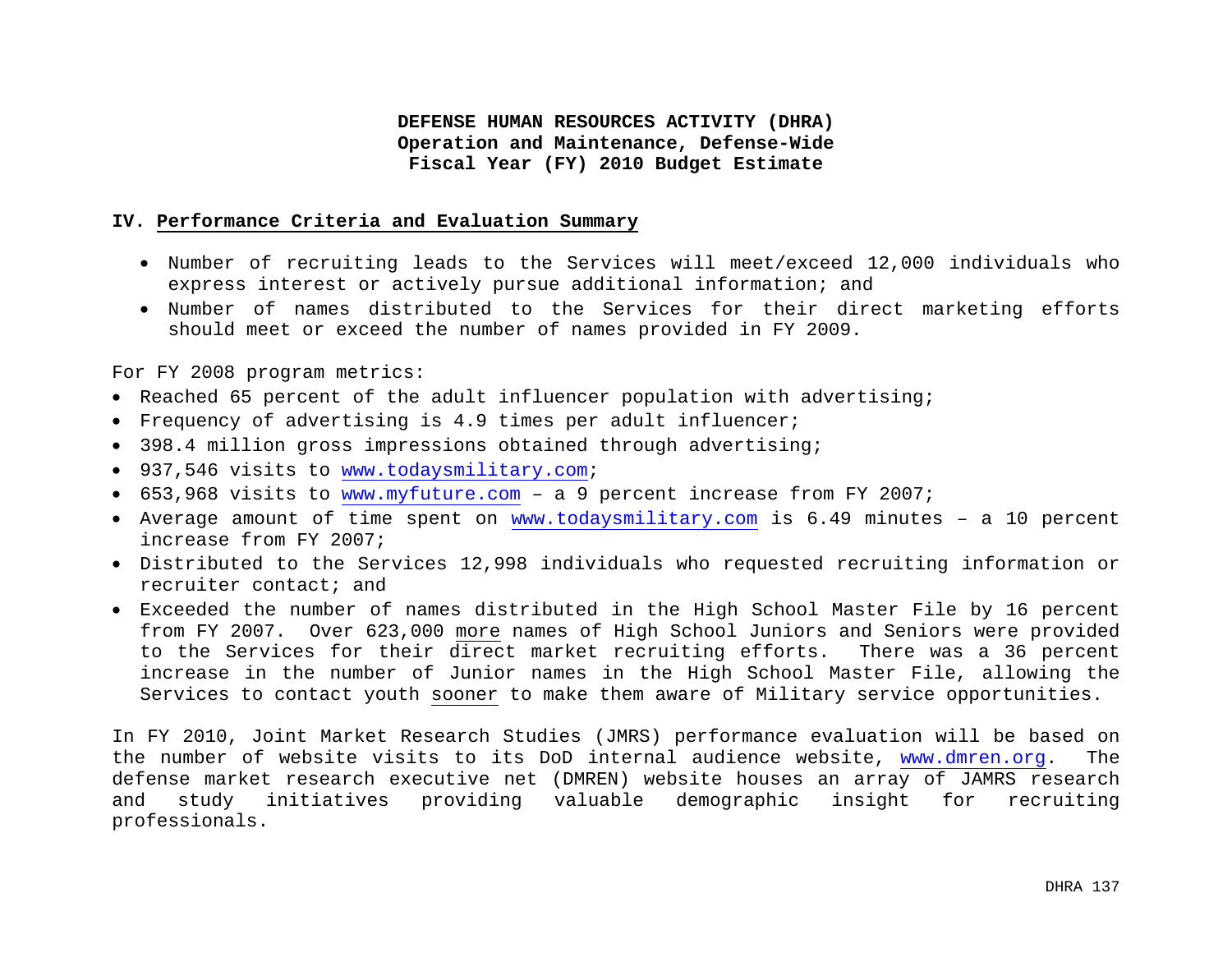### **IV. Performance Criteria and Evaluation Summary**

The JMRS performance evaluation will also be based on the results of a year-end satisfaction survey of the Services' Recruiting Commands. Results will be compared and analyzed in future years using FY 2002 base year as a benchmark. It includes satisfaction scales for each of the major projects within the program as well as the following overall measures:

- •"Overall satisfaction with Joint Market Research services."
- "Joint Market Research has been helpful in meeting my organization's objectives."
- •"Intend to use Joint Market Research as key resources in the future."
- •"Would recommend the information and services provided by Joint Market Research.

The JMRS performance increased in FY 2008 in all four measures from FY 2007 levels.



*5-point scale. 1= Strongly Disagree, 5=Strongly Agree*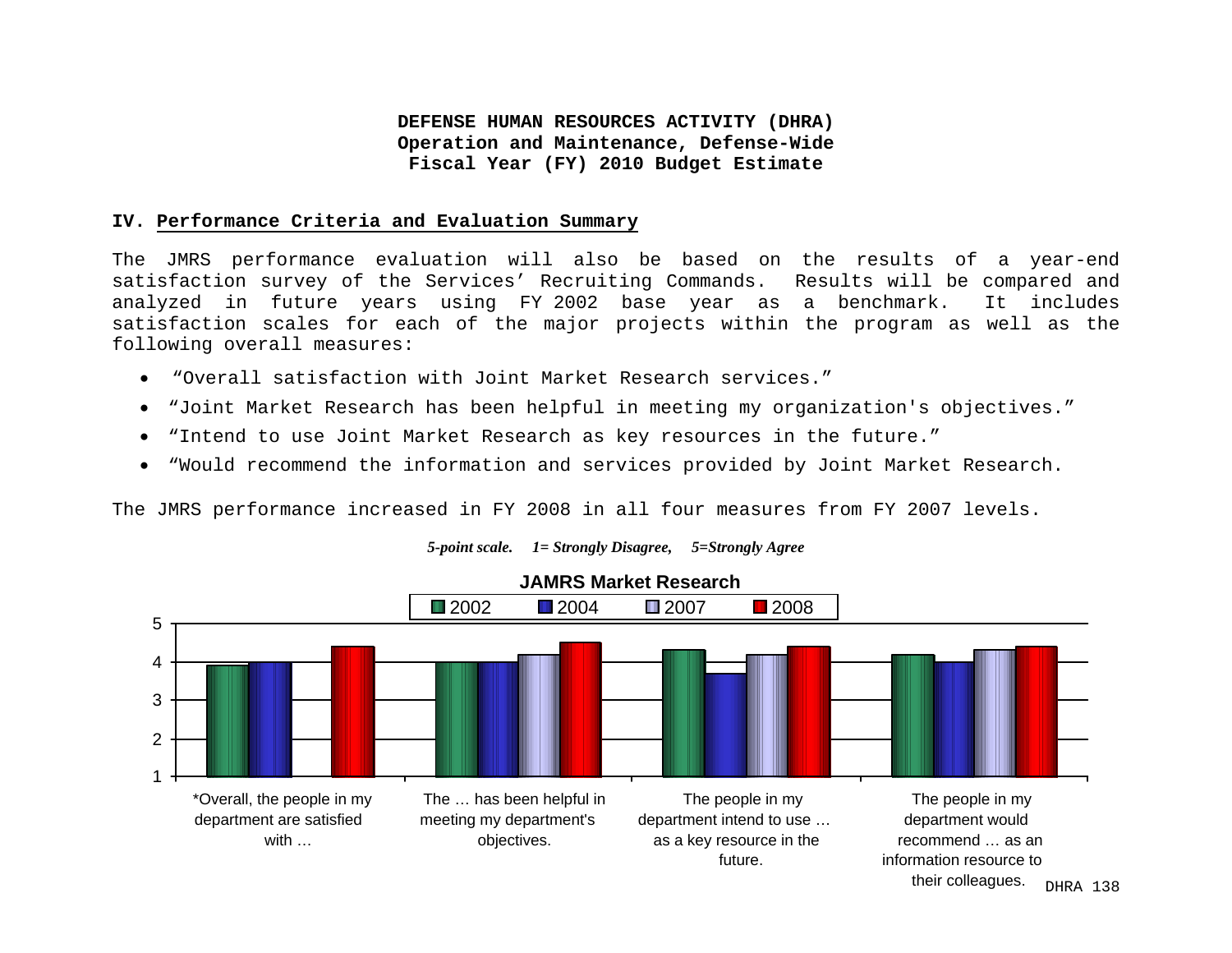### **IV. Performance Criteria and Evaluation Summary**

#### **National Security Education Program**

#### **FY 2009 accomplishments:**

- Completed a successful transition of NSEP from National Defense University to the Office of the Under Secretary/P&R and within P&R to the Defense Human Resource Activity (DHRA).
- Successfully improved and enhanced NSEP efforts to more effectively place NSEP Scholars and Fellows in positions throughout the federal sector. The numbers of award recipients gaining federal employment increased substantially in FY 2008.
- Successfully expanded The Language Flagship to move toward its goal of enrolling 2000 students by the end of the 2010. New programs were added and major progress was achieved in an initiative to expand national opportunities for undergraduates to enroll in competency based language programs.
- Successfully achieved all goals in the development and implementation of the Pilot National Language Service Corps.
- Supported OSD P&R and the Defense Language Office in building an effective approach to providing ROTC Cadets with opportunities to study critical languages and cultures.
- Effectively supported OSD P&R on implementing critical components of the Defense Language Transformation Plan.

#### **FY 2010 goals include:**

- Continued and expanded success in placing NSEP Scholars and Fellows in positions in the federal government.
- Successful implementation of a pilot Professional Development Program (internships) in the Department of Defense for up to ten NSEP Scholars and Fellows.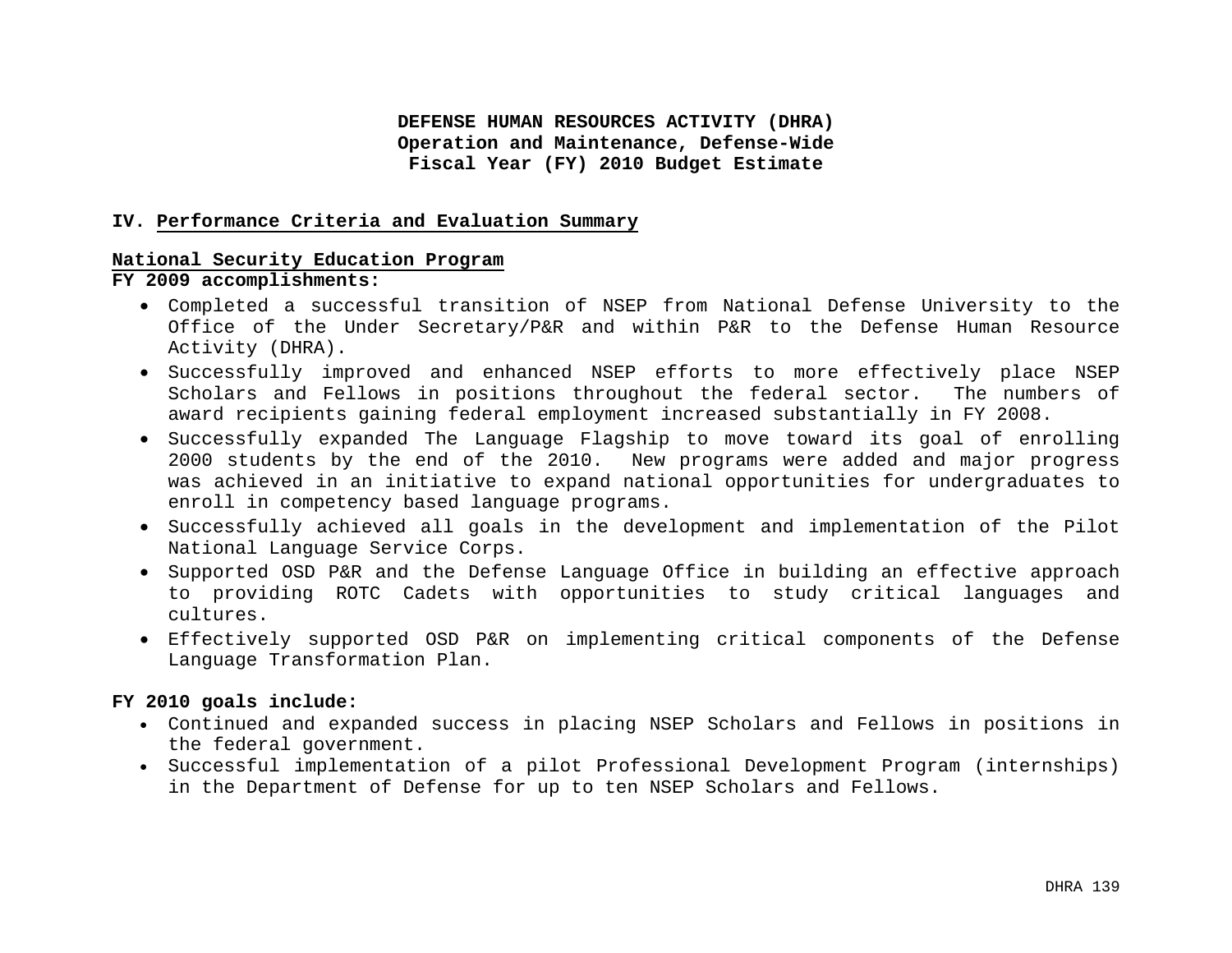#### **IV P . erformance Criteria and Evaluation Summary**

- Continued expansion of The Language Flagship to meet or exceed its goal of 2000 enrollments by the end of 2010.
- Continuing success in establishing the English for Heritage Language Students (EHLS) program in building a pipeline of highly qualified language professionals, proficient in English, into the national security community.
- Successful implementation of all major components of the Pilot National Language Service Corps and the development of a legislative initiative to support the establishment of a permanent NLSC.
- Expansion of the ROTC Language and Culture Program to reach a maximum number of cadets.
- Continuing aggressive support of ODS P&R in its efforts to achieve the goals of the Language Transformation Plan.

**Defense Enrollment Eligibility Reporting System (DEERS), Real Time Automated Personnel Identification System (RAPIDS), and the Common Access Card (CAC)** performance goals are:

- Continue the highest standards of accuracy for over 35 million records and worldwide access times for over 4 million transactions processed daily;
- 99.5 percent availability for the database outside of scheduled maintenance times (while reducing scheduled maintenance);
- Post updated information from the Uniformed Services within 24 hours from receipt;
- Support of Service member mobilizations within 24 hours of notification;
- Reduce average issuance times to no more than 15 minutes for all DoD Identification card forms;
- 97 percent availability for the RAPIDS system, as measured as an aggregate, across all locations (requires availability of network connectivity provided by the site);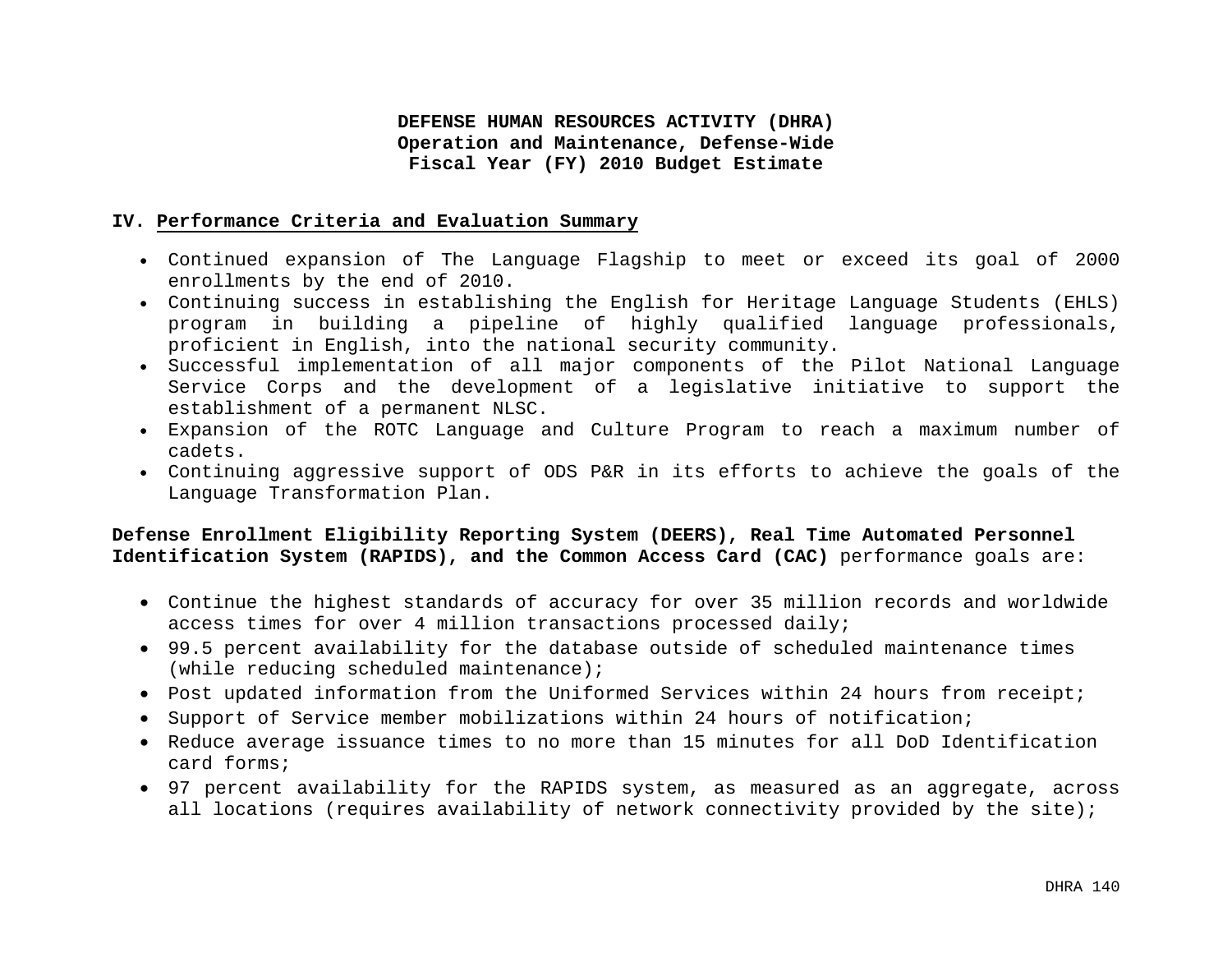#### **IV P . erformance Criteria and Evaluation Summary**

- Incorporate new benefits or entitlements as directed by Congressionally mandated dates;
- Ensure card technology remains state-of-the-art, interoperable, and sufficiently secure to facilitate e-Government and secure electronic transactions, meeting Presidential mandates in accordance with DoD approved plan for HSPD-12;
- Facilitate smart card program implementation by other Government agencies and pioneer smart card technology advancement within the Federal Government via support for the Government Smart Card FIPS-201 standards sponsored by the National Institute of Standards and Technology (NIST;)
- Maintain User Outreach Program to promote usage of the CAC and PK-enabled application development, provide information and presentations to the user community, and plan major educational events at least 4 times per year;
- Provide essential post-issuance capability, such as PIN reset and updating/renewing certificates;
- Provide beneficiaries and their family members with a central support office for assistance with updating their DEERS record to ensure they receive entitlements and benefits;
- Enhance customer care by collaborating with Federal Agencies such as the Social Security Administration, and the Centers for Medicare and Medicaid Services, to ensure member benefits are protected;
- Answer beneficiary phone calls in under one minute wait time and correspondence within ten days;
- Create a team to proactively identify and fix data errors, before beneficiaries are negatively impacted;
- Create and retain accurate reporting required by law or regulation for educational programs, verification of military experience and training, actuarial data,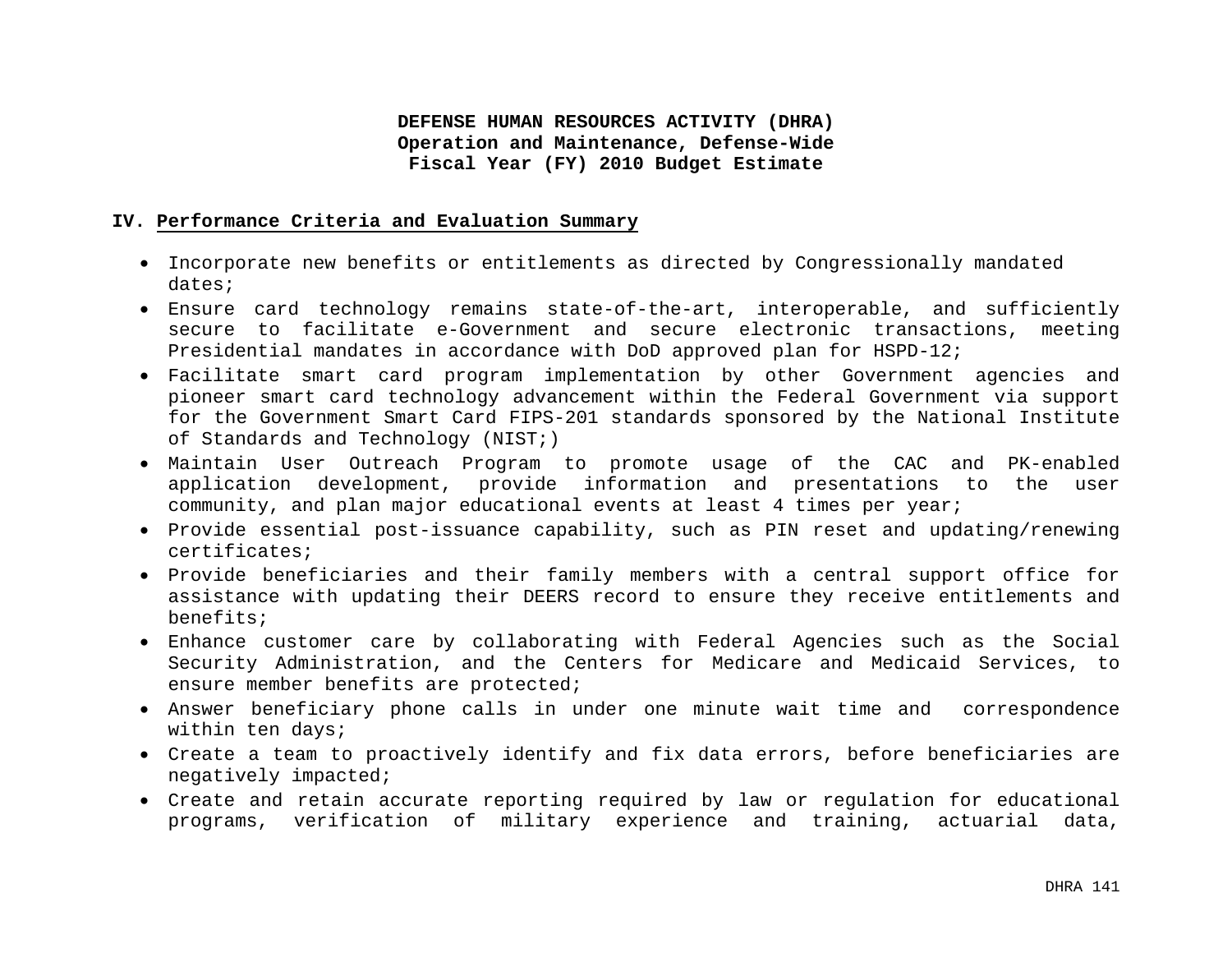### **IV. Performance Criteria and Evaluation Summary**

PERSTEMPO, linguist tracking, child and spouse abuse, federal parent locator, and Defense incident reporting which feeds the National Incident Based Reporting System, EEO, Census, and demographics data;

- Provide accurate information and analysis for decision makers in DoD and other Federal Government entities;
- Support backend authentication protocols to promote interagency interoperability
- Participate in Coalition partner pilots using the CAC;
- Issue new DoD populations ID cards so they can authenticate on DoD networks securely and physically access DoD installations to receive their entitlements;
- Work with the medical community to use the CAC as an authentication token for scheduling medical appointments and receiving their drug benefits at the pharmacies;
- Identify possible fraud in the Department via Fraud Focus an on-going tri-agency effort to minimize fraud and abuse against DoD financial assets.

Summary statistics (both cumulative since inception and cumulative for the prior fiscal year) of quantifiable benefits attributable to Fraud Focus, covering Civilian Pay, Military Pay, Retired/Annuitant Pay, Vendor Pay, Data Mining, Contract Pay, Cross System, Purchase Card, and Transportation are:

| Cumulative (since 8/5/1994) | FY 2008 (thru June 2008) |
|-----------------------------|--------------------------|
| \$139,749,539               | \$3,111,647              |
| \$6,821,423                 | \$1,373,244              |
| \$10,053,556                | SO.                      |
| \$10,398,455                | \$459,687                |
| \$167,022,973               | \$3,111,647              |
|                             |                          |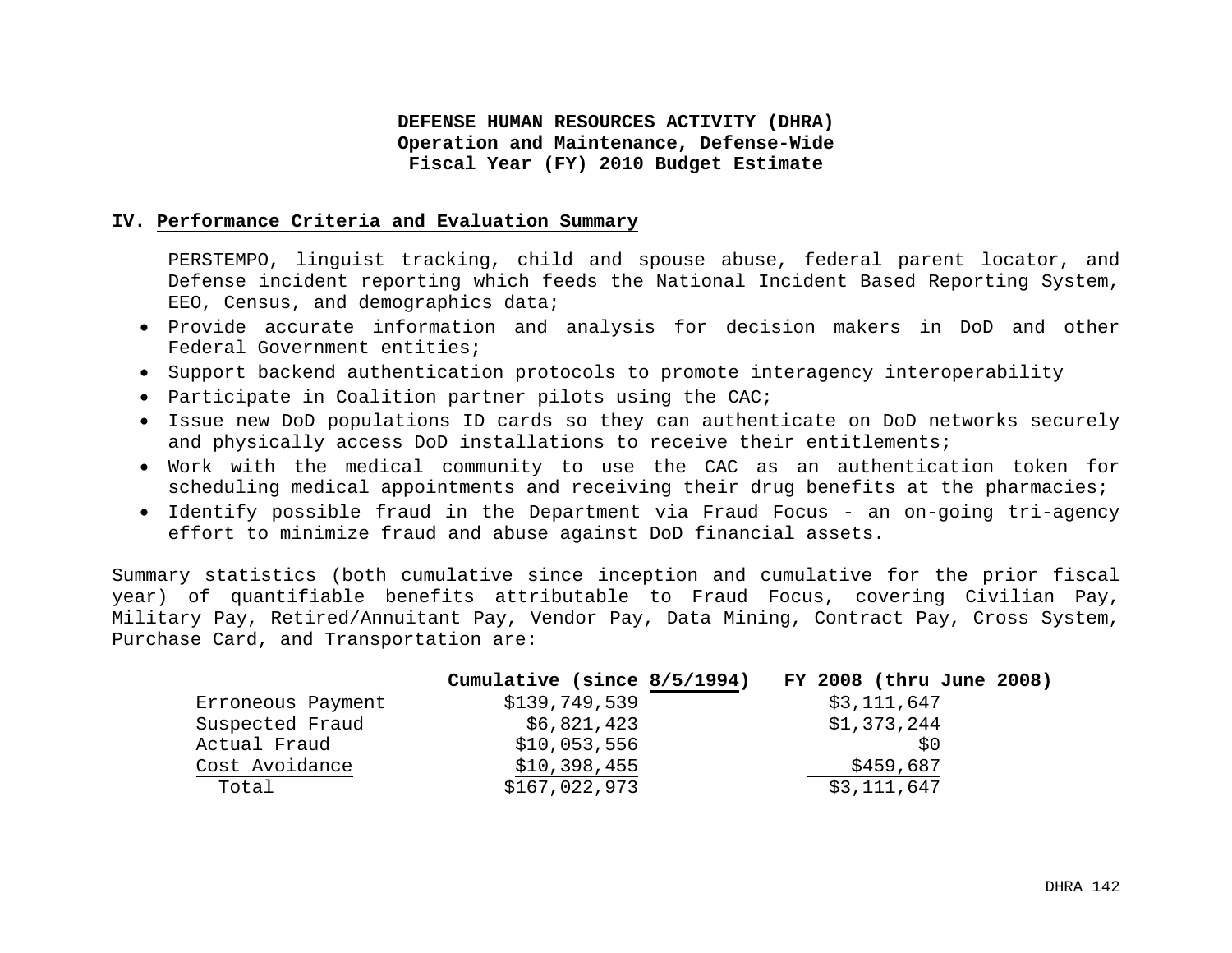#### **IV P . erformance Criteria and Evaluation Summary**

- Minimize fraud via computer matches with SSA resulting in prosecutions and cost recovery totaling \$2.6M
- Work with the Army and Air Force Exchange Service (AAFES) and Navy Exchange (NEX) Service to allow the catalog exchange service to receive real-time, automated verification of eligibility determination for Web catalog sales

#### **Human Resources Strategic Assessment Program (HRSAP)** performance goals include:

- Administer 8 or more surveys per year and provide a tabulation of responses, report, briefing, and research summaries for each;
- Ensure data are available for analysis within 90 days of closing the survey;
- Provide data for recruiting and retention SECDEF updates;
- Provide data for measures and metrics for DoD's Balanced Scorecard quadrant "Force Management Risk and DoD's Human Capital Strategy; and
- Use scientifically accepted methods for survey item development (e.g., ensure reliable, valid results and maintain internal consistency of reported scales at not less than .70), and statistical design (e.g., stratified random sample designs and weighting that results in acceptable margins of error not to exceed +/- 5 percent in reported results for 90 percent of pre-established interest groups)

#### **Human Resources Business Information Technology and Solutions**

• **The Defense Civilian Personnel Data System (DCPDS).**

DCPDS is the civilian HR information system that supports the DoD civilian workforce worldwide. It replaced multiple legacy systems with a COTS-based, web-enabled system, supporting over 800,000 employee records and approximately 1.5 million position records. Measures used to evaluate the DCPDS program follow: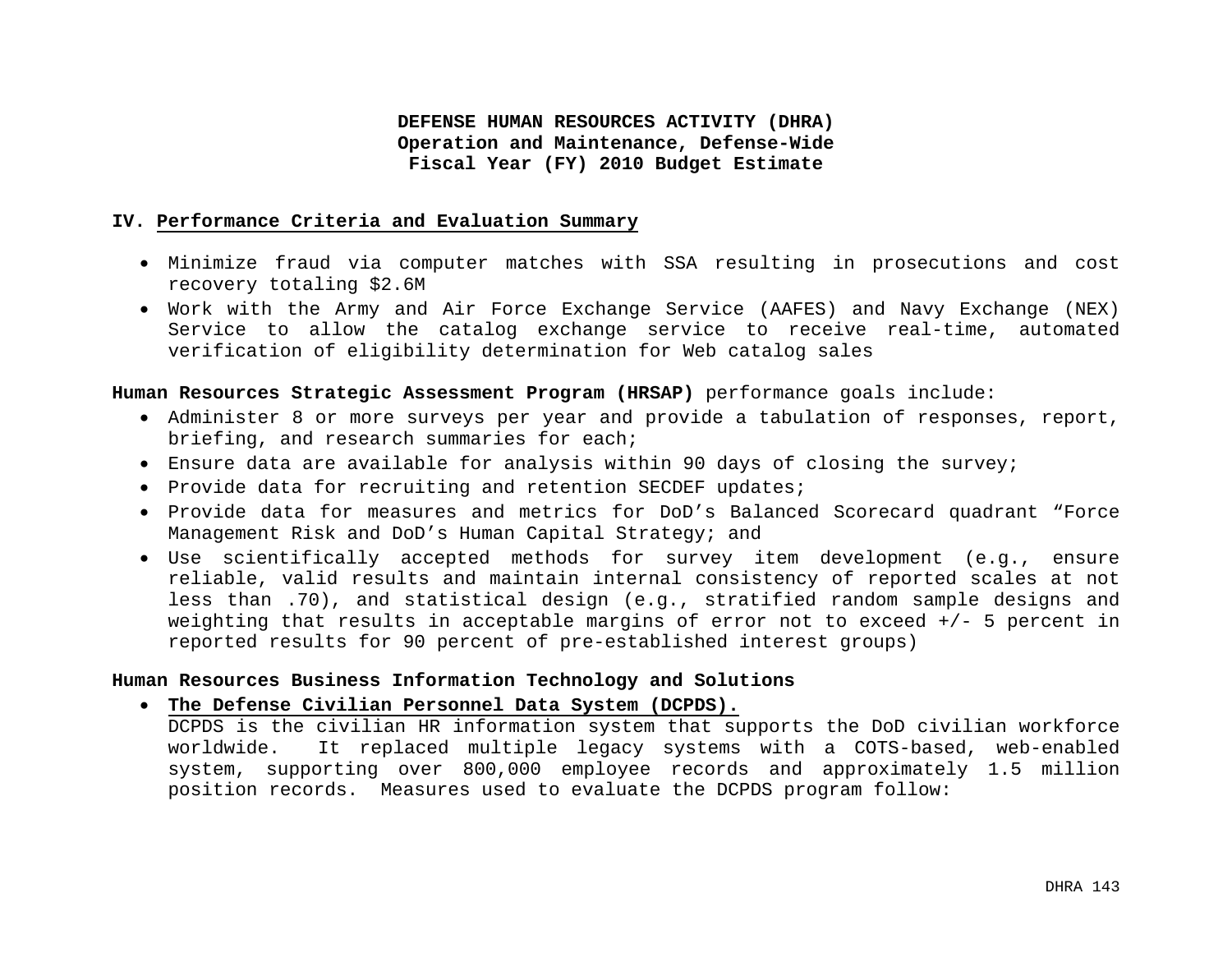### **IV. Performance Criteria and Evaluation Summary**

- Combined with the regionalization and restructuring of civilian HR servicing, DCPDS has enabled a significant improvement in the servicing ratio (the number of personnel to employees served), achieving significant savings by improving the 1:66 ratio at program inception (1994) to 1:81 currently. Additional gains are expected. The Economic Analysis (EA) for DCPDS projected approximately \$200 million in annual savings with reduced costs attributable to decreases in HR staff and facilities costs. It has also eliminated duplicate legacy system maintenance. Independent program implementation reviews and analyses of DCPDS have validated the EA projection of approximately \$200 million annual savings over the lifecycle of the program.
- Sustainment, operation, and maintenance of DCPDS has been outsourced on a performance-based, firm-fixed-price contract and used system and vendor performance metrics to assess contractor performance. The results of the four quarters ending September 2008 regarding service level agreements (SLAs) used to evaluate DCPDS operations are provided below, indicating performance far surpassing the mandated minimum level score of 3.75.

| Annual Rollup |                                       |            |       |       |       | Total     |
|---------------|---------------------------------------|------------|-------|-------|-------|-----------|
|               |                                       | <b>1st</b> | 2nd   | 3rd   | 4th   | (Average) |
| <b>SLA</b>    |                                       |            |       |       |       |           |
| #             | <b>SLA Description</b>                | Score      | Score | Score | Score | Score     |
|               | Percentage of uptime                  | 5          | 5     | 5     | 5     | 5.00      |
|               | 2 Timeliness of problem management    | 5          | 5     | 5     |       | 5.00      |
|               | 3   Maintenance of database integrity | 5          | 5     | 5     | 5     | 5.00      |
|               | Implement time critical regulatory    |            |       |       |       |           |
| 4             | changes as required                   | 4          | 4     | 5     | 4     | 4.25      |
| $5 -$         | Implement DoD time critical           | 5          | 5     | 5     |       | 5.00      |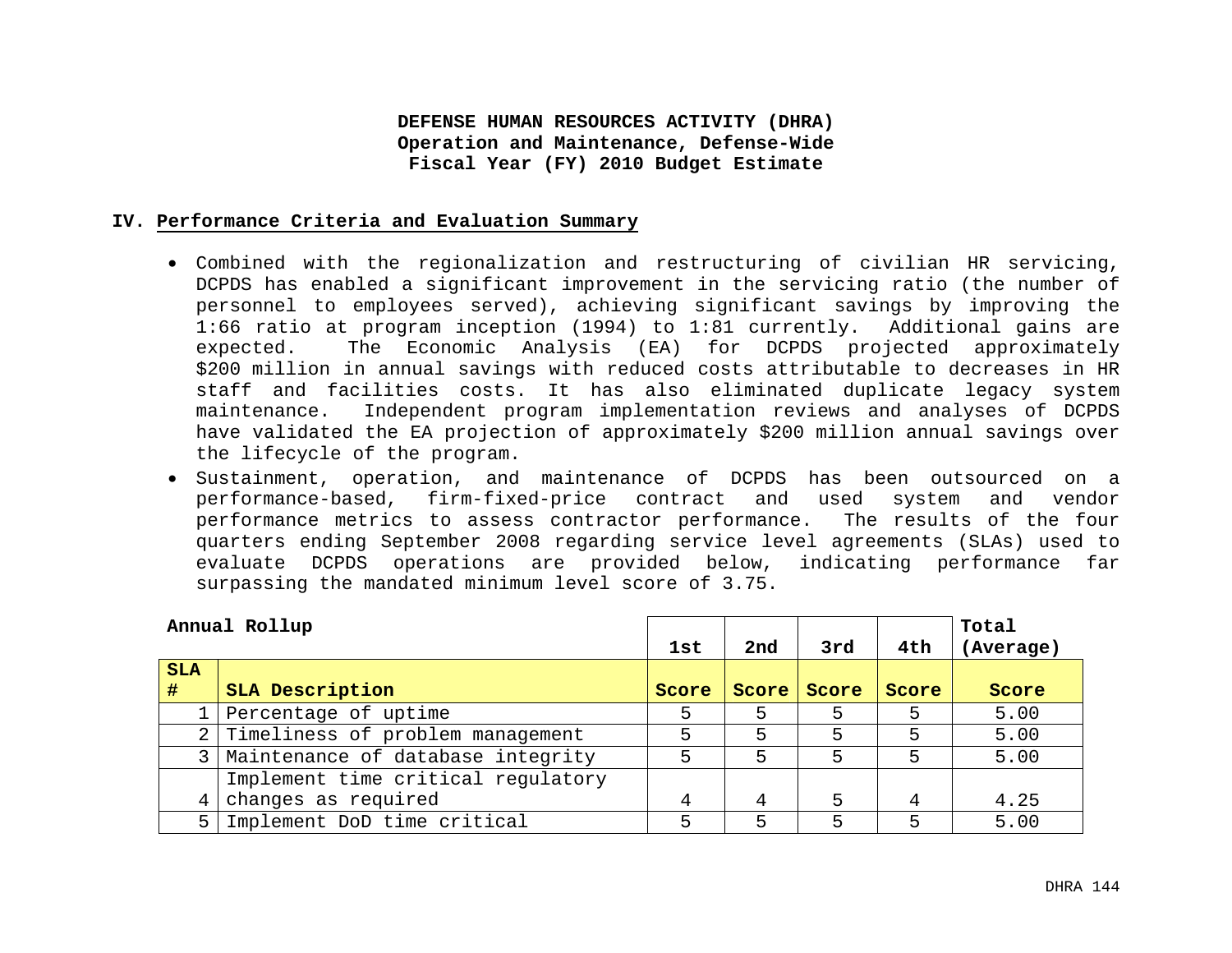#### **IV. Performance Criteria and Evaluation Summary**

| Annual Rollup   |                                      | 1st   | 2nd   | 3rd   | 4th   | Total<br>(Average) |
|-----------------|--------------------------------------|-------|-------|-------|-------|--------------------|
| <b>SLA</b>      |                                      |       |       |       |       |                    |
| #               | <b>SLA Description</b>               | Score | Score | Score | Score | Score              |
|                 | regulatory changes as required       |       |       |       |       |                    |
|                 | Implement DoD non-time critical reg  |       |       |       |       |                    |
| 6               | changes as required                  | 5     | 5     | 5     | 5     | 5.00               |
|                 | One Hundred Percent Standard         |       |       |       |       |                    |
|                 | Operating Environment                | 5     | 5     | 5     | 5     | 5.00               |
| 8               | Ability to work w/CPMS Mgmt team     | 5     | 5     | 5     | 5     | 5.00               |
| 9               | System backup/COOP planning/testing  | 4     | 4     | 4     | 4     | 4.00               |
| 10 <sup>1</sup> | Call center effectiveness/help desk  | 5     | 5     | 5     | 5.    | 5.00               |
| 11              | Overall COTR contractor assessment   | 4     | 4     | 5     | 4     | 4.25               |
|                 | Info Assurance Perf - Plan of Action |       |       |       |       |                    |
| 12              | and Milestones (POA&M) Management    | ΝA    | ΝA    | ΝA    | 5     | 5.00               |
| Average Score   |                                      | 4.73  | 4.73  | 4.91  | 4.75  | 4.78               |

Success of the Human Resources Business Information Technology and Solutions Division is measured by deliverables related to systems development, the quality of system functionality, and customer feedback.

• **Enterprise Staffing Solution**: The effect of implementing the Enterprise Staffing Solution (ESS) across DoD in FY 2009-2010 will be two-fold: (1) implementing a modern, enterprise-wide, standardized and centralized staffing solution; and (2) mitigating the risk of system and process failure by replacement of the legacy staffing application. Establishing an enterprise-wide standard solution for all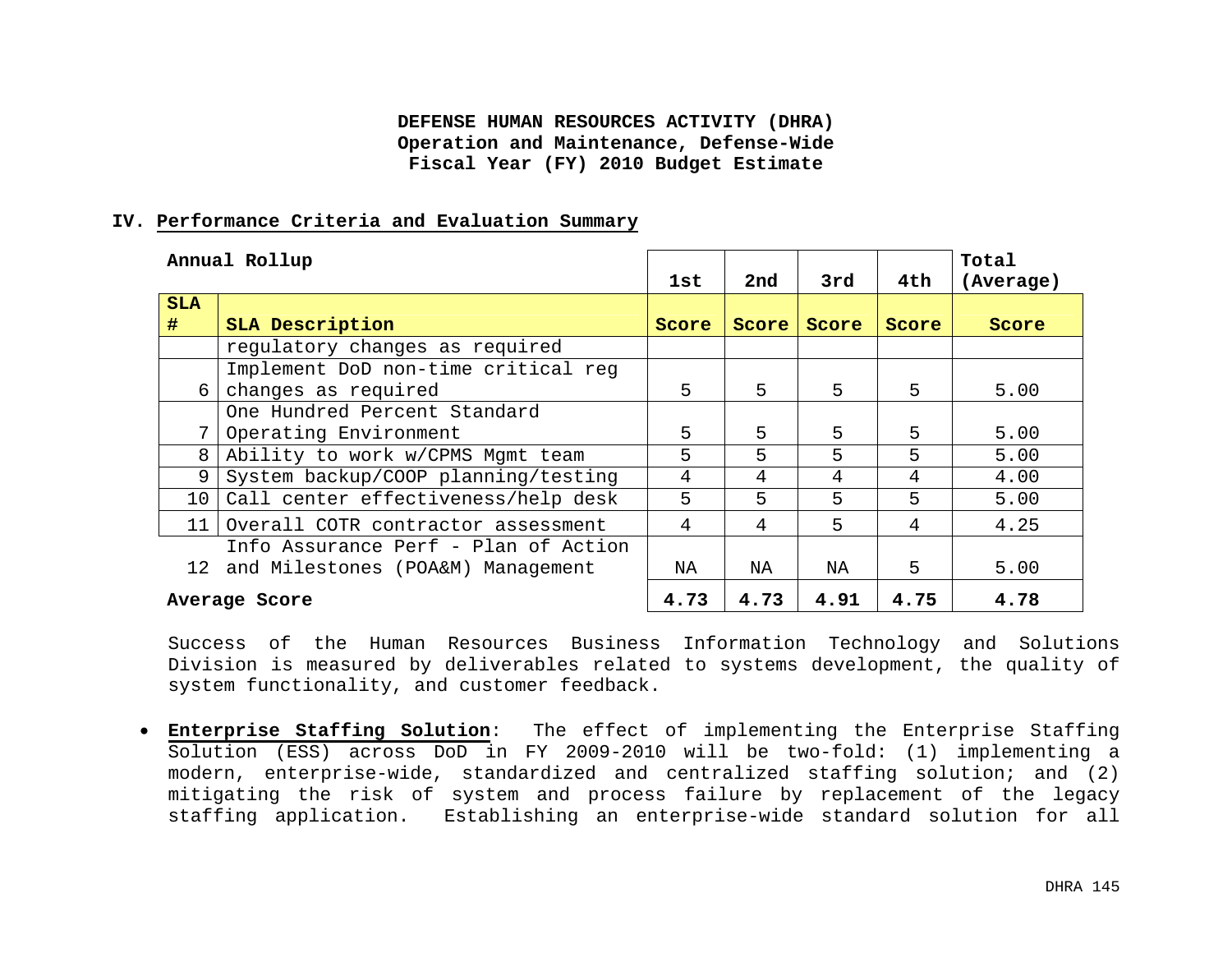### **IV. Performance Criteria and Evaluation Summary**

Components will leverage an enterprise solution to hiring and an entrance on duty (EOD) process that will improve the quantity and quality of candidate employees hired across the Department. This effort introduces a standard tool and process across the DoD enterprise for position management, employee staffing, and EOD that will provide more hiring consistency and provide the Department the ability to standardize civilian HR staff acquisition processes.

**Joint Civilian Leader Development (JCLD)**: The Joint Civilian Leader Development framework is responsive to imperatives identified in the President's Management Agenda, the DoD Human Capital Strategic Plan, and other key Departmental or governmental goals. As work is completed on the joint learning continuum, the budget will be reassessed and funds allocated to support the joint leader development opportunities identified as most critical to meeting the needs of the Department. As a result of the Office of Management and Budget Program Assessment Rating Tool (PART) evaluation of Civilian Education and Training, the following criteria are used to evaluate our programs:

- Completion Rate. A desired long-term/annual program performance result is closing gaps in critical skills and competencies. The gaps are filled when participants successfully complete the program. This measure is the percentage of participants who successfully complete the program.
- Retention Rate. A desired long-term program performance result is maximizing return-on-investment in closing gaps in critical skills and competencies. Length of employee service after program completion is a measure of the payback period for this investment. This measure is the percentage of program completers who remain employed in Department of Defense at least 1 year after completing the program.
- Average Investment. Average program dollars invested per unit of output is an efficiency measure used to assess return-on-investment. This measure is the average program dollars invested per student.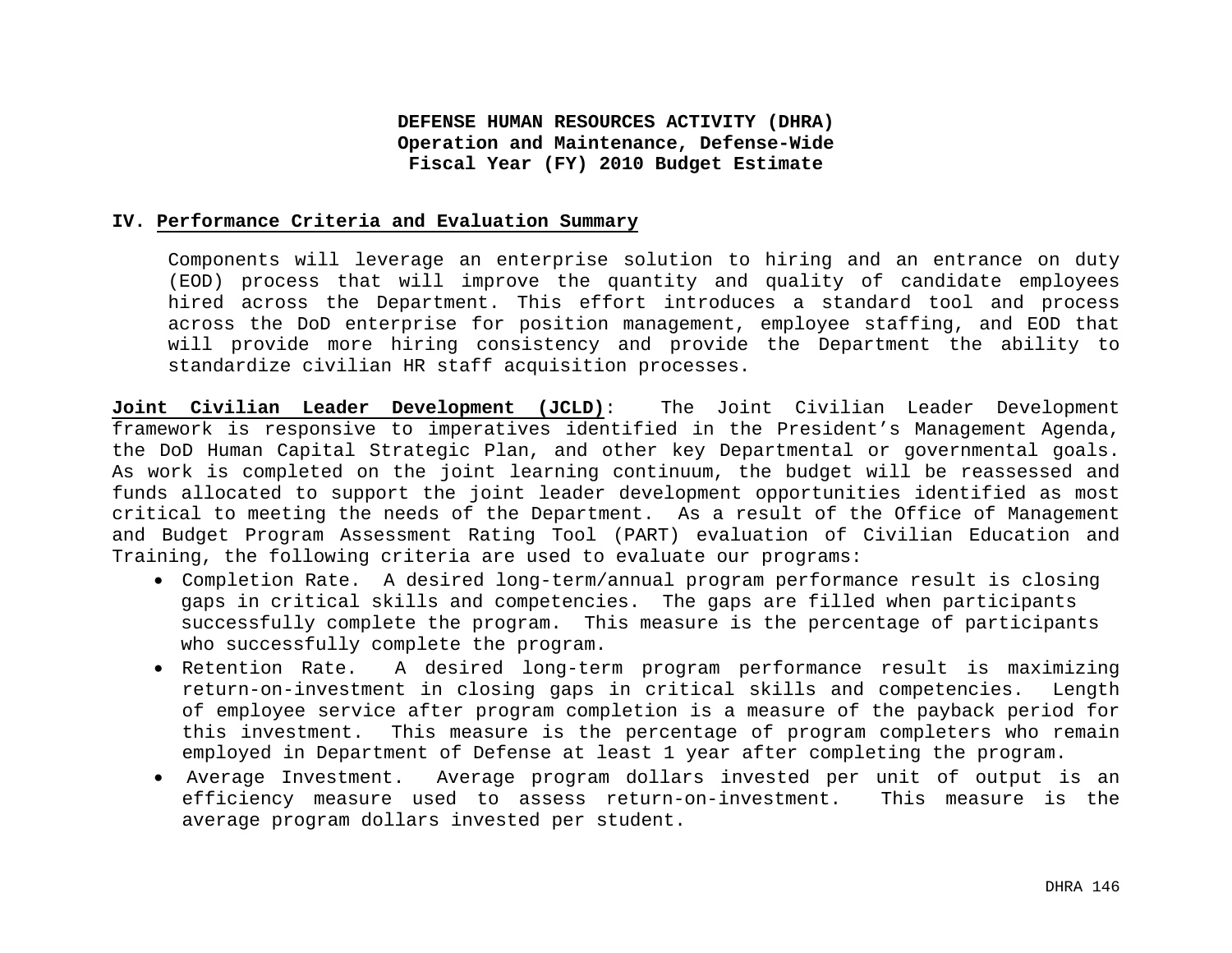### **IV. Performance Criteria and Evaluation Summary**

#### **Defense Leadership and Management Program (DLAMP)**:

- Program Completion Rate (Target: 2 percent increase per year) FY 2007 – 88 percent of goal FY 2008 – 128 percent of goal FY 2009 – expected to exceed goal FY 2010 – expected to exceed goal
- Average Investment (Target: Growth is not to exceed annual inflation rate) FY 2007 - \$8.0K per year per participant FY 2008 – \$8.0K per year per participant FY 2009 – data unavailable at this time FY 2010 – data unavailable at this time

Additional program indicators:

- Demographics. The DLAMP cadre is diverse. Representation of women and minority employees in DLAMP exceeds that of the overall DoD population at comparable grade levels.
- SES Selections. Through September 2008, 190 DLAMP participants have been selected for SES positions.

### **Mishap Reduction Initiatives**

The Pipeline Reemployment Initiative for Defense Employees (Pipeline) was implemented in FY 2005 as a means to improve DoD's return-to-work efforts. Pipeline provides over-hire authority, and funding for salary and benefits for the first year of reemployment. The initiative removes budget and staffing constraints experienced by installations when integrating injured employees back into the work force. For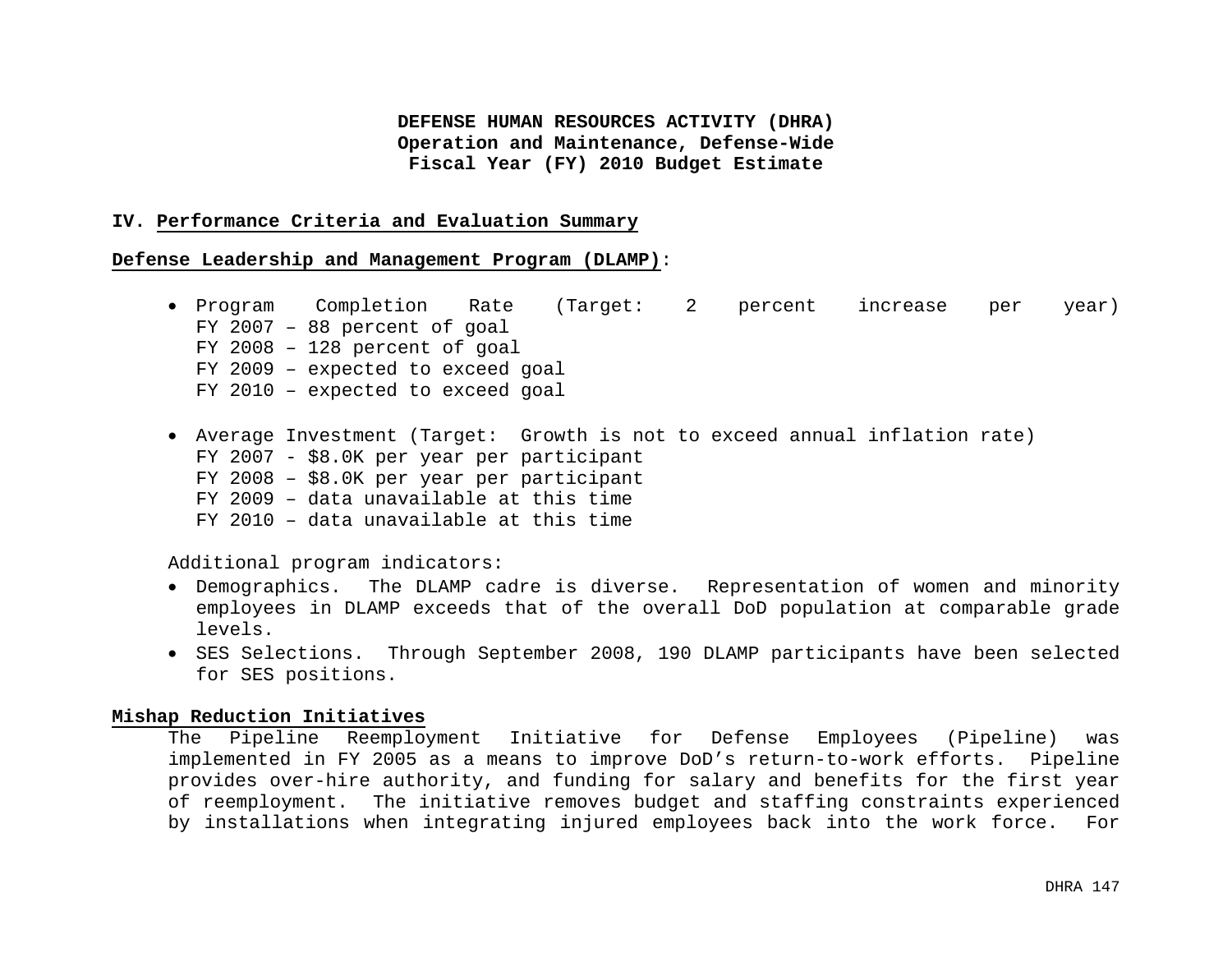### **IV. Performance Criteria and Evaluation Summary**

FY 2008, the program assisted DoD installations in returning 146 injured employees to productive employment resulting in an estimated future cost avoidance of \$434 million since the program started in 2005.

• The Pipeline Reemployment Program was instituted in December 2004 to reemploy injured workers. Historically DoD agencies found it challenging to create positions to place employees who had physical limitations.

# **Other Defense-wide Programs within the CPMS account consist of the fiscal and manpower resources assigned to the following functions:**

• Investigations and Resolutions Division (IRD) The IRD performance criteria calls for ADR to be offered on 100 percent of EEO cases, for Alternative Dispute Resolution (ADR) to be the preferred method of closing Equal Employment Opportunity (EEO) cases, and for EEO Investigators to actively encourage early dispute resolution. For every complaint IRD resolves early, DoD avoids an estimated \$40,000 to \$80,000 in case processing costs and potential, additional, litigation costs of between \$161,000 and \$310,000. Additionally, IRD works closely with the Military Departments and Defense agencies to accomplish the joint goal of completing DoD EEO cases in less than 180 days.

FY 2010 goals include:

- Offering ADR on 100 percent of available EEO cases;
- Increasing early resolutions by 3 percent;
- Developing new efficiencies that will improve DoD No FEAR statistics.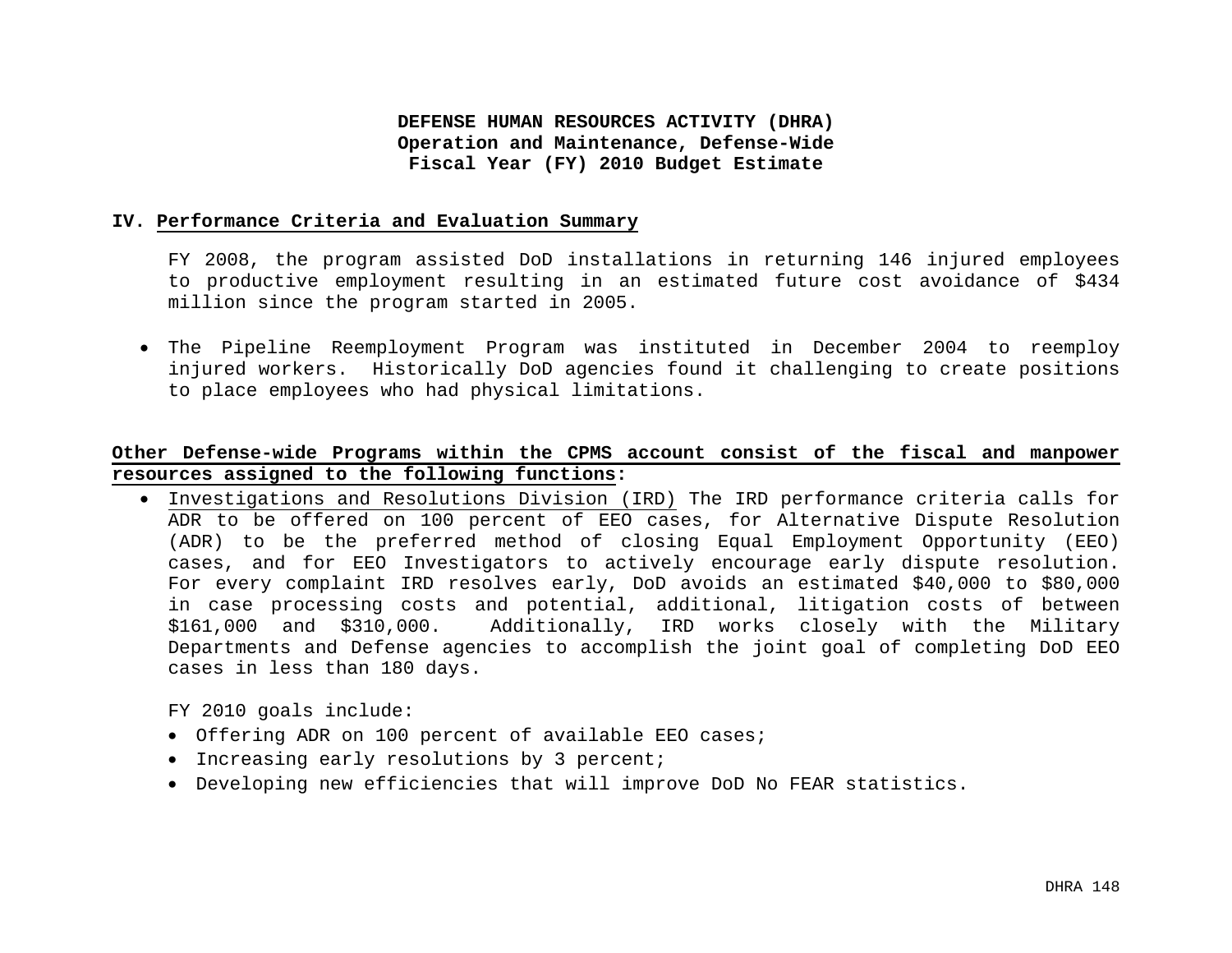### **IV. Performance Criteria and Evaluation Summary**

• Continuing to work with the Military Departments and Defense agencies to execute joint goals, implement new efficiencies to increase the number of cases closed within 180 days, and meet the No FEAR Act.

#### • Injury/Unemployment Compensation Program

The success of the Injury Compensation Program is measured by cost containment through effective case management and efficient return to work programs as well as customer satisfaction.

FY 2010 goals include:

- Developing a certification program for injury compensation program administrators.
- Developing next web based course intermediate skill level.
- Employing 200 injury compensation claimants through the Pipeline Reemployment Program.
- Auditing over 18,000 unemployment claims for accuracy and seeing reimbursement for erroneous claims.
- Continue to revise the DIUCS system to meet customer demands.
- Conducting home visits to 175 claimants to ensure that they are receiving proper benefits and advise them of reemployment opportunities.
- Civilian Assistance and Re-Employment (CARE) Program Goals and Results

DoD has effective policies and programs related to stability of employment that support management's ability to restructure organizations while retaining needed skills of affected employees and accommodating their needs in an efficient and humane manner.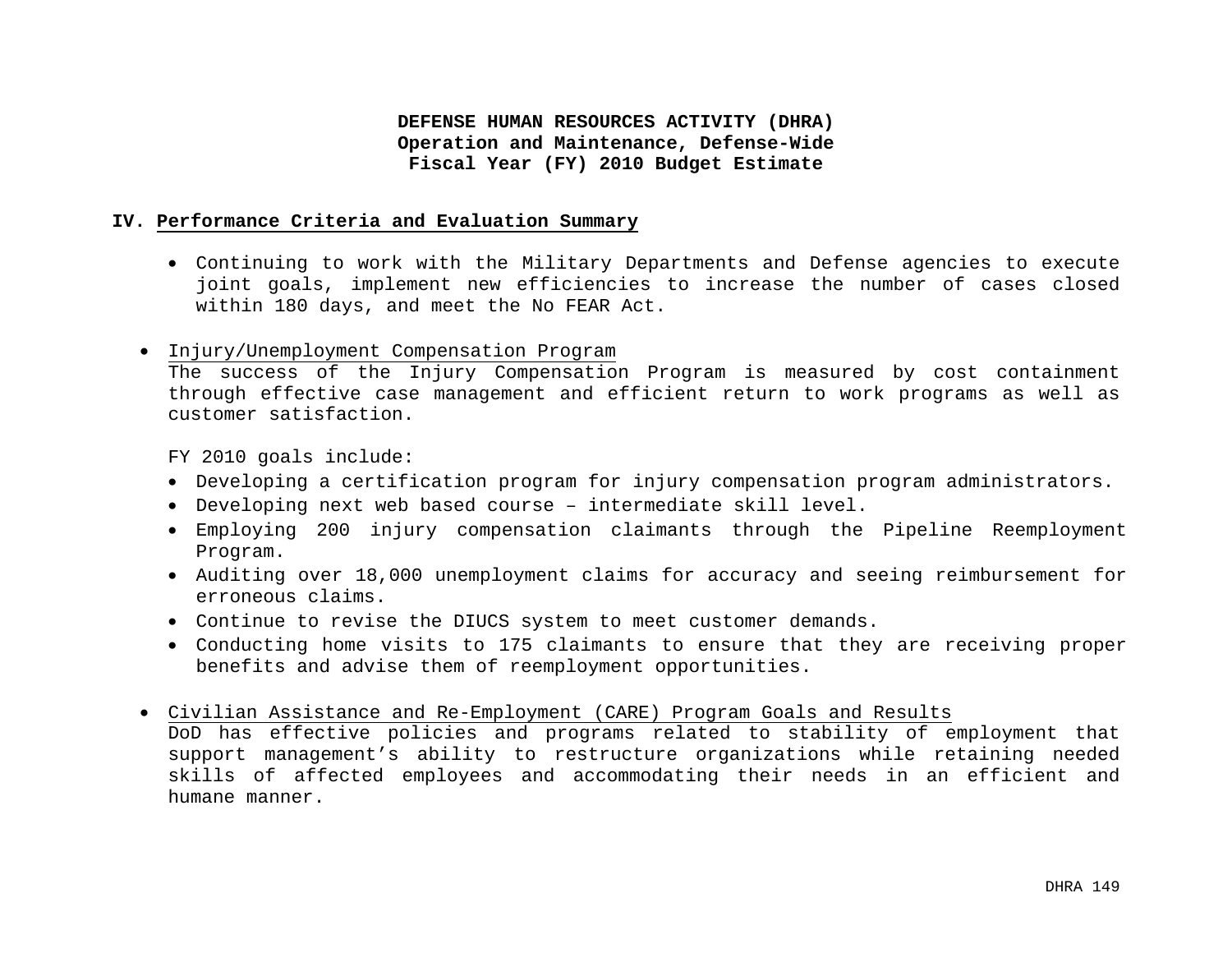### **IV. Performance Criteria and Evaluation Summary**

- Effective transition assistance policies and programs exist and are managed to efficiently and humanely facilitate restructuring.
- DoD managers, supervisors, and employees affected by restructuring have sufficient information, guidance, and support to understand and utilize transition assistance programs.
- DoD HR practitioners have necessary tools, information, and guidance to administer transition assistance programs effectively.
- DoD leadership has necessary tools and information to support restructuring and realignment goals in an efficient and humane manner.

2010 goals include**:**

- Project the offering of 19 CARE Priority Placement Program Training Courses DoDwide. The course duration is 4½ days and the attendance estimated ranges from 40 to 160 employees.
- Continuation of Career Transition assistance information briefings throughout the Department.
- Civilian Human Capital Accountability System (CHCAS)

The CHCAS is an enterprise-wide approach to evaluating the Department's civilian Human Capital (HC) management and assessing progress towards meeting the goals outlined in the DoD Civilian Human Capital Strategic Plan 2006 – 2010. The CHCAS is an outgrowth of prior legislation designed to reform Human Capital management and performance in the Federal government. CHCAS will use a variety of assessment tools, such as on-site audits, surveys, workforce data analysis, and other program reviews, to fulfill its objectives.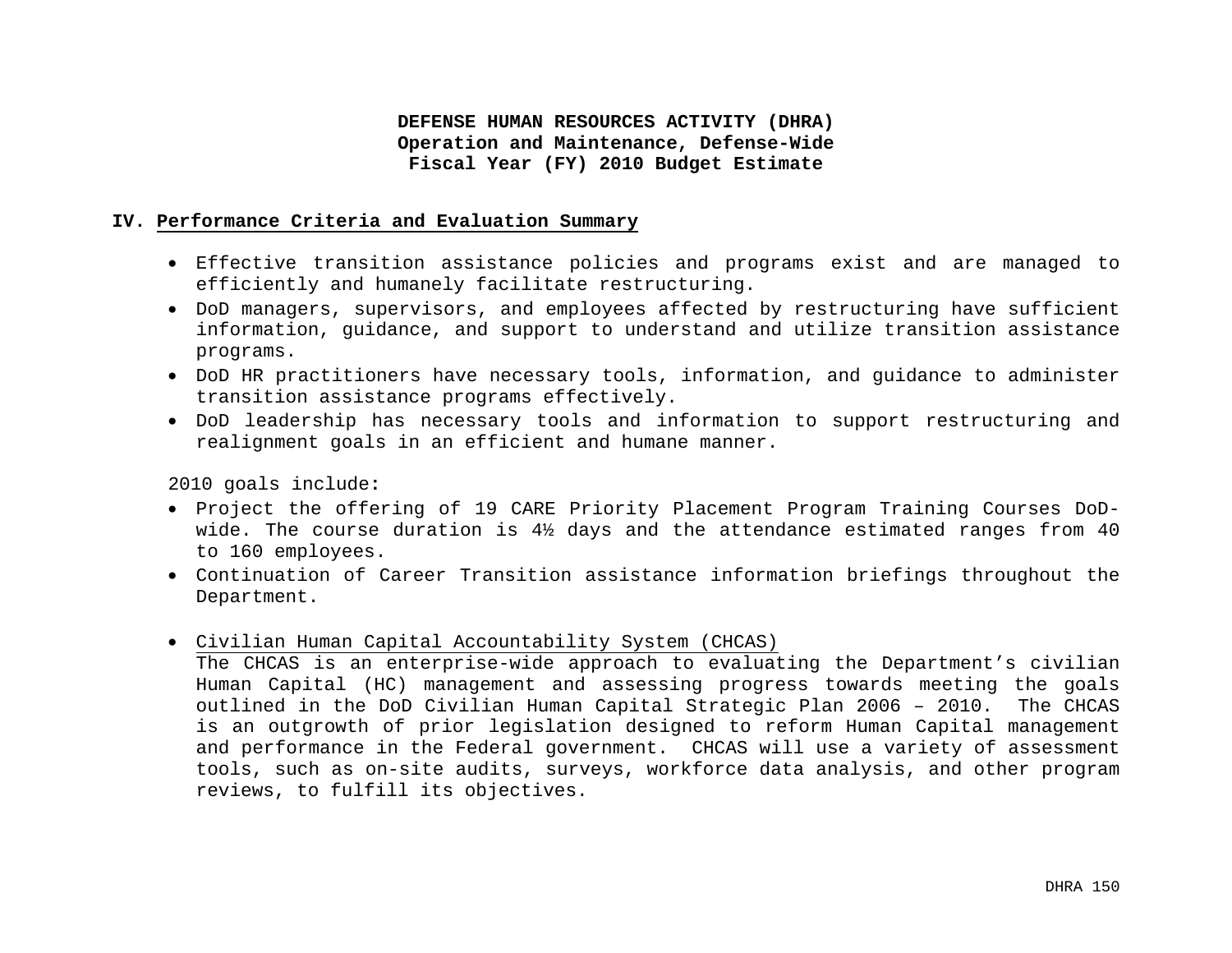### **IV. Performance Criteria and Evaluation Summary**

2010 goals include:

- Submission of the FY 2009 Report on HC to OPM by the end of the  $1^\mathrm{st}$  Quarter 2010
- Findings from Report are formally shared with the Civilian Personnel Policy Council
- Completion of audits of one Department of the Army major Command, the Regional Service Centers (RSCs) supporting the major command and a minimum of 8 locations within the major command by the end of  $4<sup>th</sup>$  Ouarter 2010
- Compile and analyze HC survey data from at minimum, the DoD Civilian Status of Forces survey and the Federal Human Capital Survey by the end of  $3<sup>rd</sup>$  Quarter FY 2010 for inclusion in the annual OPM Report on HC
- $\bullet$  Compile and analyze data by the end of  $4^\text{th}$  Quarter 2010 on a minimum of 4 established HC metrics per DoD Civilian Human Capital Strategic Plan 2006 – 2010 goal, for inclusion in the annual OPM Report on HC

#### **Personnel and Readiness Information Management (P&R IM)**

The P&R IM program supports the "Strategic Management of Human Capital" as the primary performance metric. P&R IM aligns with the Department's priorities of "Focus on People, Military and Civilian, and "Transforming Enterprise Management."

The following performance goals and metrics are for budget years FY 2009 through FY 2010:

- Provide timely support for the development of Departmental Human Resources Information Technology (IT) policies;
- Assess the impact of acquisition programs on the HR community;
- Initiate, coordinate, and execute project/program areas such as Chief Information Officer (CIO) support, Information Management Analysis, Information Assurance, Critical Infrastructure Protection, Information Technology, Functional Data Administration, and Data Standardization;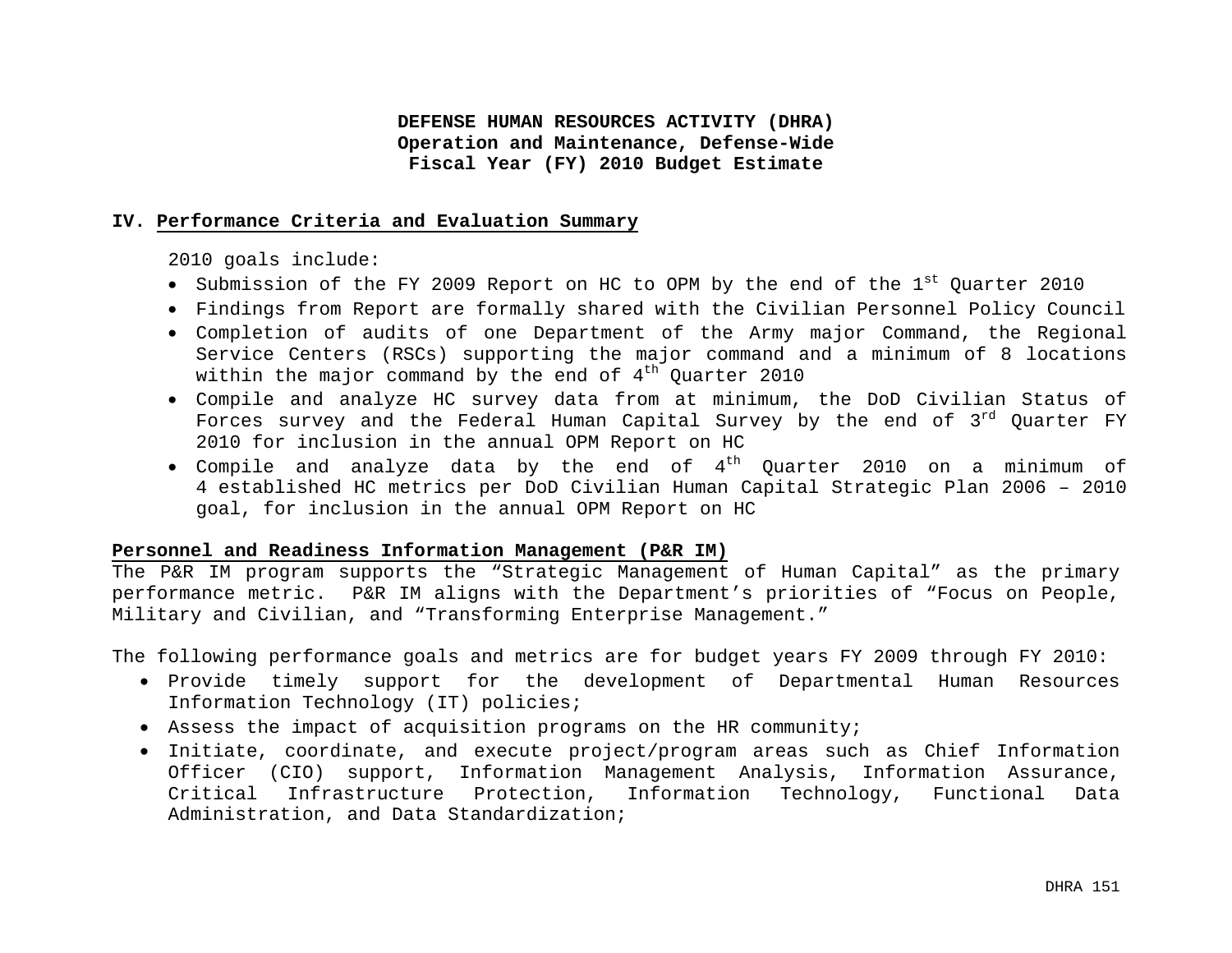#### **IV P . erformance Criteria and Evaluation Summary**

- Support E-Gov initiatives to make military personnel information available electronically to all authorized federal users to provide benefits and entitlements, expedite employment clearances, and respond to other routine uses of military records;
- Conduct prototype demonstrations of innovative work processes and enabling information technologies such as the Characterization and Dependency Analysis Tool (CADAT) and the automated exchange of digitized personnel records;
- Participate in the Planning, Programming, Budgeting, and Execution processes to obtain and fully use resources in support of military personnel and readiness IM initiatives;
- Define, document, and maintain Department-wide, enterprise business standards and processes for HRM systems such as the Defense Integrated Military Human Resources System (DIMHRS) for Personnel and Pay (Pers/Pay);
- Conduct Continuous Process Improvement (to include Business Process Reengineering, Lean Six Sigma, and Rapid Improvement Events) and prototype information management initiatives in the mission area of military personnel and readiness;
- Build stakeholder awareness, understanding, and acceptance of change relative to HRM information technology initiatives;
- Complete the Business Case Analysis and implement a solution for a Manpower business solution for the OSD Staff, Defense Agencies, and Defense Activities;
- Apply Continuous Process Improvement techniques with focus on adopting commercial software, common industry standards, streamlined processes and standardized data across the Department;
- Complete documentation of Inter-Agency interface requirements;
- Continue to Expand the user base for the Defense Personnel Records Imaging System (DPRIS);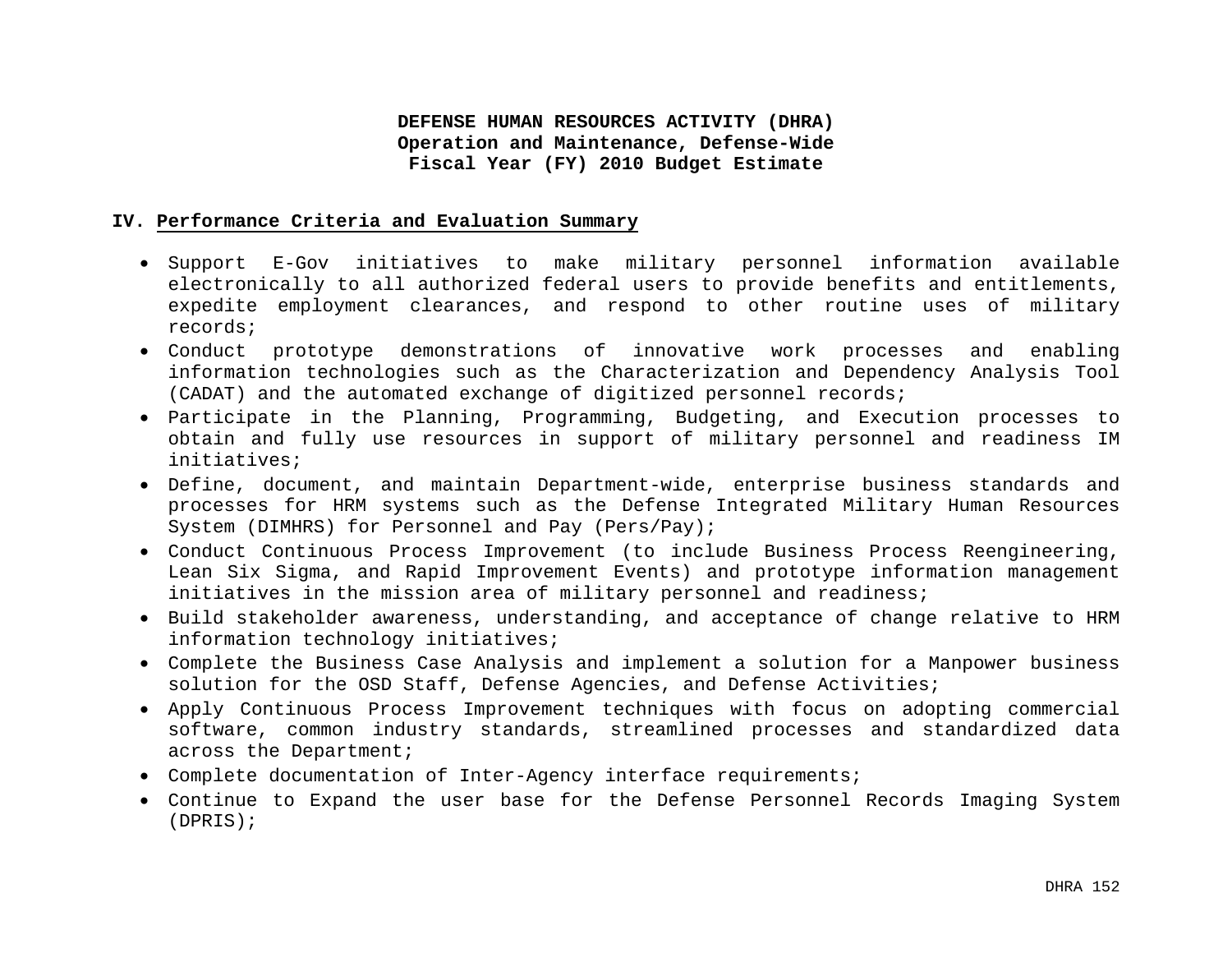#### **IV P . erformance Criteria and Evaluation Summary**

- Oversee the HRM Community of Interest;
- Establish the baseline Human Resources Management (HRM) architecture to support the system certification authority;
- Provide authoritative interpretation of HRM federation and architecture integration issues within the Defense HRM community;
- Ensure that the HRM policies and priorities are reflected in the Department's Business Enterprise Architecture;
- Ensure the HRM Business Standards in the BEA are reflective of current HRM policies and priorities;
- Ensure constant and consistent collaboration of HRM transformation activities that impact other functional areas;
- Ensure consistent integration of policies and priorities across HRM functional areas;
- Verify efforts to automate HRM functions are consistent and are in accordance with documented HRM Business Standards;
- Establish and maintain an inventory of HRM systems;
- Manage the HRM Investment Review Board (IRB) to support the annual review of all HRM business system investments;
- Recommend and approve actions relative to the certification of HRM business systems with a total development or modernization cost in excess of \$1 million; and
- Establish and track HRM metrics

#### **Employer Support of the Guard and Reserve (ESGR)**

ESGR is enhancing its metrics program to measure and evaluate its performance. It focuses on performance based budgeting to ensure support for Guard and Reserve service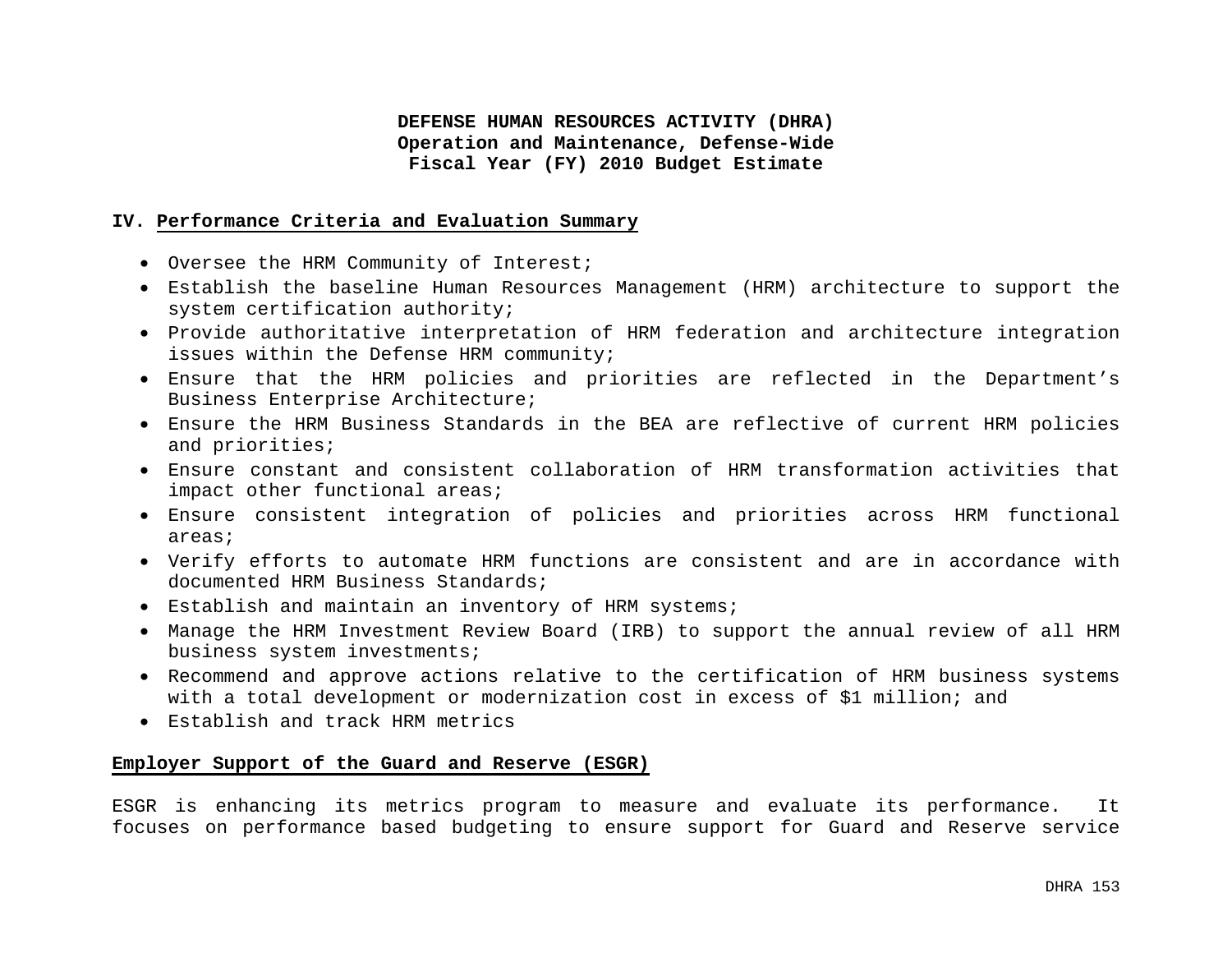### **IV. Performance Criteria and Evaluation Summary**

members is in place to facilitate deployments when needed. The program also addresses the OUSD Personnel & Readiness efforts to improve Quality of Life for Service members. Furthermore, ESGR's Strategic Plan focuses on results; ESGR also utilizes a program of monthly management control reviews to ensure accountability and optimal utilization of resources.

Performance goals from the Strategic Plan include:

- Growth of employer support by contacting known employers of Guardsmen and Reservists;
- Expansion of ESGR / USERRA awareness through focused outreach;
- Reduction of numbers of formal complaints under the Uniformed Services Employment and Reemployment Rights Act (USERRA); and
- Continued improvement of the ESGR workforce by investing in training and professional development.

Metrics used to measure the program's performance are as follows:

- The number of employment conflicts received and resolved:
	- FY08 Received 2,664 Resolved 1,899 (71.3%)
	- FY09 (Projected) 80 percent of cases resolved based on current case complexity.
	- FY10 (Projected) 80 percent of cases resolved based on current case complexity.
- Average case age:
	- FY08 14.2 days.
	- FY09 (Projected) 14.0 days.
	- FY10 (Projected) 14.0 days.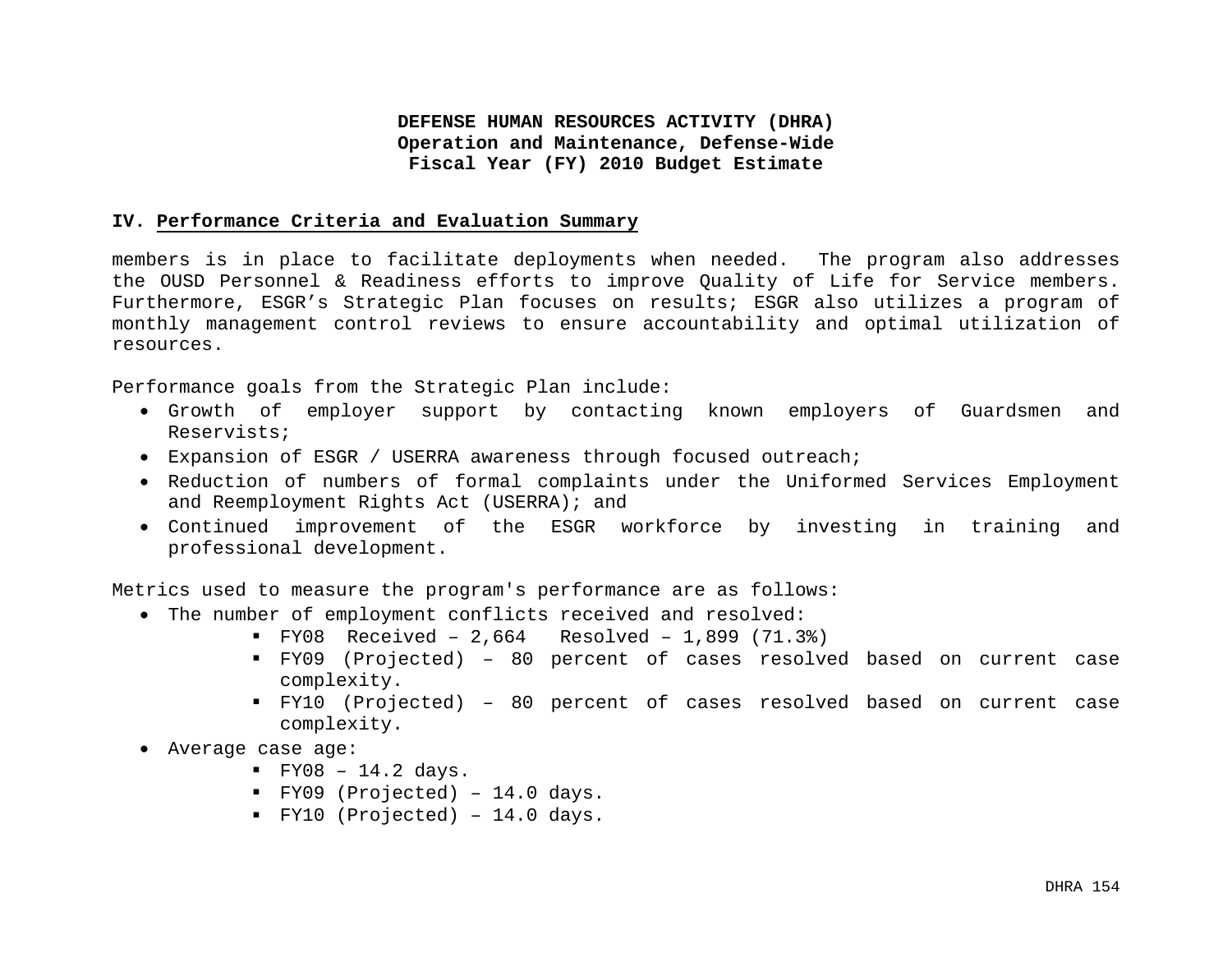#### **IV P . erformance Criteria and Evaluation Summary**

- The number of "Statements of Support" (SoS) signed by Federal, state and local governmental agencies and private employers, to include SoS's from known employers of Guard and Reserve component members and SoS's signed by potential Guard and Reserve component member employers;
	- FY08 44,861
	- FY09 (Projected) 30,000
	- FY10 (Projected) 33,000
- Evidence of increased awareness of ESGR/USERRA as a result of "Bosslifts," "Briefings with the Boss," and other Employer Outreach programs.
	- o Employers Briefed
		- FY08 148,463
		- FY09 (Projected) 150,000
		- FY10 (Projected) 165,000
- The number of volunteers trained at local committee sponsored sessions:
	- o Initial Training for New Volunteers:
		- FY08 914
		- FY09 (Projected) 1,228
		- FY10 (Projected) 1,265
	- o Recurring Training for established Volunteers:
		- FY08 4,745
		- FY09 (Projected) 3,532
		- FY10 (Projected) 3,638
	- o The number of volunteer hours recorded:
		- FY08 234,081
		- FY09 (Projected) 190,000
		- FY10 (Projected) 200,000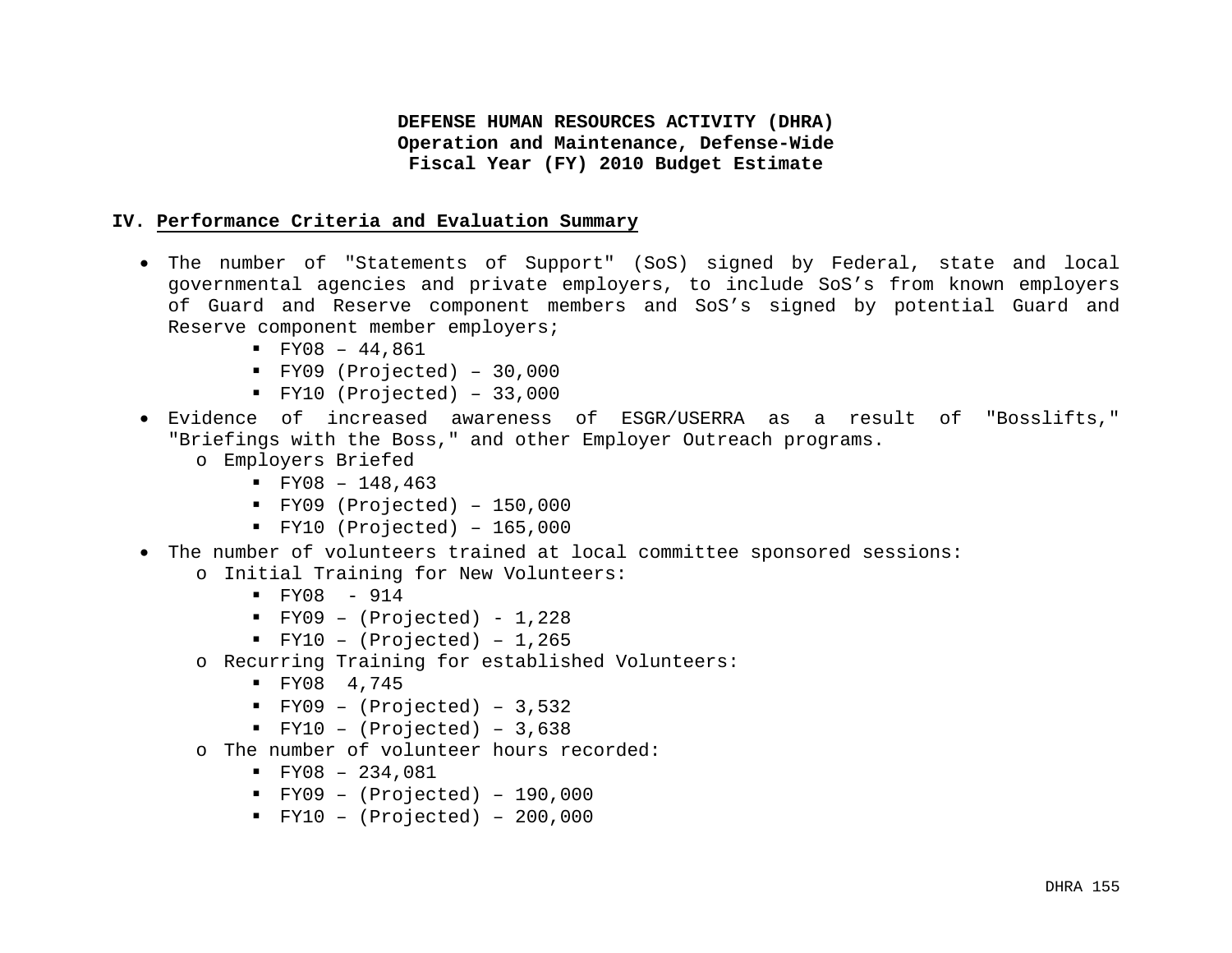#### **IV P . erformance Criteria and Evaluation Summary**

- Employer recognition awards processed: Guard and Reserve component members may nominate their employers for the Patriot Award for recognition of employer support. Furthermore, SECDEF annually presents 15 Employer Support Freedom Awards to the most outstanding employers, as nominated by members of the Guard and Reserve components.
	- o Patriot Award Nominations
		- FY08 14,128
		- FY09 (Projected) 16,624
		- FY10 (Projected) 17,500
	- o Freedom Award Nominations
		- FY08 2,199
		- FY09 (Projected) 2,420
		- FY10 (Projected) 2,750
- Number of media impressions:
	- o Media Impressions
		- FY08 47.1 million
		- FY09 (Projected) 49.7 million
		- FY10 (Projected) 54 million
- ESGR volunteers brief Guard and Reserve Component members on their rights and responsibilities under USERRA during unit visits and mobilization/demobilization;
	- o RC Members Briefed:
		- FY08 341,953
		- FY09 (Projected) 244,000
		- FY10 (Projected) 256,000
- Employer provided USERRA Training Tools: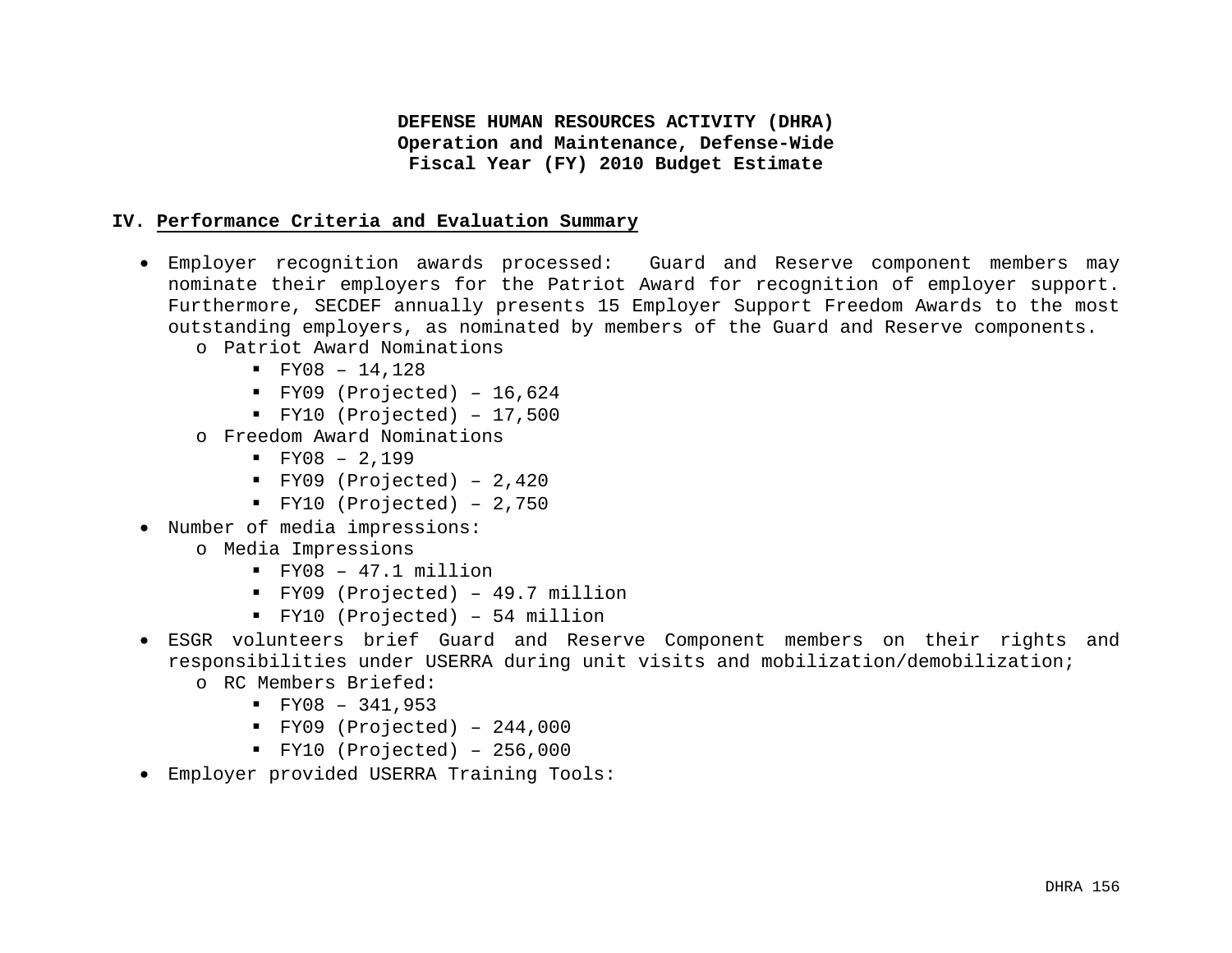#### **IV. Per r fo mance Criteria and Evaluation Summary**

- o 1st Line Supervisor Training DVD. Designed to inform and educate Employers on common USERRA issues between service members and employers. Direct Mail to Employers:
	- FY08 398,820 (100 percent of known employers plus industry-specific mailings)
	- FY09 (Projected) (100 percent of known employers)
	- FY10 (Projected) (100 percent of known employers)

USERRA 102 Online Training: Department of Labor/Veterans Employment and Training Service (DOL/VETS) & ESGR USERRA Training project January - September 2008. USERRA 102 designed to provide an in-depth presentation of the USERRA Federal Regulations utilizing five employer / service member video scenarios. (Need to reduce the number of indicators)

#### **Defense Travel Management Office (DTMO)**

The DTMO has three enduring goals that can be measured to determine DTMO's progress towards serving the travel community. The bullets below represent initiatives to be executed in FY2010.

- Balance Customer and Stakeholder Satisfaction
	- o Provide Choice and Control to the Traveler
		- Manage a Customer Satisfaction Program, solicit and analyze feedback via TAC questionnaire, ICE, and QuickCompass and coordinate QuickCompass contracts for future annual surveys
		- Identify Government Travel Charge Card Pilot Programs; explore alternative technology solutions to supplement the Government Travel Charge Card Program to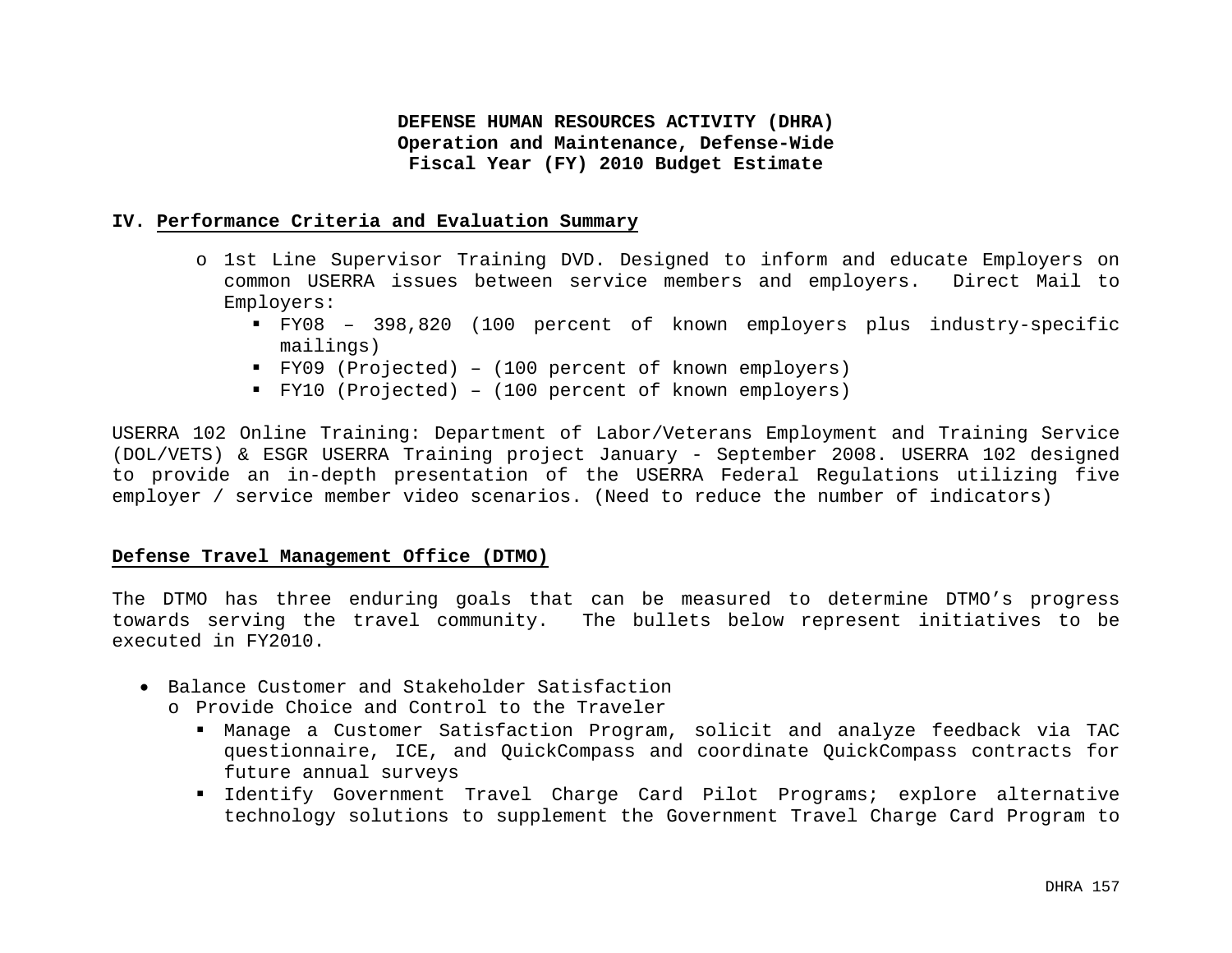### **IV. Performance Criteria and Evaluation Summary**

include alternative card products and program enhancements to ensure compliance and accountability

- o Ensure Cost Effectiveness of the Travel Enterprise: Implement and Integrate a Performance Management Program to measure efficiency and effectiveness and to be a driving force for continuous improvement
- Serve as DoD Center for Travel Excellence
	- o Provide Commercial Travel Policy Guidance to DoD
		- Reengineer Travel Policy
			- Conduct Phase II/III of a comprehensive review of all travel policies to ensure that policies are relevant, consistent, and understandable and where needed revise, simplify, and synchronize
			- Ensure uniform travel and transportation regulations are issued pursuant to applicable laws and policies
			- Prescribe rates for Basic Allowance for Housing, Overseas Cost of Living Allowance, CONUS Cost of Living Allowance and Per Diem rates
	- o Optimize Travel Enablers
		- Transition DTS to Full Operating Capability (FOC); work with Business Transformation Agency (BTA) to declare FOC for DTS
		- Identify and Develop Travel Requirements; implement functionality for Special Circumstance Travel, Permanent Duty Travel,MEPS, Usability and the Reinvestment Release including Change Request entitled "The Rest of Travel Situations"
	- o Set Strategic Direction for Commercial Travel
		- Develop a Strategy for Next Generation of DoD Travel Services; determine the best strategy and course of action for providing travel services in the future. Explore innovations and leading practices within the travel industry to improve travel programs, business processes and IT infrastructure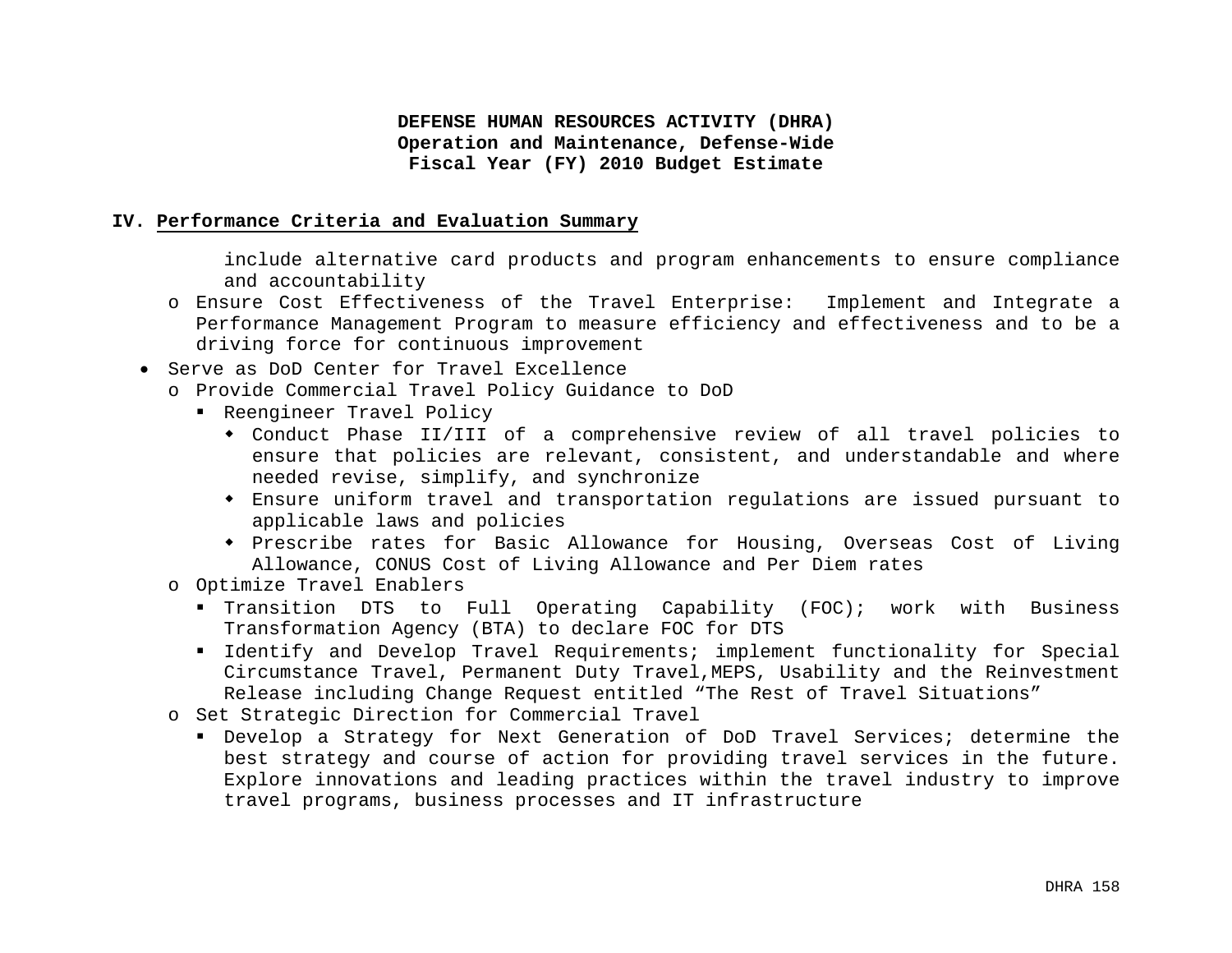#### **IV. Per r fo mance Criteria and Evaluation Summary**

- Institutionalize DTMO; strengthen stakeholder awareness of DTMO mission and continue to fully integrate DTMO into DoD issuances and key processes
- Manage the DoD Travel Enterprise
	- o Develop a Knowledgeable Travel Community
		- Maintain a Multi-Year Travel Training Plan; continue to enhance the travel training program by providing a comprehensive set of resources for Services/Agencies to conduct training
		- Manage the Travel Assistance Center (TAC); aintain a world class TAC providing support to all DoD travelers on the Defense Travel System, U.S. Government Car/Truck Rental Program, commercial air, lodging, travel policy, and the Government Travel Charge Card
	- o Leverage Partnerships with Industry and Other Federal Agencies
		- Acquire Commercial Travel Office Services; continue to acquire and manage Commercial Travel Office (CTO) services including the Worldwide contract task orders and the next Small Business Set Aside CTO Solicitation
		- Provide Worldwide Commercial Travel Programs; continue to evaluate and manage the U.S. Government Car/Truck Program, Recruit Travel and Assistance Program, Military Bus Program, Government Travel Charge Card Program and serve as the customer interface for the GSA City Pair Program
	- o Institute a Business Management Approach for the DoD Travel Enterprise
		- Manage a Single Source for Travel Data; manage the Commercial Travel Information Management (CTIM) solution to effectively capture all necessary DoD commercial travel data in support of a business intelligence capability
		- Г Improve Management of the Premium Class Travel Program; take a more in-depth look at airline industry practices for selling seat inventory and classification for premium and business class travel to ensure that the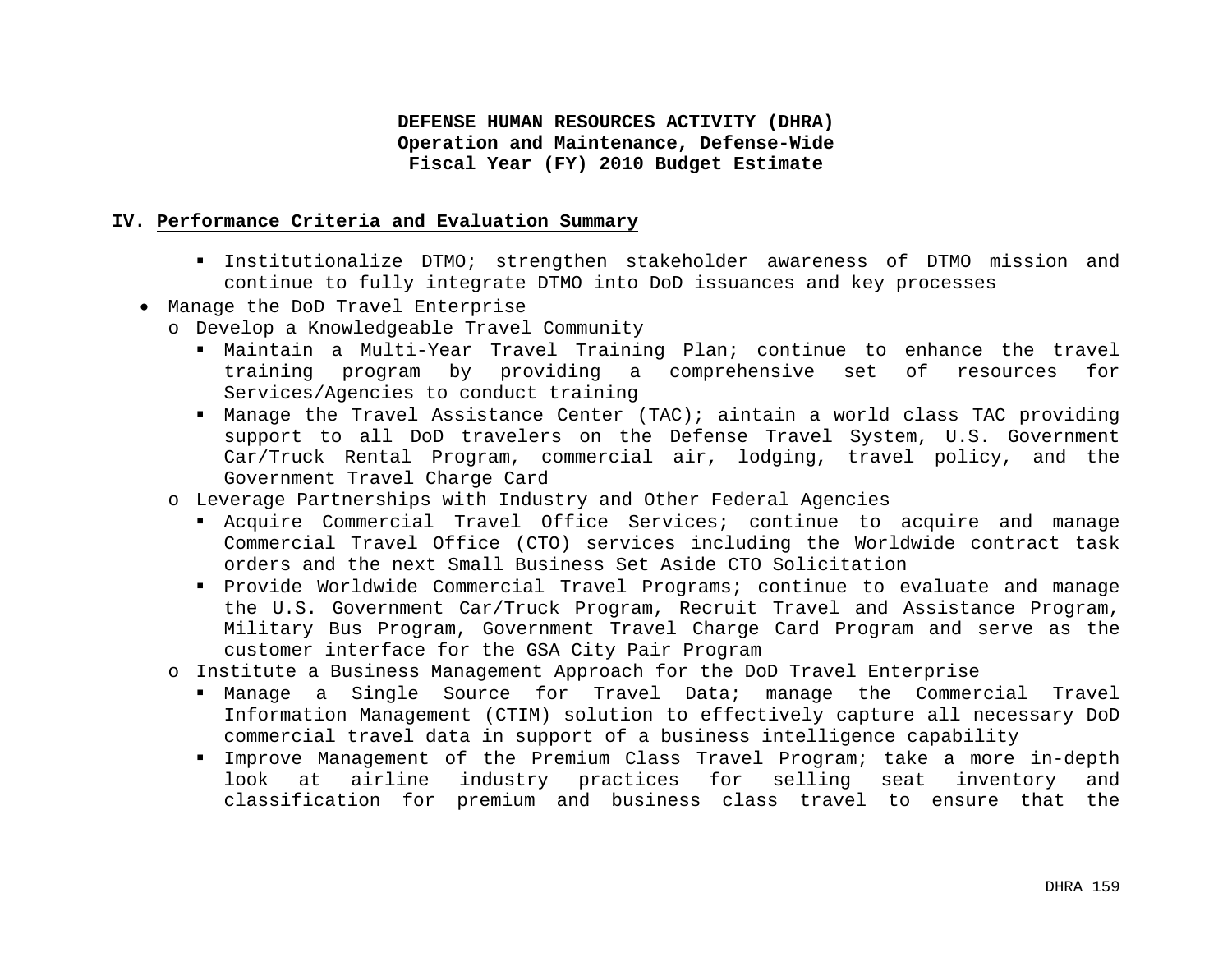### **IV. Performance Criteria and Evaluation Summary**

reporting is accurate and the intent of DoD's Premium Class travel policy is met

Continue to implement recommendations of the 943 Study

#### **Defense Personnel Security Research Center (PERSEREC)**

PERSEREC strives to significantly improve operational readiness by improving DoD's personnel security policy and procedures. This program is aligned with the Department's priority of "Improving Effectiveness and Efficiency across the Board". PERSEREC has six major goals for FY10:

- Goal 1: Further develop a reliable and effective system for conducting automated personnel security data base checks to eliminate paper-based manual procedures and increase the availability of relevant personnel security information.
- Goal 2: Further develop automation, electronic, and quality standards to improve the effectiveness of personnel security investigation processing and electronic adjudication of clean investigations.
- Goal 3: Identify, test, refine, and help implement more efficient and effective procedures for detecting and preventing espionage and other serious inappropriate acts by cleared personnel.
- Goal 4: Develop products for improving the professional development and certification of security professionals.
- Goal 5: Improve the effectiveness of application vetting through automated verification and auditing of self-reported personnel security information.
- Goal 6: Respond effectively to requests from Office of the Deputy Under Secretary of Defense for Human Intelligence, Counterintelligence and Security for quick-response studies and analyses.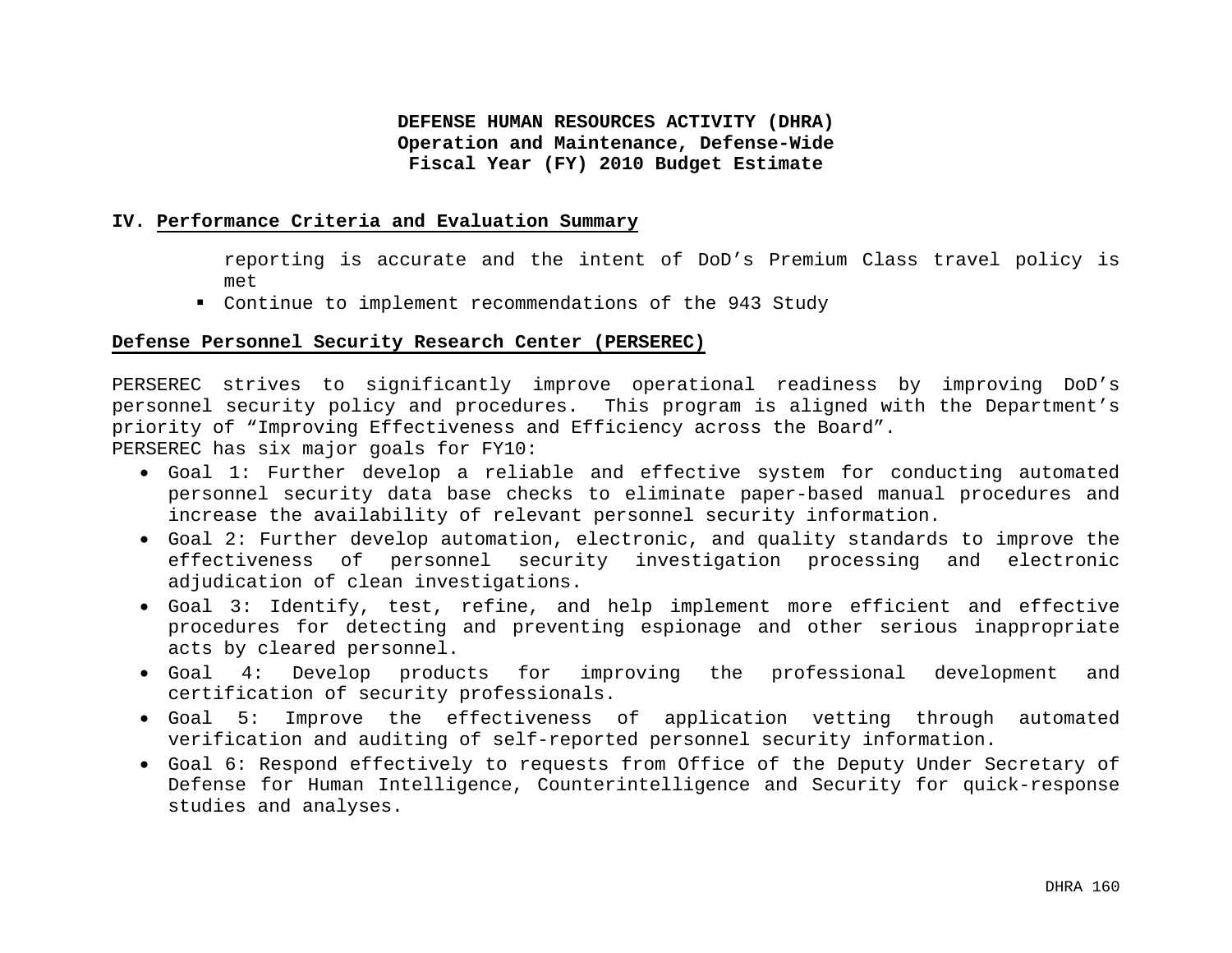### **IV. Performance Criteria and Evaluation Summary**

PERSEREC performance is measured against criteria established in three areas including Evaluation, Timeliness, and Quality. The current criteria and results include:

- **Implementation of Products:** Achieve a 75 percent implementation acceptance rate for key research initiatives considered for implementation in FY 2008. PERSEREC had 19 significant research initiatives in FY 2008 that were presented to DoD and other government agency senior management for potential implementation. Seventeen or 89 percent of these initiatives were implemented. PERSEREC exceeded the goal of a 75 percent implementation rate.
- **Timeliness:** Complete 90 percent of FY 2008 PERSEREC research tasks on or before the scheduled completion date (Tasks delayed and rescheduled because of factors beyond PERSEREC control are not included in the metric). PERSEREC had 41 research tasks that were associated with specific contract completion dates in FY 2008. Forty one or 100 percent of these tasks were completed on or before the scheduled completion data. PERSEREC exceeded the goal of 90 percent of research tasks completed on schedule.
- **Quality:** At least 90 percent of FY 2008 PERSEREC technical and management reports that are reviewed for quality and content are recommended for publication by a panel of three independent reviewers. In FY 2008, PERSEREC published 12 management and technical reports. All 12 reports were reviewed by at least three independent researchers and all (100 percent) were recommended for publication. The PERSEREC exceeded the goal of 90 percent favorable report reviews.

#### **Sexual Assault Prevention and Response Office (SAPRO)**

SAPRO supports the objectives of the Force Management Risk quadrant of the Secretary of Defense's Risk Management Framework and also helps to mitigate operational risk in garrison and deployed locations. The ultimate goal of the SAPRO is to prevent the crime of sexual assault, and in the event of a sexual assault, instill confidence in victims to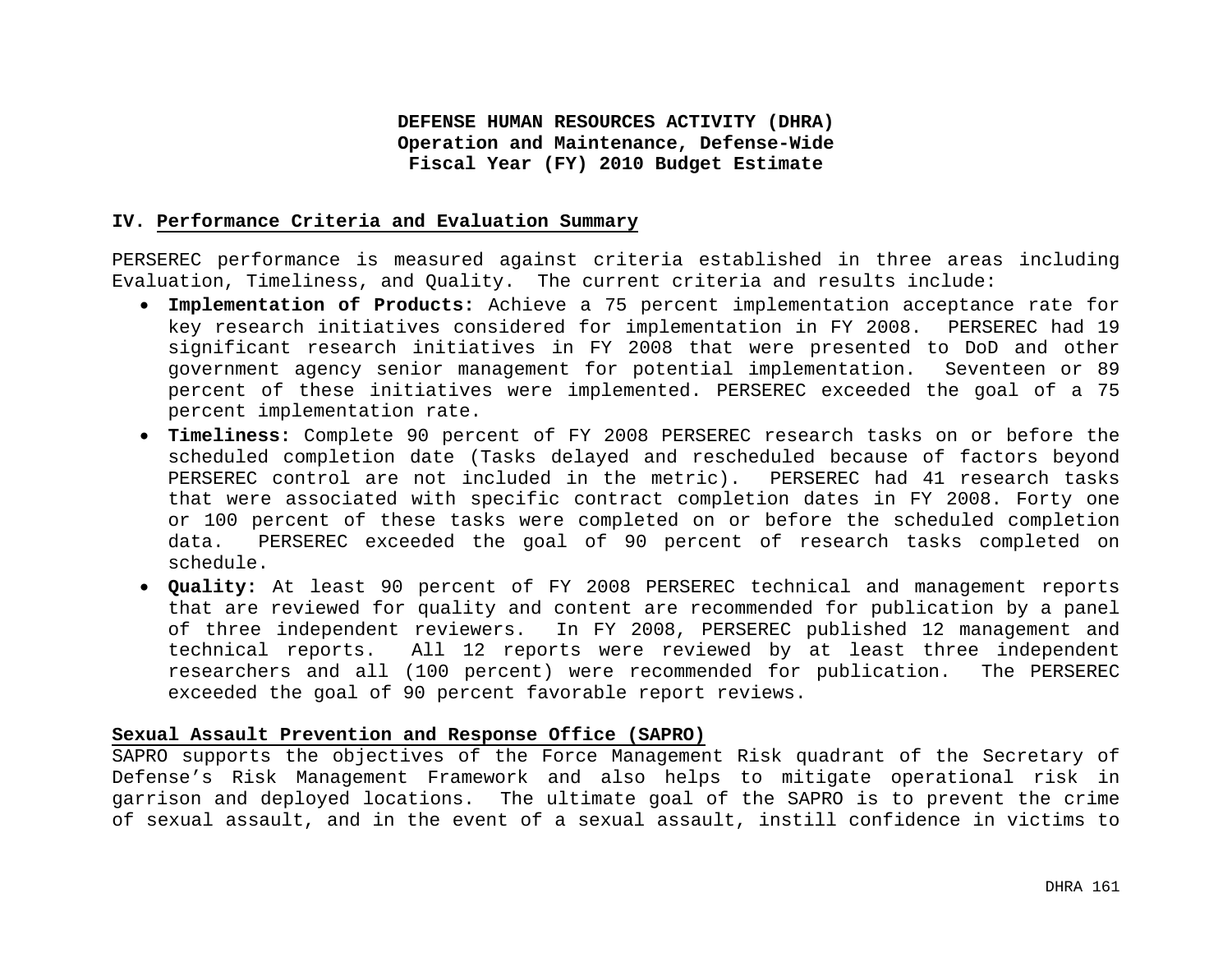### **IV. Performance Criteria and Evaluation Summary**

come forward and report, and when they do report, give them competent care. The SAPRO has the following performance goals in Fiscal Year 2010:

- Develop and implement a DoD-Wide central data collection system, and participate in establishing and maintaining systems to track and analyze reports of sexual assaults;
- Establish performance metrics to evaluate program effectiveness and track program progress;
- Submit to Congress 2 Annual Reports on Sexual Assault in the Military providing aggregate data on sexual assault reports as well as program accomplishments and future plans. Includes a Review of Military Department Annual Reports that are included as addenda to the DoD Congressional Report;
- Develop and engage a strategy to export DoD's knowledge and expertise regarding benchmark sexual assault prevention and response standards and policies to the nation by detailed collaboration and working with other civilian agencies, organizations, and Federal, State, and local partners;
- Oversee institutionalization of sexual assault polices and revise them if necessary;
- Partner with healthcare leadership and providers to maximize treatments for victims that address psychological consequences of sexual assault;
- Evaluate the need for revised or follow-on policies and instructions; update as required;
- Provide strategies that support prevention and accountability in the Military Services;
- Disseminate information to Congress, the media, and the public on DoD's sexual assault policies;
- Establish procedures to evaluate Services' implementation to include field visits;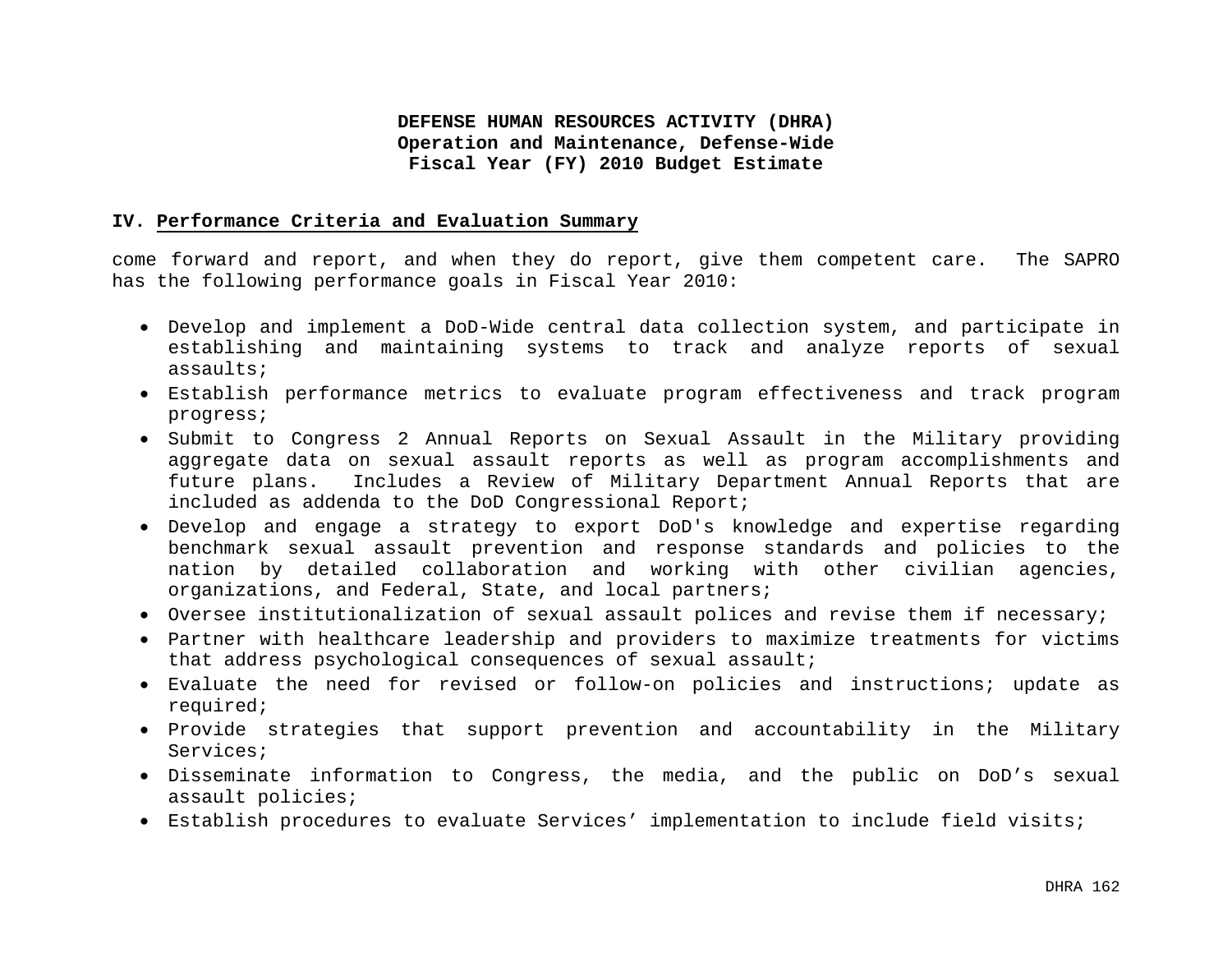#### **IV P . erformance Criteria and Evaluation Summary**

- Establish procedures to evaluate Services' responder training programs and sexual assault prevention and awareness programs;
- Develop and coordinate policies related to the roles of the Sexual Assault Response Coordinator (SARC) and Victim's Advocate (VA) and other responders to sexual assault;

### **Defense Language Office (FY 2010)**

The mission of the Defense Language Office (DLO) is aligned with the Force Management quadrant of the Secretary of Defense Risk Management Framework, as well as Operational and Future Challenges Risk and enacts policy contained in the 2006 Strategic Planning Guidance. The DLO also supports the goals of the Under Secretary of Defense for Personnel and Readiness (USD/P&R) plan for Strategic Management of Human Capital, with focus on the need to address critical skills. The DLO develops policy to strengthen and institutionalize language, regional and cultural capabilities. The performance goals for the Office for Fiscal Year 2010 are:

- Establish policies, plans, and programs to support the development and enhancement of the Department's language, regional and cultural proficiencies;
- Oversee the Department of Defense policies and guidance on all matters related to the management of language, regional and cultural capabilities;
- Oversee and ensure Service and Agency compliance with the Department of Defense Directives (DoDD) and Department of Defense Instructions (DoDI) and other implementing policies, for management of DoD language, regional, and cultural capabilities;
- Ensure the integration of existing DoD policy and doctrine in Joint, Service and Agency policy documents; establish common terminology and performance measures for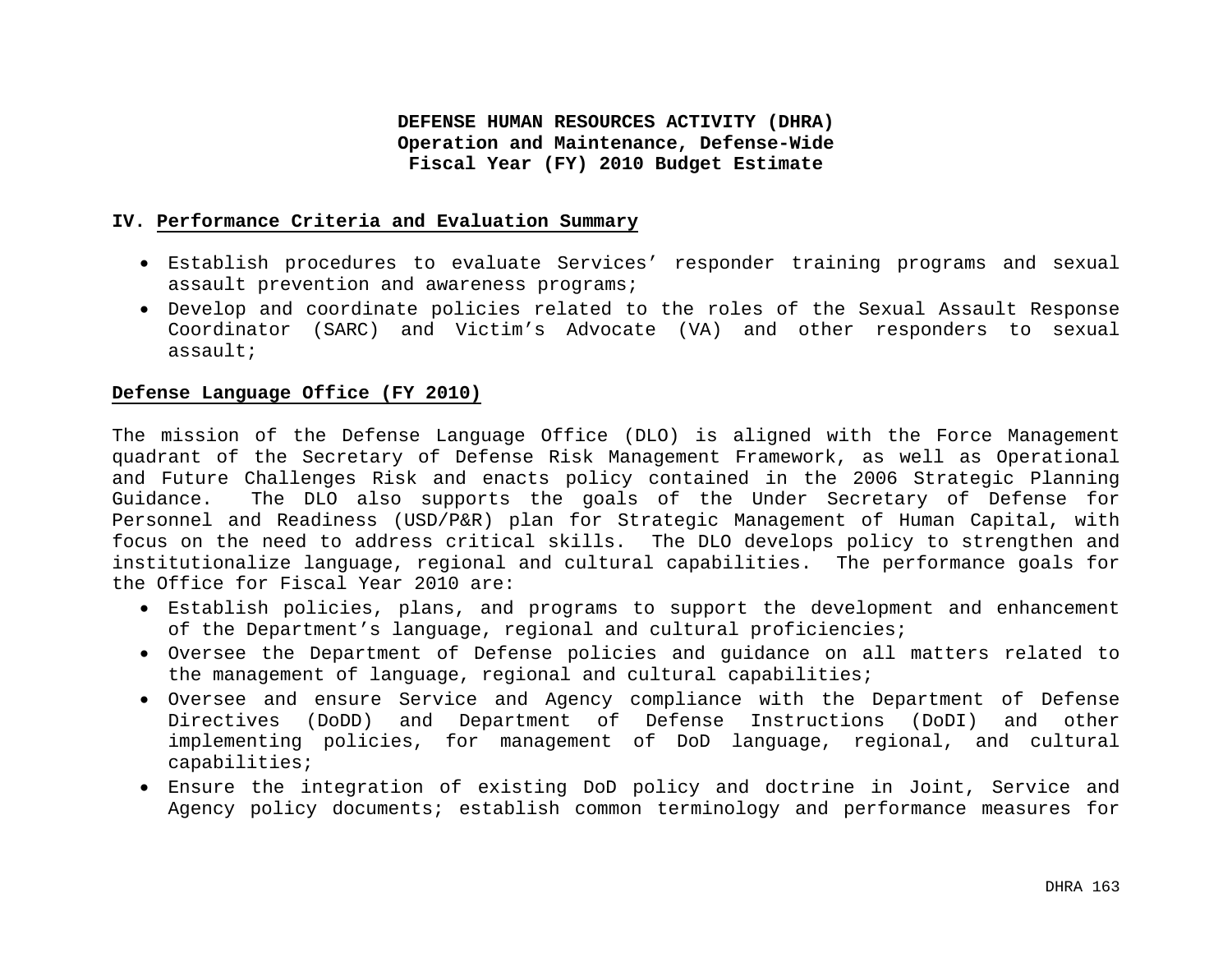### **IV. Performance Criteria and Evaluation Summary**

identifying, developing, measuring and managing culture-related programs; and in conjunction with the Joint Staff, define and prioritize strategic and operational requirements for regional and cultural capabilities.

- Oversee Service and Agency policies, and procedures for administration and payment of a bonus for foreign language proficiency;
- Oversee and manage the implementing policies, metrics, timelines, and execution of the Department of Defense (DoD) Foreign Area Officer (FAO) Programs;
- Oversee and manage the DoD language testing program to include oversight of Service and Agency implementing policies, and procedures for management of the Defense Language Testing Program to include publishing a DoD Instruction on Testing;
- Oversee and manage a program for the distribution of grants to colleges and universities with Reserve Officer Training Corps (ROTC) programs to develop courses in languages and regions of strategic interest to DoD and foreign cultural studies;
- Oversee and manage a program to screen and test military accessions to identify those with a high aptitude for learning a foreign language;
- Oversee and manage Language, Regional and Cultural Proficiency Readiness;
- Participate in the development and sustainment of a personnel information system that maintains accurate data on all DoD personnel skilled with foreign language, regional and cultural capability;
- Oversee the collaboration and synchronization of DoD Regional and Cultural Capabilities.
- Manage the Defense Language Steering Committee and chair the Defense Language Action Panel; and
- Ensure the Defense Regional Proficiency Skill Level Guidelines maintain relevancy and provide clear guidance for joint missions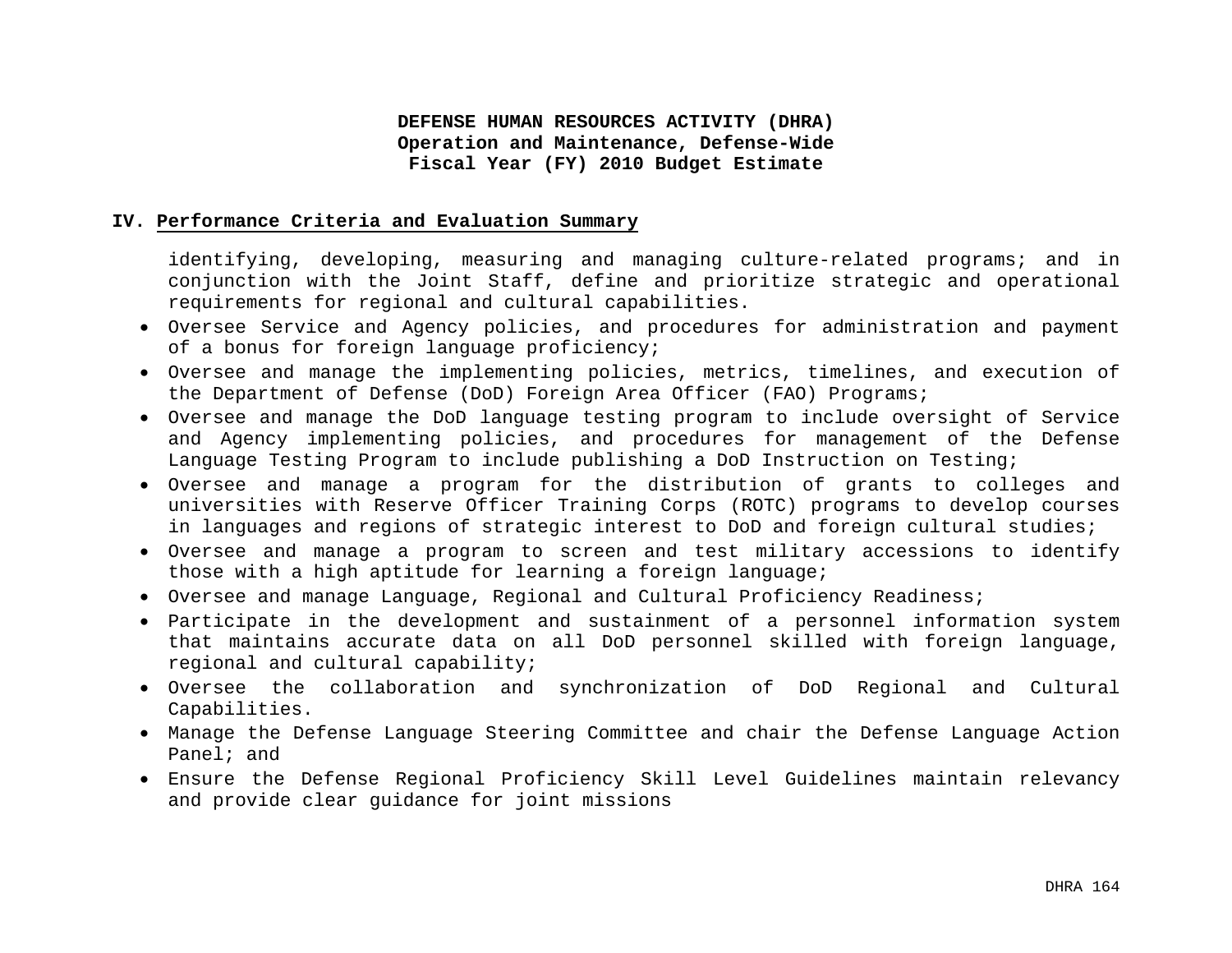#### **IV. Performance Criteria and Evaluation Summary**

The office will use following metrics to track progress:

- A Balanced Scorecard will be used to track the performance of the Defense Language Program;
- An annual reporting and metrics to track the accession, separation and promotion rates of language professionals and Foreign Area Officers will be used;
- A Language Readiness Index (LRI) to measure DoD's ability to meet prescribed language missions; and
- A DoD Regional and Cultural Readiness Assessment Index to meet prescribed regional and cultural proficiencies.

**Federal Voting Assistance Program (FVAP)**: The ultimate goal of the FVAP is to encourage all citizens covered by the *Uniformed and Overseas Citizens Absentee Voting Act* to participate in primary and general elections and ensure that those who want to vote have the opportunity to vote and have his/her vote counted.

In FY 2008, FVAP successfully met its goals of providing policy, guidance and oversight for the Executive Branch and Military Services in carrying out their voting assistance efforts for the 2006 mid-term elections. The Program effectively communicated with the state and local election officials responsible for administering elections as well as ensuring contact and materials distribution through appropriate channels for members of the U.S. Armed Forces, their family members and citizens residing outside the United States. The FVAP had many successes in passage of state legislation favorable to easing the absentee voting process for citizens covered by the Act and provided electronic alternatives the by-mail process. FVAP responded in a timely manner to Congressional mandates and reporting requirements. The Program has put into place plans, strategies and guidance and produced and distributed materials for use in the presidential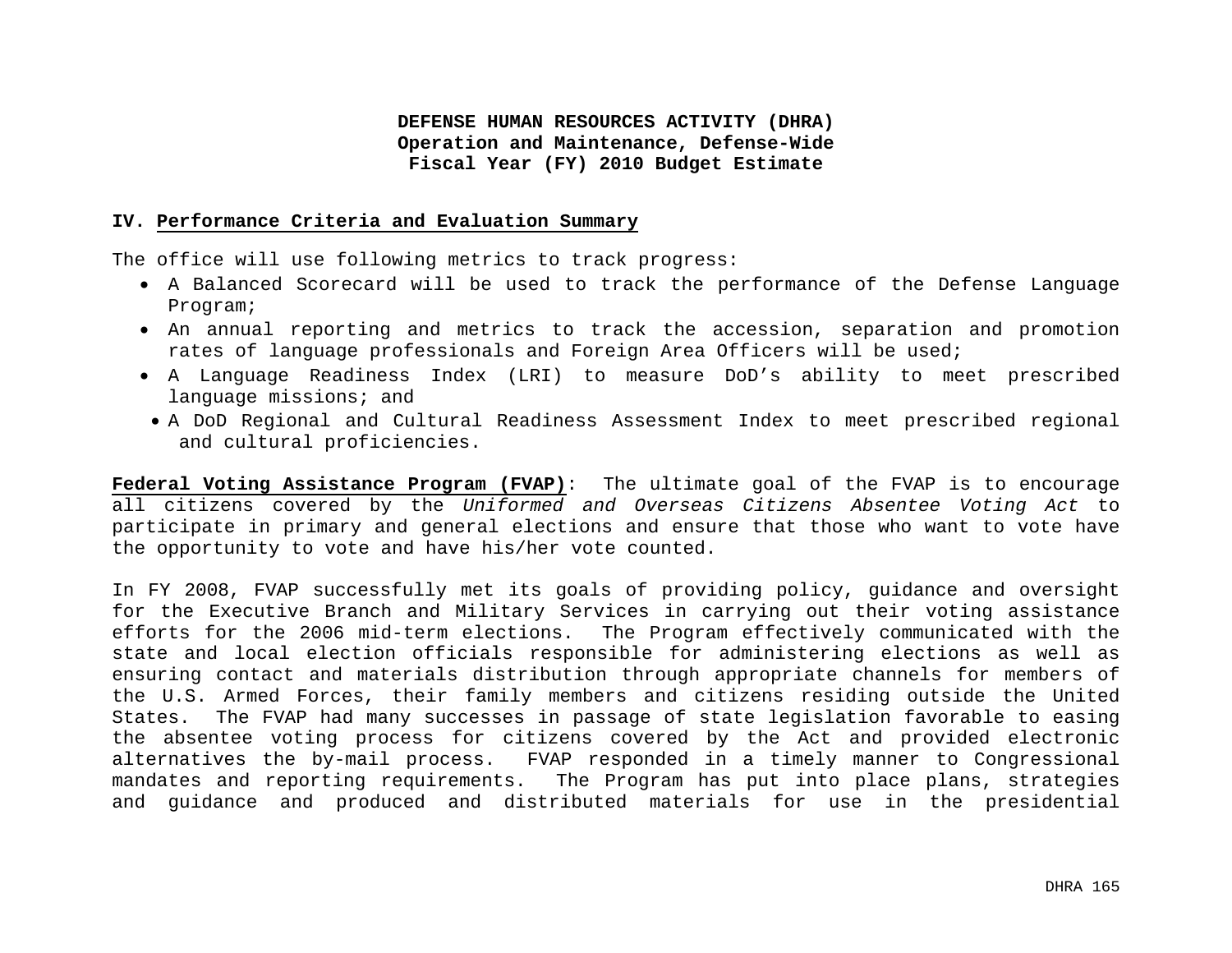### **IV. Performance Criteria and Evaluation Summary**

preference and state primaries leading up to and including the November 4, 2008 general election.

#### **Office of the Actuary (OACT)**

#### Goals for DoD Office of the Actuary (OACT) for FY 2009-2010:

The primary goals for OACT are to conduct valuations in accordance with generally accepted actuarial principles and practices, to continue to provide employees education and professional development support, to establish strong industry networking interfaces, and to stay abreast of all Department current military retirement benefits including any proposed changes.

#### How Program Performance is Measured Against Goals:

Each of our valuations is subject to review and approval by an independent DoD Board of Actuaries at their annual Board meeting. These Boards determine major assumptions, review methodologies to ensure they are in keeping with accepted actuarial principles and practices, and approve valuation results. Continuing professional education is measured by sitting for actuarial courses and exams by junior staff members and attending professional meetings and conferences for senior staff members. An important part of professional development will be accumulating the new continuing professional development credits which are required by the Society of Actuaries beginning in 2009 for all credentialed actuaries. OACT interfaces with other actuaries both inside and outside the government and measures performance of this goal by having established points of contact in other offices and maintaining routine contact. OACT measures performance against the goal of keeping abreast of military retirement benefits by having established points of contact in the Department, the Office of Management and Budget, and the Congressional Budget Office, and by being pro-active in remaining informed of proposed legislation affecting military retirement benefits.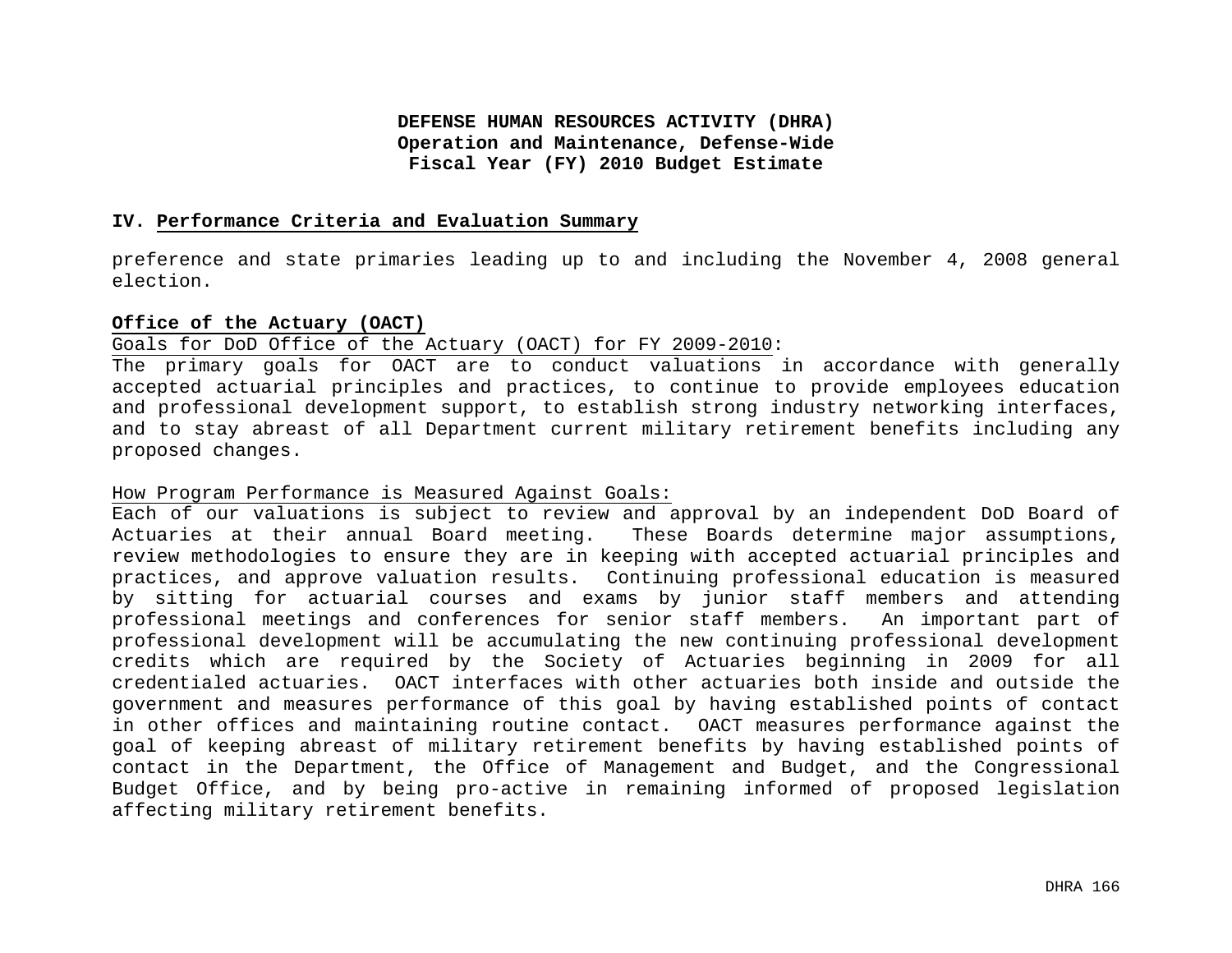### **IV. Performance Criteria and Evaluation Summary**

#### Evaluation of Performance for FY 2008:

OACT successfully completed valuations of the Military Retirement System, the Medicare-Eligible Retiree Health Care System, the Education Benefits System, and the Voluntary Separation Incentive system. The results of the FY 2007 valuations were presented to the relevant Boards of Actuaries during their FY 2008 meetings. The methods, assumptions, and results were all approved. During 2008, four staff members sat for professional exams. Six staff members attended professional development meetings. For each of the Board meetings, advisors from various DoD policy offices were invited to attend and give presentations and answer questions concerning current and proposed military retirement benefits. OACT also responded to all requests for cost estimates of proposed changes to retirement benefits in a timely manner. All OACT goals were successfully met.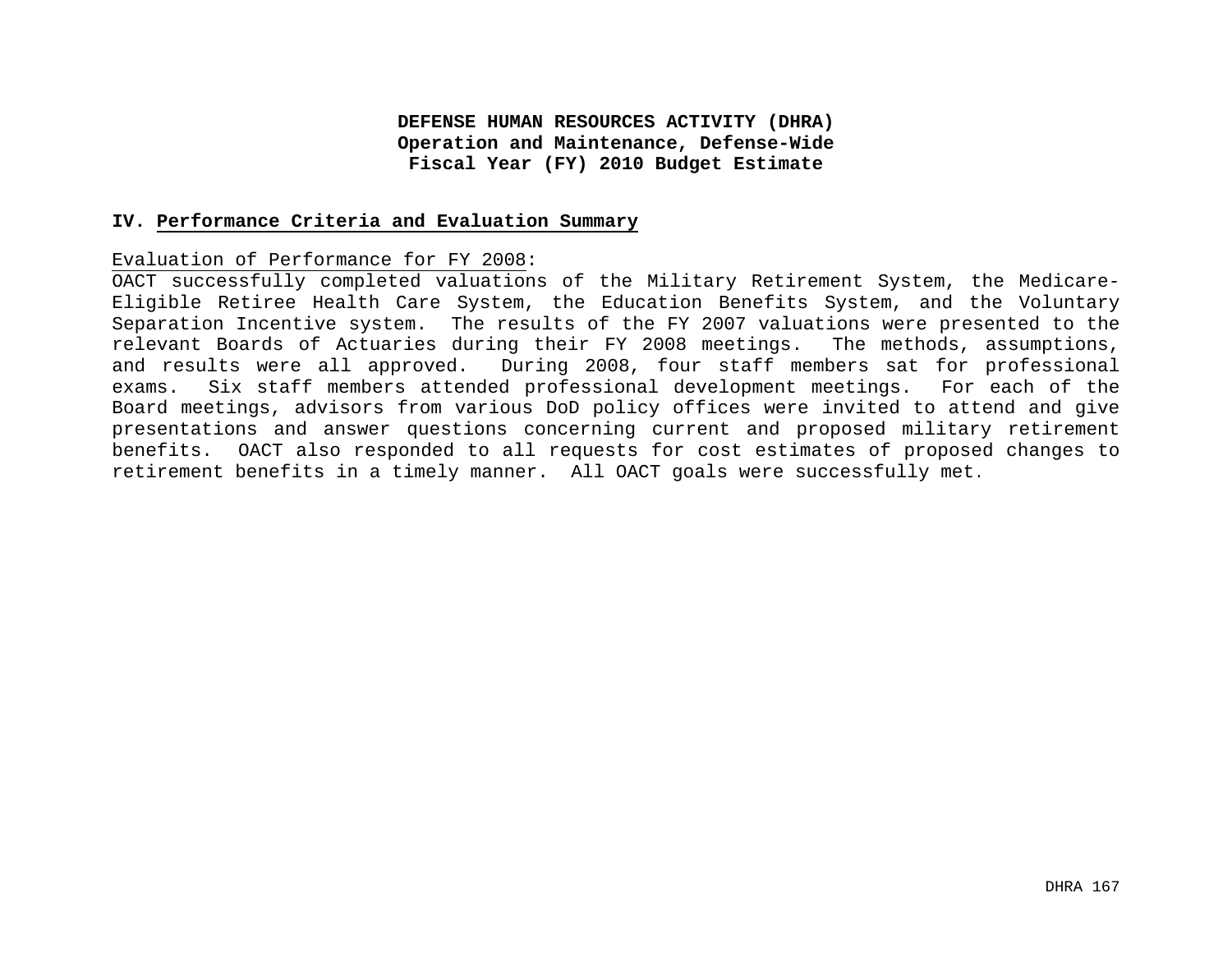| V. Personnel Summary                                                              | FY 2008                | FY 2009                          | FY 2010                    | FY 2008/<br>FY 2009    | FY 2009/<br>FY 2010                 |
|-----------------------------------------------------------------------------------|------------------------|----------------------------------|----------------------------|------------------------|-------------------------------------|
| Active Military End Strength (E/S)<br>(Total)                                     | 18                     | 14                               | 14                         | $-4$                   | $\mathbf 0$                         |
| Officer<br>Enlisted                                                               | 17<br>$\mathbf{1}$     | 12<br>2                          | 12<br>2                    | $-5$<br>$+1$           | $\overline{0}$<br>$\Omega$          |
| Civilian End Strength (Total)<br>U.S. Direct Hire<br>Foreign National Direct Hire | 888                    | 1,022                            | 1,183                      | 134                    | 161                                 |
| Total Direct Hire<br>Foreign National Indirect Hire                               | 888<br>$\mathbf{r}$    | 1,022<br>0                       | 1,183<br>$\Omega$          | 134<br>$\Omega$        | 161<br>$\Omega$                     |
| Active Military Avg Strength (Total)<br>Officer<br>Enlisted                       | 18<br>17               | 14<br>12<br>$\overline{2}$       | 14<br>12<br>2              | $-4$<br>$-5$<br>$+1$   | $\mathbf 0$<br>$\Omega$<br>$\Omega$ |
| Civilian FTEs (Total - includes<br>Reimbursable FTEs)                             |                        |                                  |                            |                        |                                     |
| U.S. Direct Hire<br>Foreign National Direct Hire<br>Total Direct Hire             | 882<br>$\Omega$<br>882 | 1,014<br>$\Omega$<br>1,014       | 1,198<br>$\Omega$<br>1,198 | 132<br>$\Omega$<br>132 | 184<br>0<br>184                     |
| Foreign National Indirect Hire                                                    | $\Omega$               | 0                                | $\Omega$                   | $\Omega$               | $\Omega$                            |
| Average Annual Civilian Salary (\$)                                               |                        | $$122,457$ $$125,077$ $$127,449$ |                            | \$2,620                | \$2,372                             |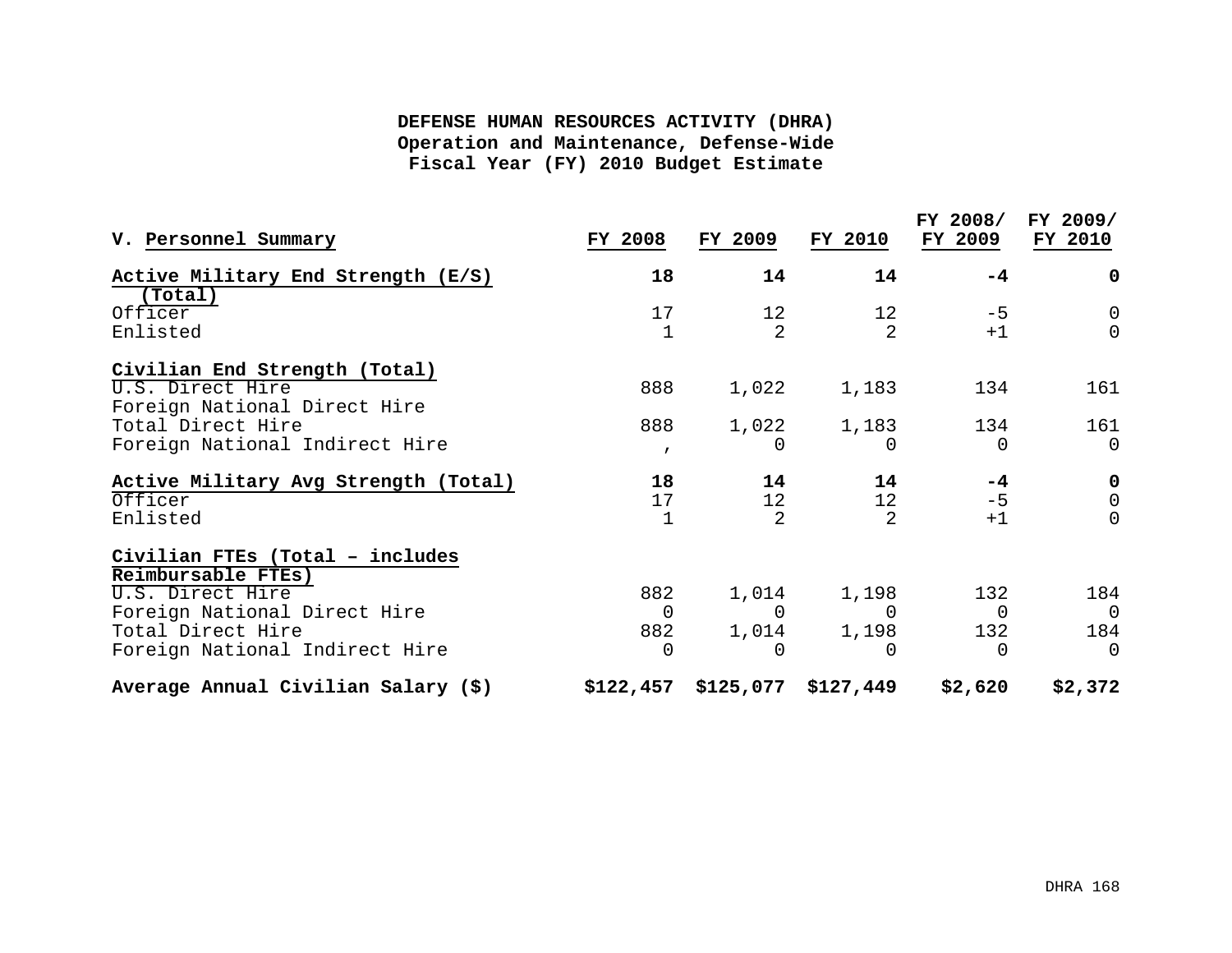#### **VI. OP 32 Line Items as Applicable (Dollars in thousands):**

|      |                                     |             | Change          |             |             |                | Change          |                |  |
|------|-------------------------------------|-------------|-----------------|-------------|-------------|----------------|-----------------|----------------|--|
|      |                                     |             | FY 2008/FY 2009 |             |             |                | FY 2009/FY 2010 |                |  |
|      |                                     | FY 2008     |                 |             | FY 2009     |                |                 | FY 2010        |  |
|      | OP 32 Line                          | Actuals     | Price           | Program     | Estimate    | Price          | Program         | Estimate       |  |
|      | 101 Exec, Gen'l & Special Schedules | 107,864     | 4,099           | 12,712      | 124,675     | 3,086          | 21,227          | 148,988        |  |
|      | 111 Workmans Compensation           | 143         | 0               | $-143$      | 0           | 0              | 0               | - 0            |  |
|      | 199 Total Civ Compensation          | 108,007     | 4,099           | 12,569      | 124,675     | 3,086          | 21,227          | 148,988        |  |
|      | 308 Travel of Persons               | 5,673       | 113             | 2,959       | 8,835       | 106            | 2,188           | 11,129         |  |
| 399. | Total Travel                        | 5,673       | 113             | 2,959       | 8,835       | 106            | 2,188           | 11,129         |  |
|      | 416 GSA Supplies & Materials        | 20          | 0               | 4           | 24          | 0              | $\Omega$        | 24             |  |
|      | 499 Total Supplies & Materials      | 0           | 0               | 4           | 24          | 0              | 0               | 24             |  |
|      | 599 Total Equipment Purchases       | 0           | 0               | $\mathbf 0$ | $\mathbf 0$ | 0              | 0               | $\mathbf 0$    |  |
|      | 633 Def Pub, Print Svcs             | 217         | 4               | 526         | 187         | $\overline{2}$ | 10              | 199            |  |
|      | 650 DLA Info Sycs                   | 54          | $\mathbf{1}$    | $-18$       | 58          | $\mathbf 1$    | $-21$           | 38             |  |
|      | 673 Def Fin & Accntg Svc            | 1,450       | 29              | $-29$       | 1,450       | 17             | -9              | 1,458          |  |
|      | 677 Comm Sycs Tier 1                | $\mathbf 0$ | $\mathbf 0$     | $\mathbf 0$ | $\Omega$    | $\mathbf 0$    | $\mathbf 0$     | $\overline{0}$ |  |
|      | 699 Total Purchases                 | 1,721       | 34              | 479         | 1,695       | 20             | $-20$           | 1,695          |  |
|      | 771 Commercial Transport            | 462         | 9               | $-10$       | 740         | 9              | $-278$          | 471            |  |
|      | 799 Total Transportation            | 462         | 9               | $-10$       | 740         | 9              | $-278$          | 471            |  |
|      | 912 GSA Leases                      | 7,801       | 156             | 607         | 8,564       | 103            | 867             | 9,534          |  |
|      | 913 Purch Util (non fund)           | 1,207       | 24              | $-59$       | 1,172       | 14             | 69              | 1,255          |  |
|      | 914 Purch Communications            | 2,684       | 54              | 359         | 3,097       | 37             | 508             | 3,642          |  |
|      | 915 Rents, Leases (non GSA)         | 776         | 16              | $-35$       | 757         | 9              | 1               | 767            |  |
|      | 917 Postal Svc (USPS)               | 4,959       | 99              | 432         | 5,490       | 66             | $-1,586$        | 3,970          |  |
|      | 920 Supplies/Matl (non fund)        | 1,603       | 32              | 367         | 2,002       | 24             | 514             | 2,540          |  |
|      | 921 Print & Reproduction            | 1,847       | 37              | $-940$      | 944         | 11             | $-636$          | 319            |  |
|      | 922 Eqt Maint Contract              | 384         | 8               | 87          | 489         | 6              | 203             | 698            |  |
|      | 925 Eqt Purch (non fund)            | 671         | 13              | 256         | 940         | 11             | 181             | 1,132          |  |
|      | 932 Mgt Prof Support Svcs           | 2,157       | 43              | $-245$      | 1,955       | 23             | 16              | 1,994          |  |
|      | 933 Studies, Analysis & Eval        | 557         | 11              | 97          | 746         | 9              | 346             | 1,101          |  |
|      | 934 Engineering & Tech Svcs         | 0           | 0               | $\Omega$    | 0           | $\mathbf{0}$   | $\mathbf 0$     | $\overline{0}$ |  |
|      | 987 Other IntraGovt Purch           | 276         | 6               | 8           | 290         | 3              | 752             | 1,045          |  |
|      | 988 Grants                          | 20,575      | 412             | 3,044       | 24,031      | 288            | 4,154           | 28,743         |  |